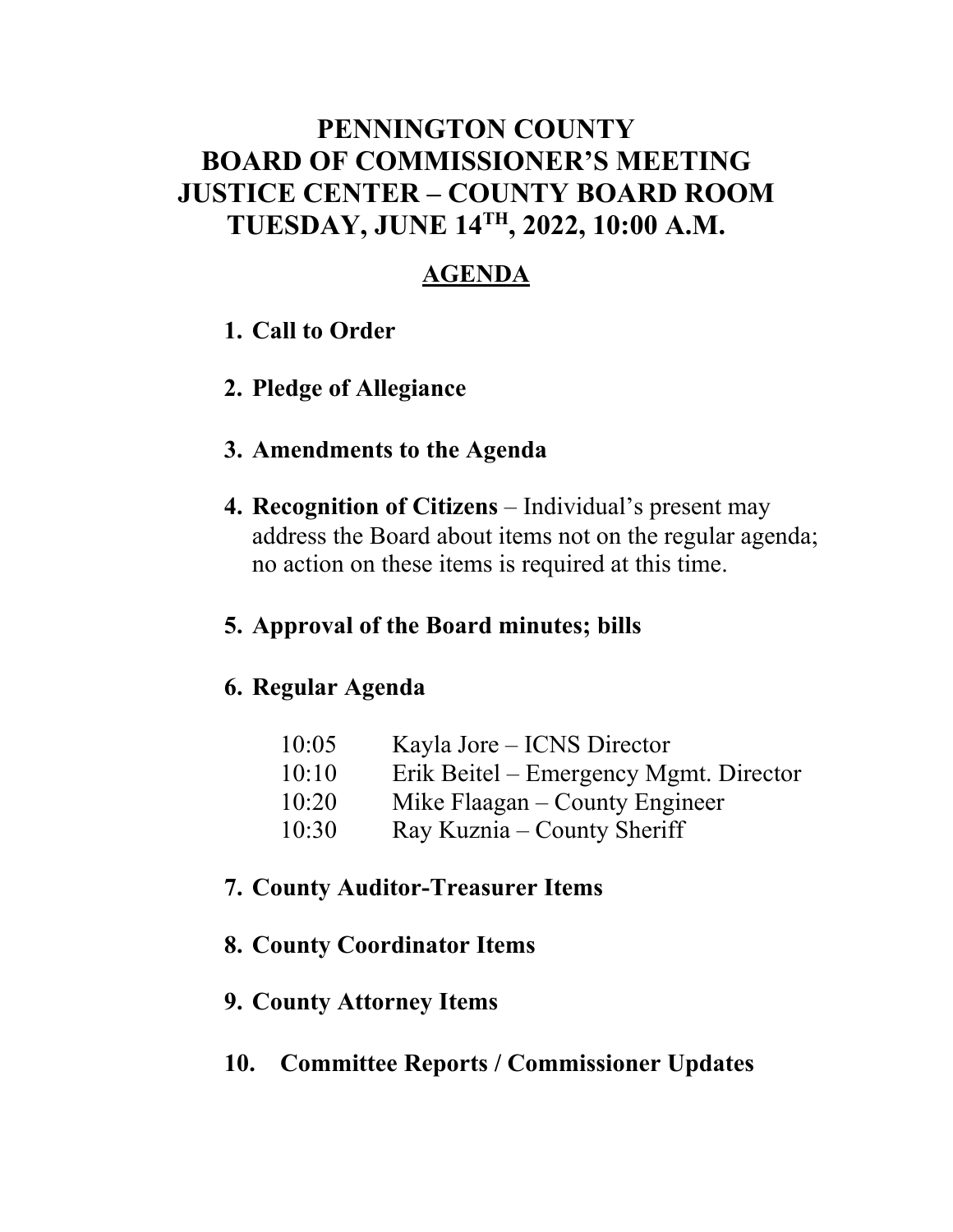### **11. Adjournment**

**(This agenda is subject to change)**

**Reminder: The County Board of Appeal & Equalization will meet on Monday, June 13th, 2022 in the Government Center, Meeting Room B.**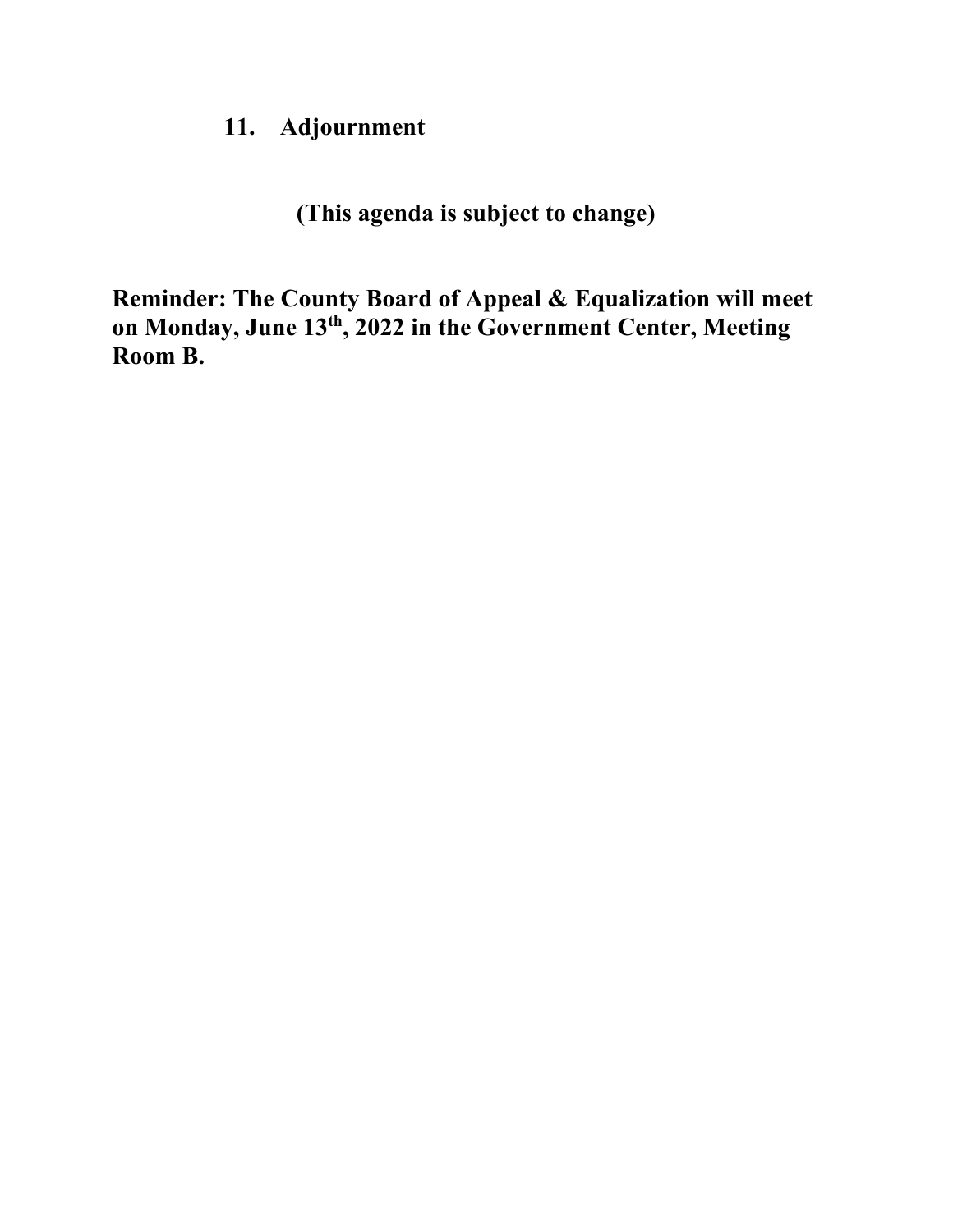#### **OFFICIAL PROCEEDINGS PENNINGTON COUNTY BOARD OF COMMISSIONERS JUSTICE CENTER BOARD ROOM MAY 24TH, 2022 – 5:00 P.M.**

Pursuant to adjournment, the Pennington County Board of Commissioners met in the Pennington County Justice Center Board Room in Thief River Falls, MN, on Tuesday, May 24th, 2022, at 5:00 p.m. Members Present: Seth Nelson, Bruce Lawrence, Darryl Tveitbakk, David Sorenson, and Neil Peterson. Members absent: None.

The meeting was called to order by Chairman Lawrence and the Pledge of Allegiance was recited.

Chairman Lawrence asked if there were any amendments to the agenda. Commissioner Peterson noted that Engineer Flaagan will not be in attendance, but his items will be presented by the Board. Commissioner Peterson motioned, seconded by Commissioner Nelson, to approve the Board agenda as presented. Motion carried. nce asked if there were any amendments to the agenda.<br>
In a Engineer Flaagan will not be in attendance, but his ite<br>
Board. Commissioner Peterson motioned, seconded by<br>
ve the Board agenda as presented. Motion carried.<br>
Ci

Recognition of Citizens: None.

Motioned by Commissioner Tveitbakk, seconded by Commissioner Sorenson, to approve the Board minutes of May  $10^{th}$ , 2022, as written. Motion carried.

Motioned by Commissioner Nelson, seconded by Commissioner Peterson, to approve the Human Services warrants totaling \$191,419.97 and the following Commissioner warrants. Motion carried.

| <b>County Revenue</b> | \$67,914.92             |
|-----------------------|-------------------------|
| Road & Bridge         | \$17,261.76             |
| Solid Waste Facility  | \$1,359.00              |
| Ditch Funds           | 100.00<br>$\mathcal{S}$ |

Per diems and meal reimbursements in the amount of \$705.22 were also approved.

Human Services Director Julie Sjostrand presented the consent agenda from the May  $17<sup>th</sup>$ , 2022, Human Services Committee meeting. On a motion by Commissioner Peterson and seconded by Commissioner Sorenson, the following recommendations of the Pennington County Human Services Committee for May 17, 2022 (detailed minutes on record) are hereby adopted:

#### **SECTION A**

- I. To approve the April  $19<sup>th</sup>$ , 2022, Human Services Committee meeting minutes.
- II. To approve the agency's personnel action as presented.

### **SECTION B**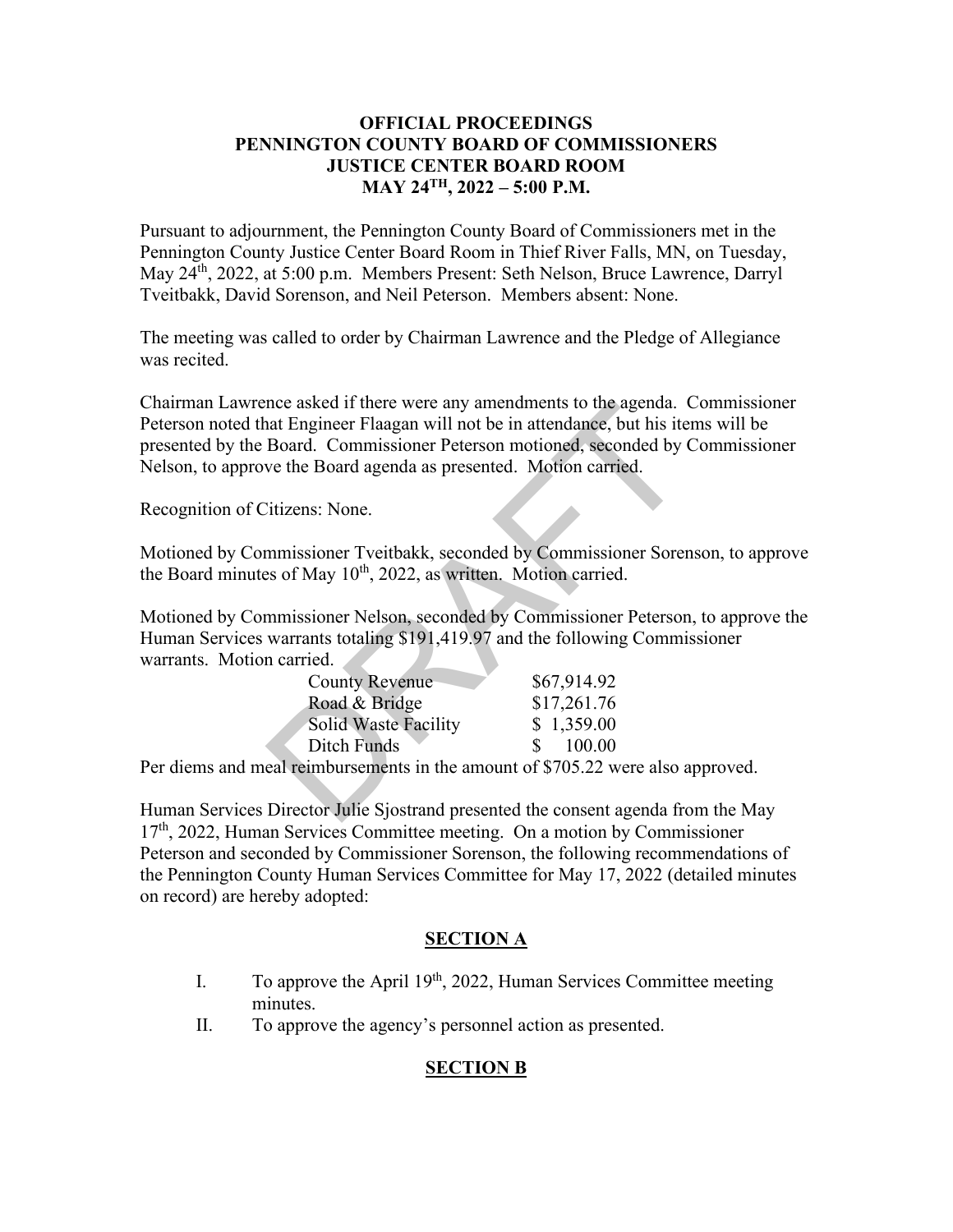I. To approve payment of the Agency's bills.

Ms. Sjostrand discussed a mental health awareness event being held in Thief River Falls on August 23rd, 2022. She asked if the Board would consider a donation similar to their 2021 donation for the 'Be the Voice' event. Motioned by Commissioner Nelson, seconded by Commissioner Sorenson, to donate \$4,000 to the 2022 mental health awareness event being held August  $23<sup>rd</sup>$ , 2022, to be funded via the County Board's travel budget. Discussion followed with the Auditor-Treasurer suggesting that if the event will be annual, the Board budget for such a donation in future years. Hearing no further discussion, the motion was carried.

Faye Auchepaugh presented invitations and flyers to the Board regarding events being held this Thursday through Saturday in celebration of Nordic Fest, a Scandinavian celebration. Activities include a speaker, representatives from the 99<sup>th</sup> Infantry Battalion, and a luncheon on Friday, May  $27<sup>th</sup>$ , at 12:30 p.m.

Inter-County Nursing Services Director Kayla Jore presented a COVID-19 update. There were 44 positive cases in the last week, not including home tests that go unreported. ICNS will continue to offer vaccination clinics but only monthly during the summer. She noted there were few influenza cases this past winter season. ICNS is largely focusing on mental health now and will participate in the self-harm event being held at Lincoln High School on May  $25<sup>th</sup>$ , 2022.

Emergency Management Director Erik Beitel stated that Engineer Flaagan, Commissioner Lawrence, and himself met with FEMA and the Homeland Security today regarding preliminary flood damage assessments. It's uncertain whether a federal disaster will be declared, we would qualify if so, but other programs may help cover some damages as well. Natural erosion isn't covered, so the issue of local homes threatened by riverside erosion will have to be approached differently. He noted that townships must formally report their flood damages and about half have done so. The five-year hazard mitigation plan that is being redone will need to incorporate flooding emergencies that we just experienced. The Board thanked Mr. Beitel for his report. tivities include a speaker, representatives from the 99<sup>th</sup> lincom on Friday, May  $27^{\text{th}}$ , at 12:30 p.m.<br>
rsing Services Director Kayla Jore presented a COVID-1<br>
cases in the last week, not including home tests that go

The following Highway Department item was presented on behalf of Engineer Flaagan:

Discussion was held on a truck ordered by the Highway Dept. in 2021 and scheduled for delivery in 2022. Due to increasing production costs, a \$2,900 surcharge was added earlier and another \$3,800 is being requested. It was noted that the manufacturer is behind by 100 units. Motioned by Commissioner Peterson, seconded by Commissioner Nelson, to pay the requested surcharge of \$3,800 and move forward with the truck purchase. It was noted that the purchase amount is still within the budget. Motion carried.

County Sheriff Kuznia presented the following law enforcement items: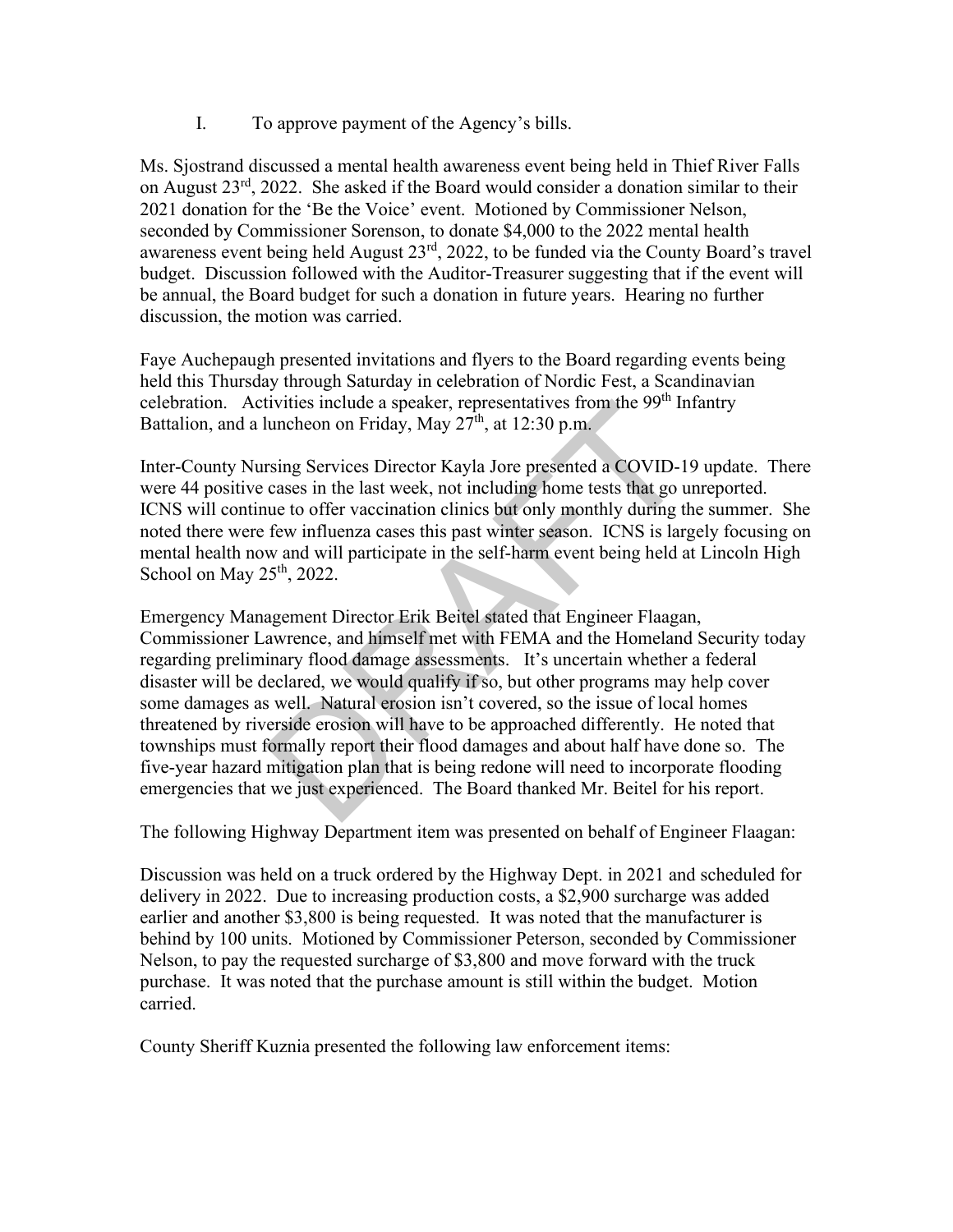Sheriff Kuznia noted that Lake of the Woods County is changing to a 72-hour jail and he presented a proposed, one-year agreement to house their inmates following the 72-hour limit. The contract calls for 3 daily beds at \$55.00/bed (\$125/bed for special needs classification inmates). Medical costs will be reimbursed by LOTW County. Motioned by Commissioner Tveitbakk, seconded by Commissioner Sorenson, to approve a Purchase of Service Agreement with Lake of the Woods County for the housing of Lake of the Woods County inmates as stated above, effective June  $1<sup>st</sup>$ , 2022. Discussion followed and it was noted that the County Attorney Seamus Duffy has reviewed and approved the Agreement. The Sheriff noted that jail staffing shortages are a leading cause of jail facilities moving to short term facilities. Following discussion, the motion was carried.

Motioned by Commissioner Nelson, seconded by Commissioner Tveitbakk, to approve the resignation of PT Dispatcher/Jailer Angella Amiot effective May  $16<sup>th</sup>$ , 2022. Discussion followed with the Sheriff stating he wants to fill the vacant Correction Officer positions before advertising for the Dispatcher/Jailer position. Motion carried.

Motioned by Commissioner Tveitbakk, seconded by Commissioner Peterson, to authorize the County Sheriff to advertise for the position of Part-Time Dispatcher/Jailer when he deems appropriate. Motion carried.

Auditor-Treasurer Items:

The following resolution was introduced and motioned by Commissioner Tveitbakk, seconded by Commissioner Sorenson, and upon vote was unanimously carried.

#### **RESOLUTION**

**BE IT RESOLVED**, that the Pennington County Board of Commissioners hereby appoint the following Deputy County Auditor-Treasurer staff, who have met the statutory requirements to act as Election Judges, to the Absentee Ballot Board for all elections held in the year 2022. The PT Dispatcher/Jailer Angella Amiot effective May 16",<br>
wed with the Sheriff stating he wants to fill the vacant Comparent Cadvertising for the Dispatcher/Jailer position. Motion ca<br>
mmissioner Tveitbakk, seconded by Co

 Julie Stennes Jessica Dybedahl Taylor Engelstad

**BE IT FURTHER RESOLVED**, that the foregoing Deputy Auditor-Treasurer staff also serve as the Mail Ballot Board and UOCAVA Absentee Ballot Board as recommended by the County Auditor-Treasurer.

County Coordinator Items: None

County Attorney Items: None

Committee Reports/Commissioner Updates:

Commissioner Peterson noted that the proposed changes to Payments in Lieu of Tax (PILT) were not approved at the latest legislative session.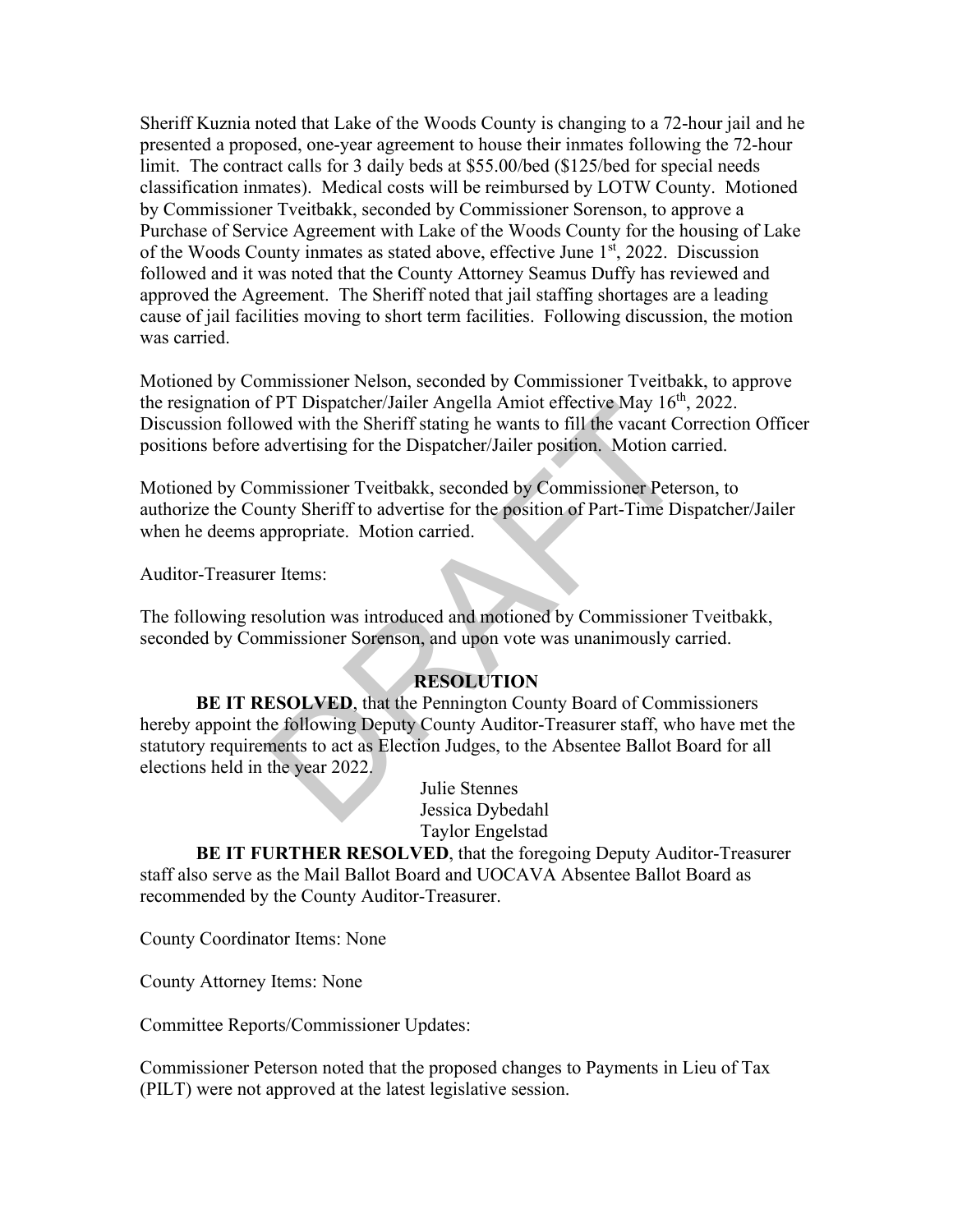Commissioner Tveitbakk noted that there will be a Clearwater One Watershed, One Plan meeting tomorrow to go over public comments on the plan. He also noted that the latest legislative session did result in approved funding for expanding broadband services.

Commissioner Lawrence discussed the recent purchase of Les's Sanitation, Inc. by Waste Masters LLC and related lease agreement with Pennington County. It was noted that the County Attorney worked with Attorney Nathan Hasse on the agreement. Motioned by Commissioner Nelson, seconded by Commissioner Peterson, to approve the following agreement. Motion carried.

#### **AMENDMENT AND ASSUMPTION OF LEASE AGREEMENT**

**WHEREAS**, the County of Pennington and Les's Sanitation, Inc. executed an Operating and Facility Space Agreement for recycling services in Pennington County on April 1<sup>st</sup>, 2018, hereinafter "Agreement"; and

**WHEREAS**, the Les's Sanitation, Inc. was sold to Waste Masters LLC and subsequently dissolved; and

**WHEREAS**, Waste Masters LLC did acquire all rights and interests to any contracts from Les's Sanitation, Inc. and has assumed all such contracts; and

**WHEREA**S, Pennington County and Waste Masters LLC have never formally amended the Operating and Facility Space Agreement recognizing Waste Masters LLC as the new party.

**NOW, THEREFORE**, for valuable consideration, the receipt of which is hereby acknowledged, the parties agree as follows:

Waste Masters LLC agrees to assume all obligations and responsibilities of Les's Sanitation, Inc. in the Operating and Facility Space Agreement dated April 1, 2018. Pennington County hereby accepts the assumption of Waste Masters LLC. icility Space Agreement for recycling services in Penning<br>ereinafter "Agreement"; and<br>AS, the Les's Sanitation, Inc. was sold to Waste Masters<br>solved; and<br>AS, Waste Masters LLC did acquire all rights and intere<br>es's Sanita

The Operating and Facility Space Agreement dated April 1, 2018, is hereby amended to remove Les's Sanitation as a party to the Agreement and substitute Waste Masters LLC.

The Terms of the Operating and Facility Space Agreement dated April 1, 2018, except as amended herein, is hereby affirmed.

Commissioner Tveitbakk informed the Board that the Building Committee recently met with architect firm SEH, Inc. regarding the layouts for the Human Services remodel project. The 1<sup>st</sup> floor project will be done first (breakroom remodel and east side flooring) and SEH will finalize the plan within a month. Asbestos testing in the remodel areas is complete and the County Coordinator is working on an abatement plan and obtaining quotes. STS will assist with clearing out the remodel areas.

Motioned by Commissioner Tveitbakk, seconded by Commissioner Nelson to adjourn the Board meeting to June 14<sup>th</sup>, 2022, at 10:00 a.m. Motion carried.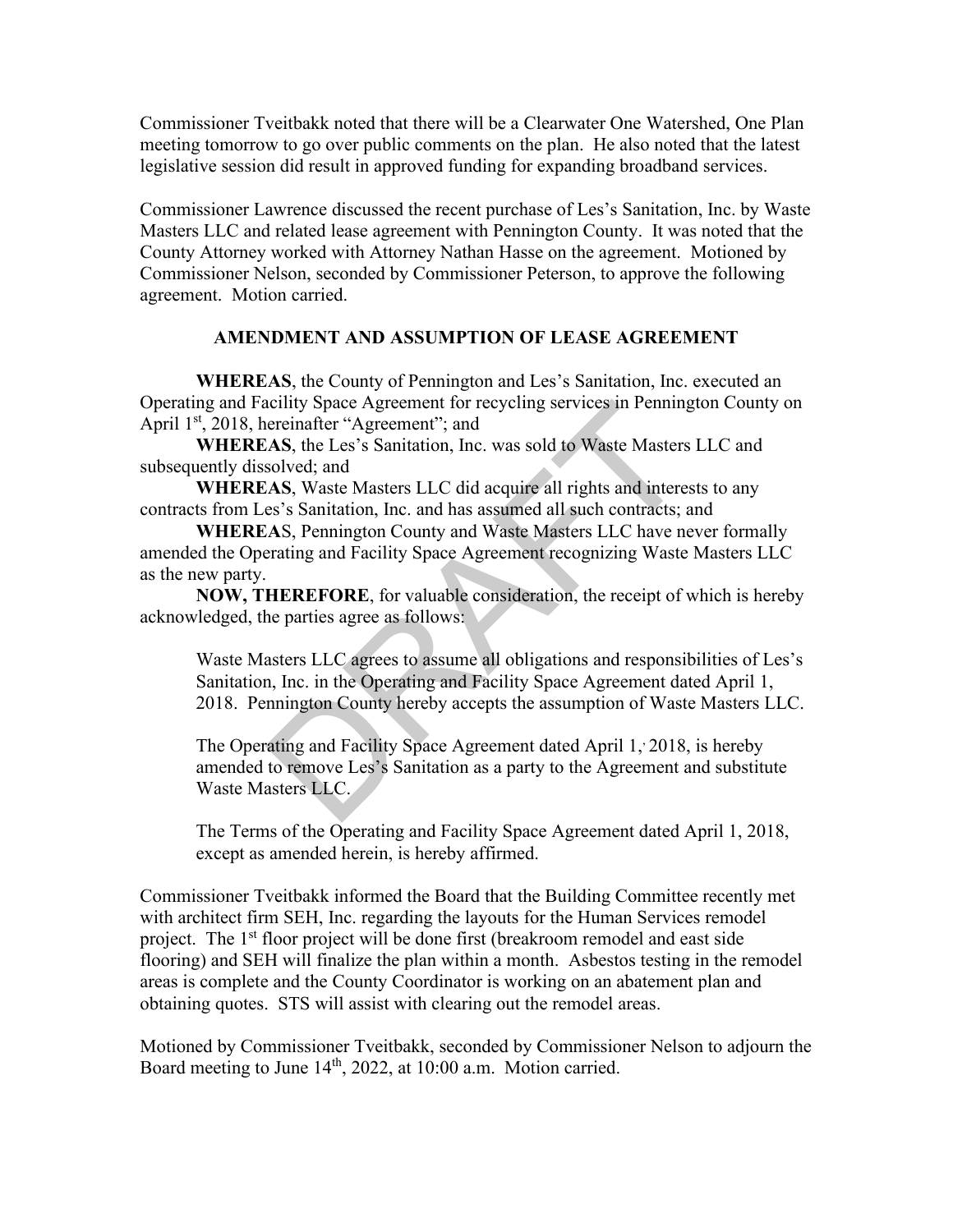ATTEST:

Kevin Erickson, County Coordinator Bruce Lawrence, Chairman Pennington County **Board of Commissioners** 

RAFT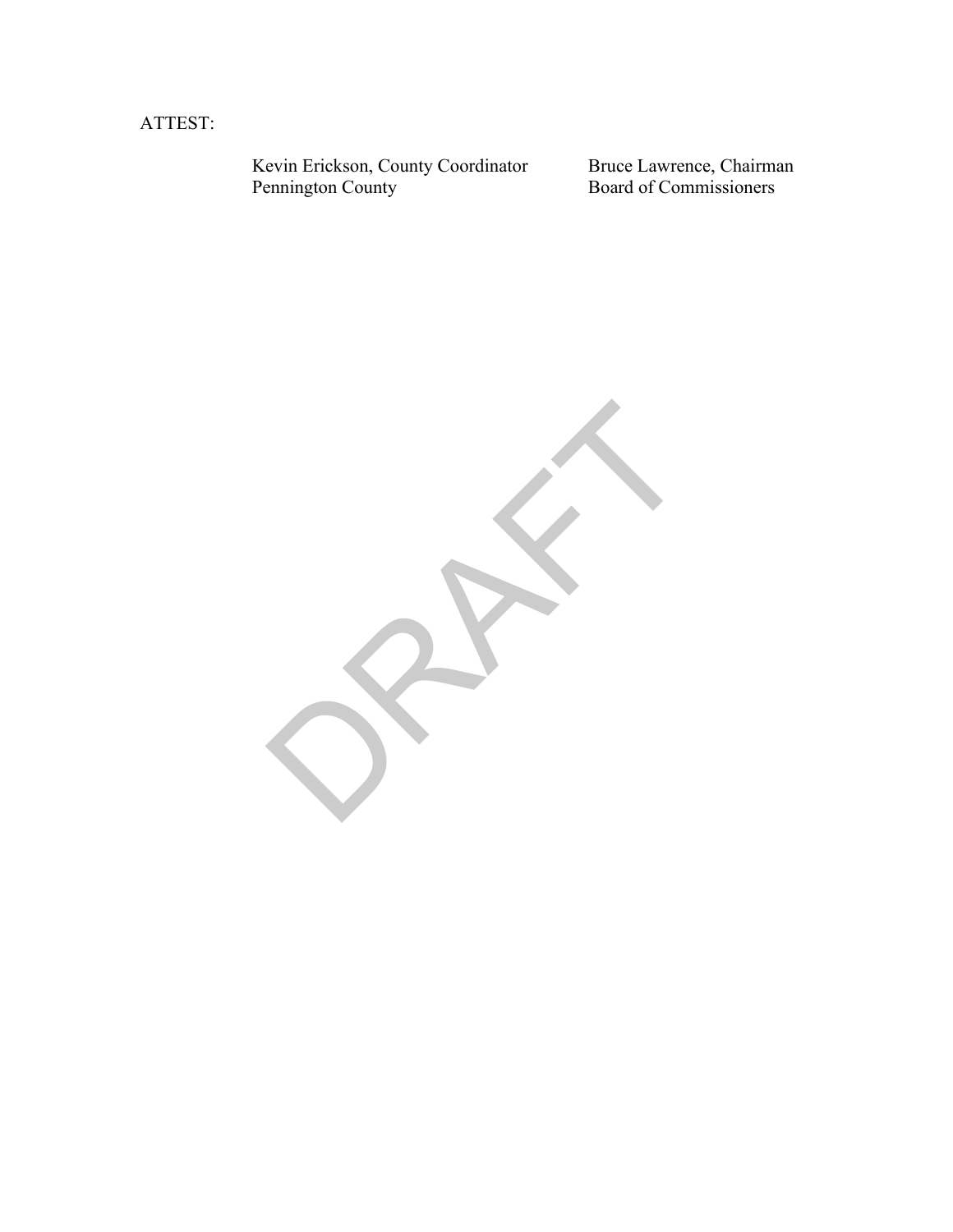| Jessie                                    |           | <b>Pennington County Financial System</b>                                                                | <b>INTEGRATED</b><br>FINANCIAL SYSTEMS |
|-------------------------------------------|-----------|----------------------------------------------------------------------------------------------------------|----------------------------------------|
| 6/14/22<br>9:55AM                         |           | Audit List for Board<br><b>COMMISSIONER'S VOUCHERS ENTRIES</b>                                           | Page 1                                 |
| Print List in Order By:                   | 4         | 1 - Fund (Page Break by Fund)<br>2 - Department (Totals by Dept)<br>3 - Vendor Number<br>4 - Vendor Name |                                        |
| Explode Dist. Formulas?: Y                |           |                                                                                                          |                                        |
| Paid on Behalf Of Name<br>on Audit List?: | ${\sf N}$ |                                                                                                          |                                        |
| Type of Audit List:                       | D         | D - Detailed Audit List<br>S - Condensed Audit List                                                      |                                        |
| Save Report Options?:                     | ${\sf N}$ |                                                                                                          |                                        |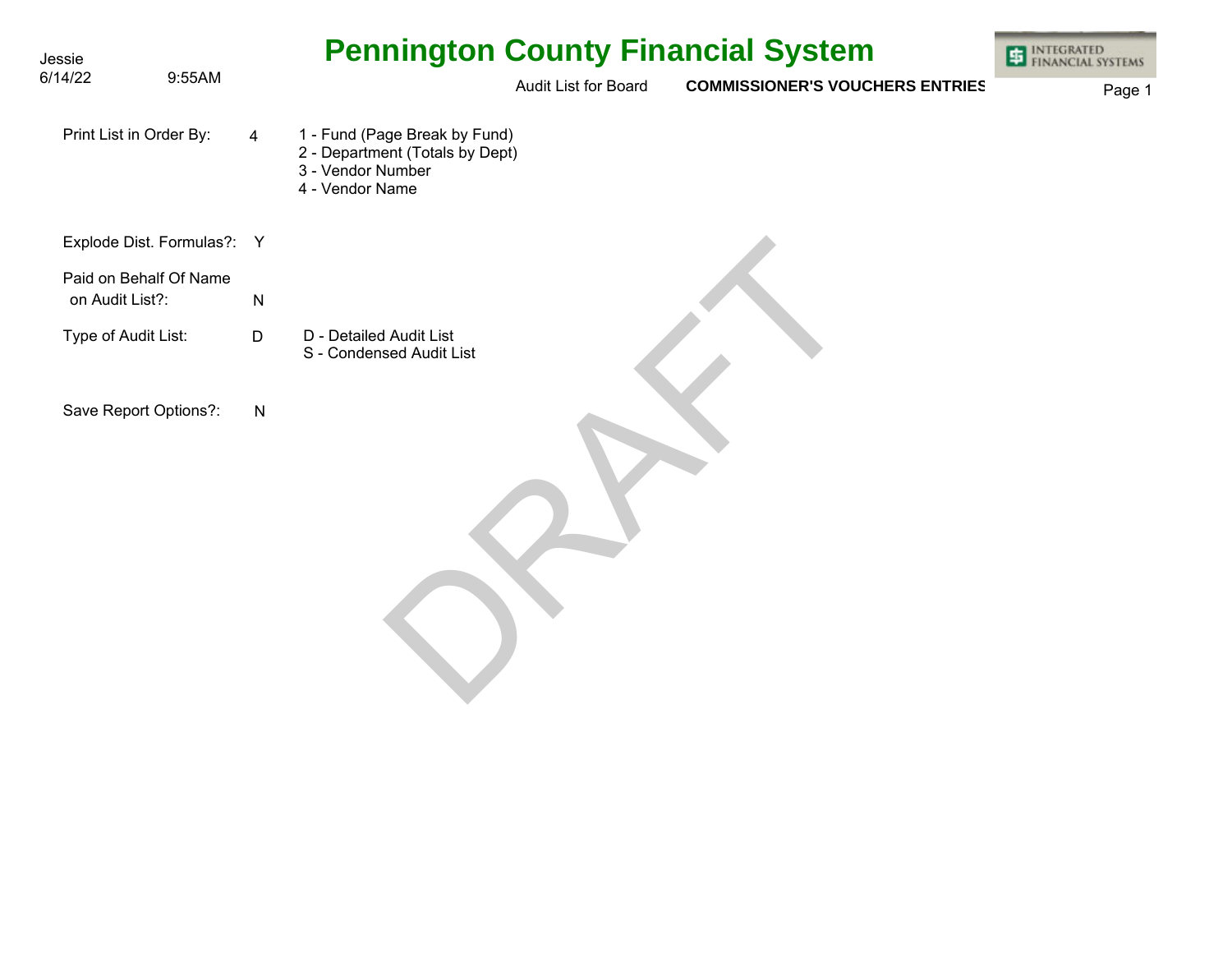#### 6/14/22 9:55AM

County Revenue

## **Pennington County Financial System**

Audit List for Board **COMMISSIONER'S VOUCHERS ENTRIES** Page 2

INTEGRATED<br>FINANCIAL SYSTEMS

|           | Vendor | <b>Name</b>                                 | <b>Rpt</b> |                  | <b>Warrant Description</b>             | Invoice #    | Account/Formula Description        | 1099 |
|-----------|--------|---------------------------------------------|------------|------------------|----------------------------------------|--------------|------------------------------------|------|
|           | No.    | Account/Formula                             | Accr       | Amount           | <b>Service Dates</b>                   | Paid On Bhf# | On Behalf of Name                  |      |
|           | 1011   | <b>ACE HARDWARE</b>                         |            |                  |                                        |              |                                    |      |
| 222       |        | 01-111-000-0000-6300                        |            | 11.18            | <b>LIGHT BULBS &amp; TIRE GAUGE</b>    | 107048       | <b>REPAIRS &amp; MAINTENANCE</b>   | N    |
| 201       |        | 01-218-000-0000-6300                        |            | 4.99             | FLAPWHEEL (RETURNED NEXT INV)          | 106422       | <b>REPAIRS &amp; MAINTENANCE</b>   | N    |
| 202       |        | 01-218-000-0000-6300                        |            | 11.19            | CAULK - EXHAUST PIPE (RETURN)          | 106490       | <b>REPAIRS &amp; MAINTENANCE</b>   | N    |
| 203       |        | 01-218-000-0000-6300                        |            | 16.99            | HARDWARE-FASTENERS/VACUUM FILT         | 106535       | <b>REPAIRS &amp; MAINTENANCE</b>   | N    |
| 204       |        | 01-218-000-0000-6300                        |            | 2.99             | <b>WASHERS / GARDEN HOSES</b>          | 108226       | <b>REPAIRS &amp; MAINTENANCE</b>   | N    |
| 200       |        | 01-251-000-0000-6300                        |            | 12.99            | LIGHTBULB IN JAIL                      | 106164       | <b>REPAIRS &amp; MAINTENANCE</b>   | N    |
| 220       |        | 01-251-000-0000-6300                        |            | 9.54             | FUEL LINE - LAWN MOWER                 | 106391       | <b>REPAIRS &amp; MAINTENANCE</b>   | N    |
| 224       |        | 01-251-000-0000-6300                        |            | 9.99             | <b>WATER FILTERS - JC</b>              | 107721       | <b>REPAIRS &amp; MAINTENANCE</b>   | N    |
| 225       |        | 01-251-000-0000-6300                        |            | 16.98            | TOILET BRUSH / PIPE - JC               | 108406       | <b>REPAIRS &amp; MAINTENANCE</b>   | N    |
| 221       |        | 01-501-000-0000-6300                        |            | 5.99             | <b>RESEALED FOUNDATION - AUDITORI</b>  | 106921       | <b>REPAIRS &amp; MAINTENANCE</b>   | N    |
| 223       |        | 01-501-000-0000-6300                        |            | 1.20             | <b>SCREWS FOR ROOF - AUDITORIUM</b>    | 107627       | <b>REPAIRS &amp; MAINTENANCE</b>   | N    |
| 111       |        | 03-330-000-0000-6554                        |            | 52.88            | <b>ENG SUPPLIES</b>                    | 107398       | ENGINEERING & SURVEYING SUPPLIES N |      |
|           | 1011   | <b>ACE HARDWARE</b>                         |            | 156.91           | <b>12 Transactions</b>                 |              |                                    |      |
|           |        |                                             |            |                  |                                        |              |                                    |      |
|           | 1314   | <b>ACE RENT-ALL</b>                         |            |                  |                                        |              |                                    |      |
| 160       |        | 01-218-000-0000-6300                        |            | 120.00           | <b>SCISSOR LIFT - JUSTICE CENTER</b>   |              | <b>REPAIRS &amp; MAINTENANCE</b>   | 1    |
|           | 1314   | <b>ACE RENT-ALL</b>                         |            | 120.00           | 1 Transactions                         |              |                                    |      |
|           |        |                                             |            |                  |                                        |              |                                    |      |
| 999999997 |        | <b>ADVANCED TIRE &amp; AUTO / GF TOWING</b> |            |                  |                                        |              |                                    |      |
| 186       |        | 01-201-000-0000-6801                        |            | 426.06           | TOW - 2004 FORD RANGER 22-1814         | 22-04464     | MISCELLANEOUS EXPENSE              | N    |
| 999999997 |        | <b>ADVANCED TIRE &amp; AUTO / GF TOWING</b> |            | 426.06           | <b>1 Transactions</b>                  |              |                                    |      |
|           |        |                                             |            |                  |                                        |              |                                    |      |
|           | 1376   | <b>AMEM</b>                                 |            |                  |                                        |              |                                    |      |
| 174       |        | 01-290-000-0000-6330                        |            | 225.00           | AMEM CONFERENCE SEPT 19-21             |              | Travel & Expense                   | N    |
|           | 1376   | <b>AMEM</b>                                 |            | 225.00           | 1 Transactions                         |              |                                    |      |
|           |        |                                             |            |                  |                                        |              |                                    |      |
|           | 1316   | AP TECHNOLOGY LLC                           |            |                  |                                        |              |                                    |      |
| 129       |        | 01-070-000-0000-6263                        |            | 370.00           | SECURE PAY PRO PLUS MAINT              | IN031958     | <b>COMPUTER SERVICES - DP</b>      | N    |
|           | 1316   | AP TECHNOLOGY LLC                           |            | 370.00           | 1 Transactions                         |              |                                    |      |
|           |        |                                             |            |                  |                                        |              |                                    |      |
|           | 1350   | <b>ARAMARK UNIFORM SERVICES</b>             |            |                  |                                        |              |                                    |      |
| 109       |        | 03-320-000-0000-6262                        |            |                  |                                        |              | <b>OTHER SERVICES</b>              | N    |
|           | 1350   |                                             |            | 849.96<br>849.96 | SHOP 500 RUGS<br><b>1 Transactions</b> |              |                                    |      |
|           |        | <b>ARAMARK UNIFORM SERVICES</b>             |            |                  |                                        |              |                                    |      |
|           |        |                                             |            |                  |                                        |              |                                    |      |
|           | 1364   | <b>AUTO VALUE</b>                           |            |                  |                                        |              |                                    |      |
| 103       |        | 03-350-000-0000-6556                        |            | 13.08            | <b>CONNECTOR</b>                       |              | <b>SHOP SUPPLIES</b>               | N    |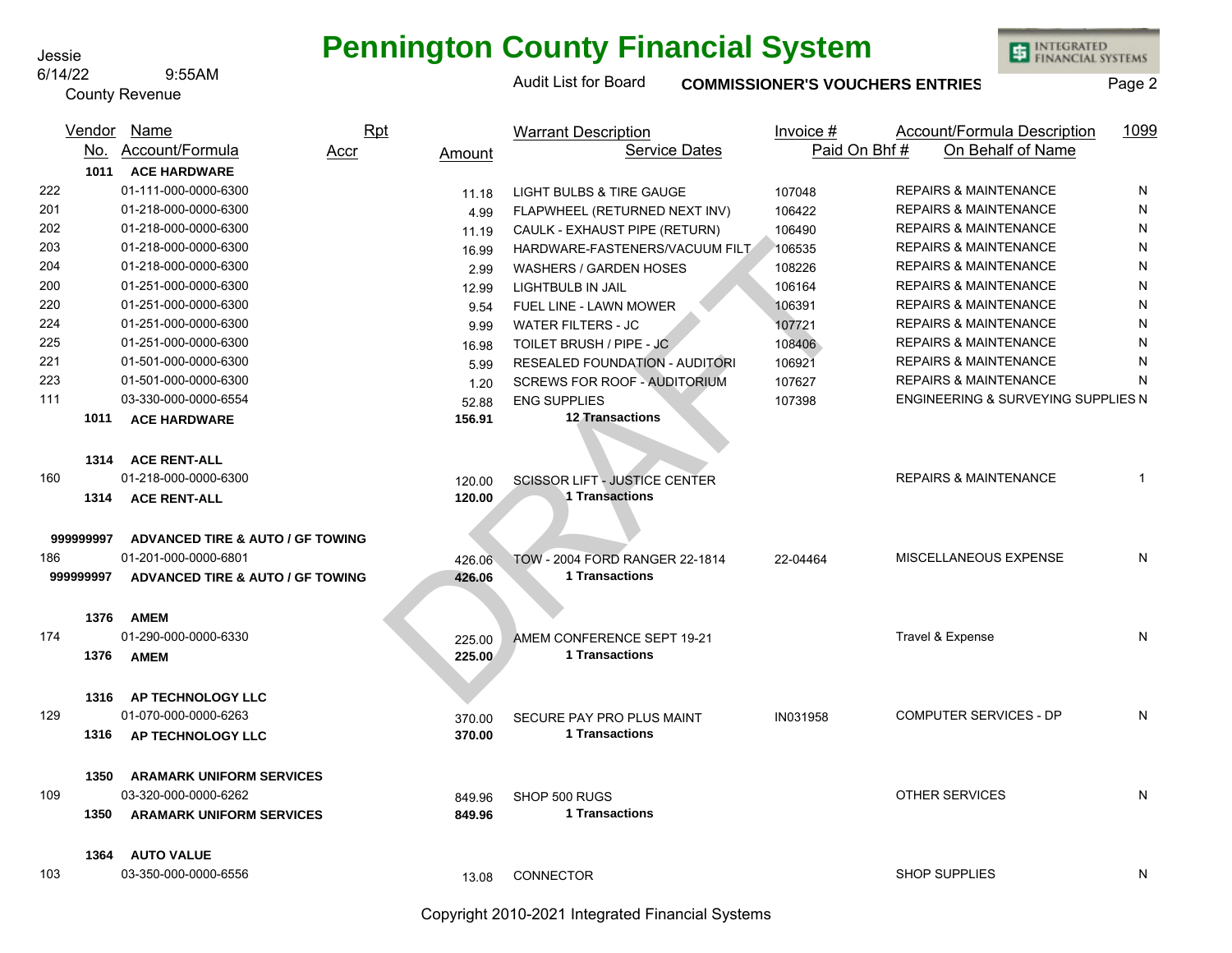### 6/14/22 9:55AM

Road & Bridge

# **Pennington County Financial System**

Audit List for Board **COMMISSIONER'S VOUCHERS ENTRIES** Page 3

INTEGRATED<br>FINANCIAL SYSTEMS

|     | Vendor | Name                                       | Rpt  |          | <b>Warrant Description</b>         | Invoice #    | Account/Formula Description      | 1099      |
|-----|--------|--------------------------------------------|------|----------|------------------------------------|--------------|----------------------------------|-----------|
|     |        | No. Account/Formula                        | Accr | Amount   | <b>Service Dates</b>               | Paid On Bhf# | On Behalf of Name                |           |
| 108 |        | 03-350-000-0000-6556                       |      | 12.99    | <b>FUSES</b>                       |              | <b>SHOP SUPPLIES</b>             | N         |
| 100 |        | 03-350-000-0000-6564                       |      | 267.98   | <b>BATTERY</b>                     |              | <b>EQUIPMENT REPAIR PARTS</b>    | ${\sf N}$ |
| 101 |        | 03-350-000-0000-6564                       |      | 11.15    | OIL FILTER, TOGGLE SWITCH          |              | <b>EQUIPMENT REPAIR PARTS</b>    | ${\sf N}$ |
| 102 |        | 03-350-000-0000-6564                       |      | 454.18   | ALTERNATOR, WIPERS                 |              | <b>EQUIPMENT REPAIR PARTS</b>    | ${\sf N}$ |
| 104 |        | 03-350-000-0000-6564                       |      | 101.13   | <b>REFLECTOR FILTERS</b>           |              | <b>EQUIPMENT REPAIR PARTS</b>    | ${\sf N}$ |
| 105 |        | 03-350-000-0000-6564                       |      | 48.96    | OIL                                |              | <b>EQUIPMENT REPAIR PARTS</b>    | ${\sf N}$ |
| 106 |        | 03-350-000-0000-6564                       |      | 2.49     | <b>FUSE HOLDER</b>                 |              | <b>EQUIPMENT REPAIR PARTS</b>    | ${\sf N}$ |
| 107 |        | 03-350-000-0000-6564                       |      | 4.99     | <b>ROCKER SWITCH</b>               |              | <b>EQUIPMENT REPAIR PARTS</b>    | ${\sf N}$ |
|     | 1364   | <b>AUTO VALUE</b>                          |      | 916.95   | 9 Transactions                     |              |                                  |           |
|     | 1600   | AVENU INSIGHTS & ANALYTICS, LLC            |      |          |                                    |              |                                  |           |
| 99  |        | 03-320-000-0000-6263                       |      | 6,410.93 | ANNUAL SUPPORT NEW ROADS           | INVB-036236  | <b>COMPUTER SERVICES</b>         | N         |
|     | 1600   | <b>AVENU INSIGHTS &amp; ANALYTICS, LLC</b> |      | 6,410.93 | 1 Transactions                     |              |                                  |           |
|     | 2324   | <b>BERGSTROM ELECTRIC INC</b>              |      |          |                                    |              |                                  |           |
| 188 |        | 01-218-000-0000-6300                       |      | 170.00   | REPAIR DISPATCH LEAK - WALL        | 8028         | <b>REPAIRS &amp; MAINTENANCE</b> | N         |
| 187 |        | 01-251-000-0000-6300                       |      | 100.16   | <b>OUTLET / JAIL PROPERTY ROOM</b> | 8036         | <b>REPAIRS &amp; MAINTENANCE</b> | N         |
| 189 |        | 01-255-000-0000-6300                       |      | 85.00    | POWER STS GAS PUMP                 | 8068         | <b>REPAIRS &amp; MAINTENANCE</b> | N         |
|     | 2324   | <b>BERGSTROM ELECTRIC INC</b>              |      | 355.16   | <b>3 Transactions</b>              |              |                                  |           |
|     | 2326   | <b>BERT'S TRUCK EQUIPMENT INC</b>          |      |          |                                    |              |                                  |           |
| 98  |        | 03-350-000-0000-6564                       |      | 7,691.14 | <b>REPAIR TRUCK</b>                | J007106      | <b>EQUIPMENT REPAIR PARTS</b>    | ${\sf N}$ |
|     | 2326   | <b>BERT'S TRUCK EQUIPMENT INC</b>          |      | 7,691.14 | 1 Transactions                     |              |                                  |           |
|     | 2050   | <b>BREDESON SUPPLY</b>                     |      |          |                                    |              |                                  |           |
| 123 |        | 01-601-000-0000-6401                       |      | 11.86    | <b>OFFICE SUPPLIES</b>             | 213103       | SUPPLIES - EXTENSION             | N         |
| 124 |        | 01-601-000-0000-6401                       |      | 35.80    | OFFICE SUPPLIES                    | 213122       | SUPPLIES - EXTENSION             | N         |
| 125 |        | 01-601-000-0000-6401                       |      | 36.95    | OFFICE SUPPLIES                    | 213123       | SUPPLIES - EXTENSION             | ${\sf N}$ |
|     | 2050   | <b>BREDESON SUPPLY</b>                     |      | 84.61    | <b>3 Transactions</b>              |              |                                  |           |
|     | 2322   | <b>BRUZEK/CARL</b>                         |      |          |                                    |              |                                  |           |
| 128 |        | 01-106-000-0000-6330                       |      | 216.24   | HOTEL - MAAO - ST. CLOUD           | MAY 24-25    | <b>TRAVEL &amp; EXPENSE</b>      | N         |
| 127 |        | 01-106-000-0000-6330                       |      | 292.50   | MILEAGE - MAAO SUMMER SEMINAR      | MAY 24-26    | <b>TRAVEL &amp; EXPENSE</b>      | N         |
|     | 2322   | <b>BRUZEK/CARL</b>                         |      | 508.74   | 2 Transactions                     |              |                                  |           |
|     | 3397   | <b>CASANOVA/DAVID</b>                      |      |          |                                    |              |                                  |           |
| 35  |        | 01-251-000-0000-6420                       |      | 170.00   | UNIFORM ALLOWANCE REEIMBURSE       |              | <b>JAILER UNIFORMS</b>           | N         |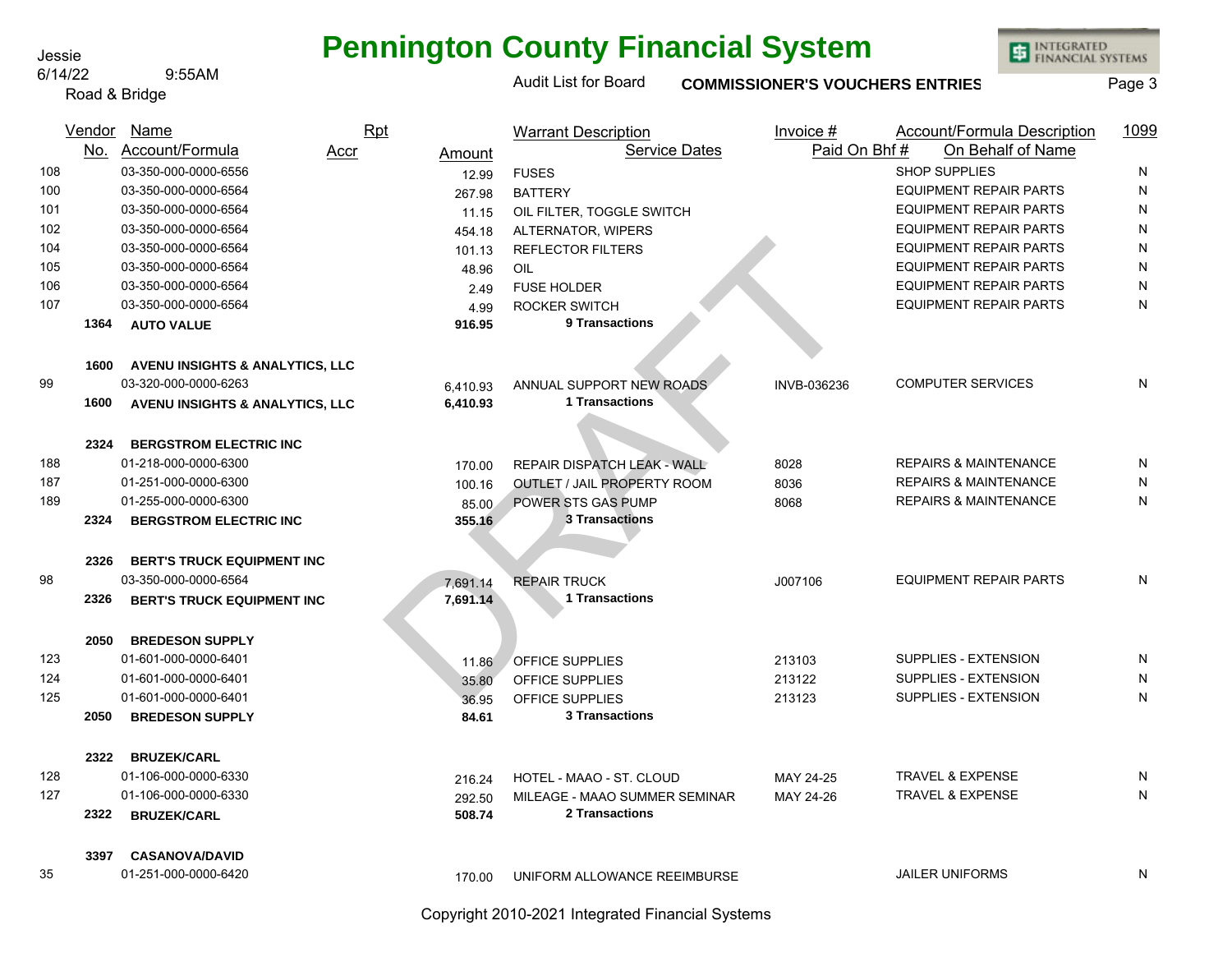| Jessie |         |                                   |                |                                                | <b>Pennington County Financial System</b> |                                | INTEGRATED<br>FINANCIAL SYSTEMS    |
|--------|---------|-----------------------------------|----------------|------------------------------------------------|-------------------------------------------|--------------------------------|------------------------------------|
|        | 6/14/22 | 9:55AM                            |                | Audit List for Board                           | <b>COMMISSIONER'S VOUCHERS ENTRIES</b>    |                                | Page 4                             |
|        |         | <b>County Revenue</b>             |                |                                                |                                           |                                |                                    |
|        |         | Vendor Name                       | Rpt            | <b>Warrant Description</b>                     | Invoice #                                 | Account/Formula Description    | 1099                               |
|        | No.     | Account/Formula                   | Accr<br>Amount | <b>Service Dates</b>                           | Paid On Bhf#                              |                                | On Behalf of Name                  |
|        | 3397    | <b>CASANOVA/DAVID</b>             | 170.00         | 1 Transactions                                 |                                           |                                |                                    |
|        | 3124    | <b>CES IMAGING</b>                |                |                                                |                                           |                                |                                    |
| 97     |         | 03-330-000-0000-6554              | 290.00         | <b>INK FOR PLOTTER</b>                         | INV139816                                 |                                | ENGINEERING & SURVEYING SUPPLIES N |
|        | 3124    | <b>CES IMAGING</b>                | 290.00         | 1 Transactions                                 |                                           |                                |                                    |
|        | 3352    | <b>CHARM-TEX INC</b>              |                |                                                |                                           |                                |                                    |
| 112    |         | 01-251-000-0000-6405              | 92.90          | PROPERTY BAGS                                  | 284483                                    | <b>GENERAL SUPPLIES - JAIL</b> | N                                  |
|        | 3352    | <b>CHARM-TEX INC</b>              | 92.90          | 1 Transactions                                 |                                           |                                |                                    |
|        | 3306    | <b>CITY OF THIEF RIVER FALLS</b>  |                |                                                |                                           |                                |                                    |
| 182    |         | 01-251-000-0000-6405              | 46.00          | PBT MOUTHPIECES                                |                                           | <b>GENERAL SUPPLIES - JAIL</b> | N                                  |
|        | 3306    | <b>CITY OF THIEF RIVER FALLS</b>  | 46.00          | 1 Transactions                                 |                                           |                                |                                    |
|        | 3311    | <b>COLE PAPERS, INC.</b>          |                |                                                |                                           |                                |                                    |
| 165    |         | 01-111-000-0000-6403              | 96.33          | LYSOL CLEANER - GOV'T CENTER                   | 10150731                                  |                                | JANITORIAL SUPPLIES - COURTHOUSE N |
| 166    |         | 01-111-000-0000-6403              | 215.77         | <b>BATH TISSUE - GOV'T CENTER</b>              | 10150731                                  |                                | JANITORIAL SUPPLIES - COURTHOUSE N |
| 169    |         | 01-111-000-0000-6403              | 75.63          | LYSOL CLEANER - GOV'T CENTER                   | 10151464                                  |                                | JANITORIAL SUPPLIES - COURTHOUSE N |
| 173    |         | 01-111-000-0000-6403              | 55.00          | DISENFECTANT WIPE - GOV'T CENT                 | 10153212                                  |                                | JANITORIAL SUPPLIES - COURTHOUSE N |
| 167    |         | 01-218-000-0000-6403              | 21.23          | <b>ROLL TOWELS - LEC</b>                       | 10150731                                  | <b>JANITORIAL SUPPLIES</b>     | N                                  |
| 168    |         | 01-218-000-0000-6403              | 21.23          | ROLL TOWELS - JC                               | 10150731                                  | <b>JANITORIAL SUPPLIES</b>     | N                                  |
| 170    |         | 01-218-000-0000-6403              | 73.09          | <b>BATH TISSUE - LEC</b>                       | 10153212                                  | <b>JANITORIAL SUPPLIES</b>     | N                                  |
| 171    |         | 01-218-000-0000-6403              | 73.09          | <b>BATH TISSUE - JC</b>                        | 10153212                                  | <b>JANITORIAL SUPPLIES</b>     | N                                  |
| 172    |         | 01-218-000-0000-6403              | 55.00          | <b>DISENFECTANT WIPE - JC</b>                  | 10153212                                  | <b>JANITORIAL SUPPLIES</b>     | N                                  |
| 164    |         | 01-800-000-0000-6403              | 138.89         | 2 CASES KLEENEX - SS<br><b>10 Transactions</b> | 10150731                                  | <b>JANITORIAL SUPPLIES</b>     | N                                  |
|        | 3311    | <b>COLE PAPERS, INC.</b>          | 825.26         |                                                |                                           |                                |                                    |
|        | 4310    | <b>D &amp; T VENTURES</b>         |                |                                                |                                           |                                |                                    |
| 163    |         | 01-070-000-0000-6301              | 450.00         | PROPERTY TAX WEBSITE SUPPORT                   | 301724                                    | <b>MAINTENANCE AGREEMENT</b>   | N                                  |
| 162    |         | 01-070-000-0000-6301              | 450.00         | PROPERTY TAX WEBSITE SUPPORT                   | 301788                                    | MAINTENANCE AGREEMENT          | N                                  |
|        | 4310    | <b>D &amp; T VENTURES</b>         | 900.00         | <b>2 Transactions</b>                          |                                           |                                |                                    |
|        | 4340    | DAKOTA FIRE PROTECTION INC        |                |                                                |                                           |                                |                                    |
| 34     |         | 01-251-000-0000-6302              | 385.46         | FIRE DAMAGE -SPRINKLERS, RESET                 | 22098                                     | KITCHEN REPAIRS & EXPENSE      | N.                                 |
|        | 4340    | <b>DAKOTA FIRE PROTECTION INC</b> | 385.46         | 1 Transactions                                 |                                           |                                |                                    |
|        |         |                                   |                |                                                |                                           |                                |                                    |

**4314 DAVIDSON CONSTRUCTION**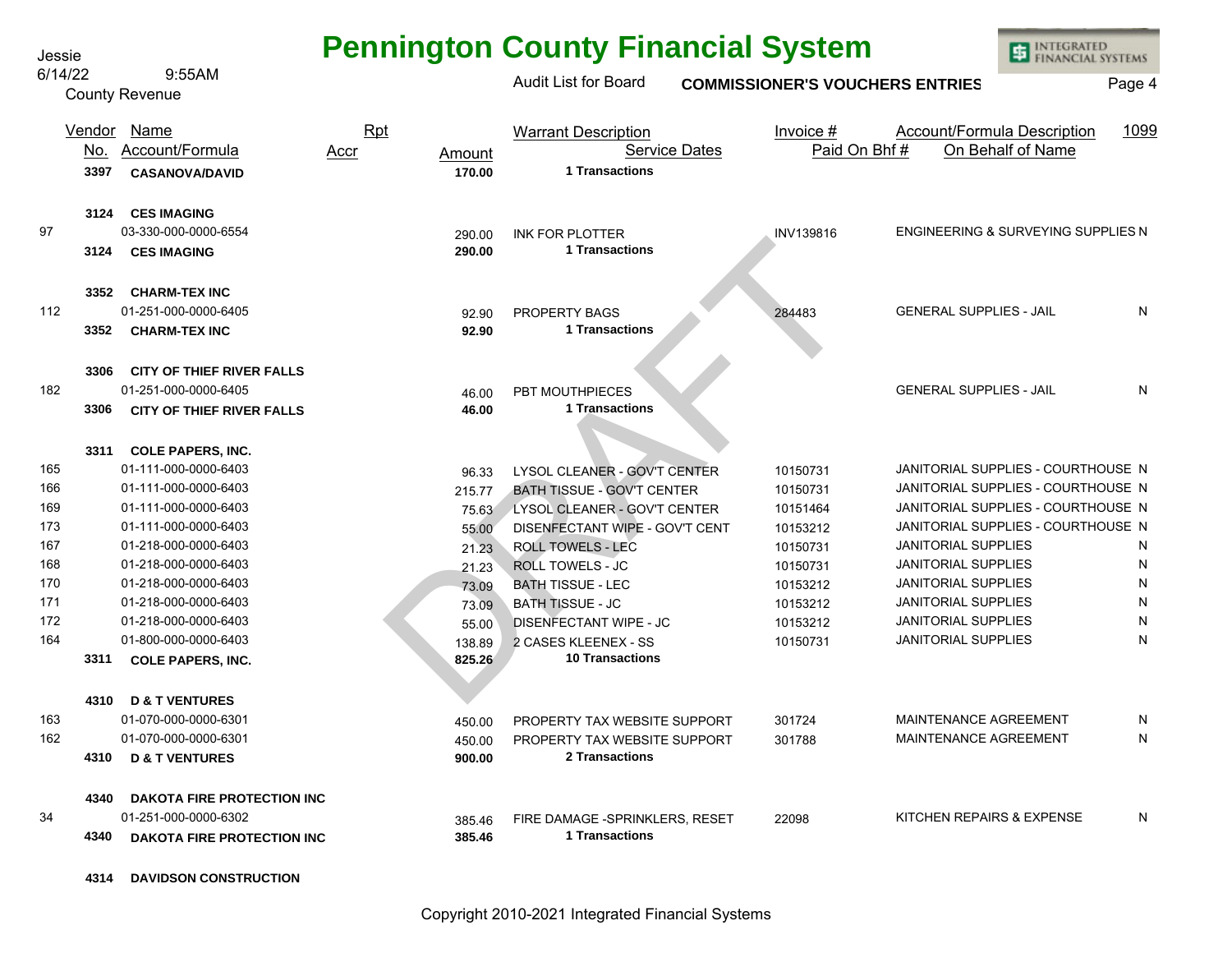| Jessie |         |                                            |                      | <b>Pennington County Financial System</b> |                                        | <b>INTEGRATED<br/>FINANCIAL SYSTEMS</b> |        |
|--------|---------|--------------------------------------------|----------------------|-------------------------------------------|----------------------------------------|-----------------------------------------|--------|
|        | 6/14/22 | 9:55AM                                     |                      | <b>Audit List for Board</b>               | <b>COMMISSIONER'S VOUCHERS ENTRIES</b> |                                         | Page 5 |
|        |         | Road & Bridge                              |                      |                                           |                                        |                                         |        |
|        |         | Vendor Name<br><b>Rpt</b>                  |                      | <b>Warrant Description</b>                | Invoice #                              | <b>Account/Formula Description</b>      | 1099   |
|        |         | No. Account/Formula<br>Accr                | Amount               | <b>Service Dates</b>                      | Paid On Bhf#                           | On Behalf of Name                       |        |
| 96     |         | 03-330-000-0000-6341                       | 5,528.70             | <b>GRAVELING WASHOUTS</b>                 | 28530                                  | <b>EQUIPMENT RENTAL</b>                 | N      |
|        | 4314    | <b>DAVIDSON CONSTRUCTION</b>               | 5,528.70             | 1 Transactions                            |                                        |                                         |        |
|        | 10408   | DEERE CREDIT INC.                          |                      |                                           |                                        |                                         |        |
| 95     |         | 03-350-000-0000-6631                       | 27,515.67            | LEASE MOTORGRADER (208)                   | 2651369                                | <b>FURNITURE &amp; EQUIPMENT</b>        | N      |
| 94     |         | 03-350-000-0000-6631                       | 24,691.26            | LEASE MOTORGRADER (205)                   | 2651917                                | <b>FURNITURE &amp; EQUIPMENT</b>        | N      |
|        | 10408   | <b>DEERE CREDIT INC.</b>                   | 52,206.93            | 2 Transactions                            |                                        |                                         |        |
|        | 13483   | DEPT OF CORRECTIONS FINANCIAL SERVICE      |                      |                                           |                                        |                                         |        |
| 113    |         | 01-251-000-0000-6801                       | 1,802.00             | <b>INMATE WAGES APRIL</b>                 | 702694                                 | MISCELLANEOUS EXPENSE - JAIL            | N      |
|        | 13483   | DEPT OF CORRECTIONS FINANCIAL SERVICI      | 1,802.00             | 1 Transactions                            |                                        |                                         |        |
|        | 4364    | <b>DIRECT DEPOSIT SERVICES</b>             |                      |                                           |                                        |                                         |        |
| 219    |         | 01-041-000-0000-6801                       | 249.00               | PURCHASE CD - GRAND RIDGE BANK            | 34101                                  | MISCELLANEOUS EXPENSE - AUDITOR N       |        |
|        | 4364    | <b>DIRECT DEPOSIT SERVICES</b>             | 249.00               | 1 Transactions                            |                                        |                                         |        |
|        |         |                                            |                      |                                           |                                        |                                         |        |
|        | 6001    | <b>FALLS DIVERSE ABILITIES CORPORATION</b> |                      |                                           |                                        |                                         |        |
| 232    |         | 01-501-000-0000-6262                       | 83.20                | <b>CLEAN AUDITORIUM</b>                   | 18033                                  | OTHER SERVICES                          | N      |
| 233    |         | 01-501-000-0000-6262                       | 81.00                | <b>CLEAN AUDITORIUM</b>                   | 18050                                  | <b>OTHER SERVICES</b>                   | N      |
|        | 6001    | <b>FALLS DIVERSE ABILITIES CORPORATION</b> | 164.20               | 2 Transactions                            |                                        |                                         |        |
|        | 6315    | <b>FALLS RADIATOR SERVICE, Inc. DBA</b>    |                      |                                           |                                        |                                         |        |
| 110    |         | 03-350-000-0000-6564                       | 234.13               | <b>REPAIR TRANS CASE</b>                  | 48063                                  | <b>EQUIPMENT REPAIR PARTS</b>           | N      |
|        | 6315    | FALLS RADIATOR SERVICE, Inc. DBA           | 234.13               | 1 Transactions                            |                                        |                                         |        |
|        | 6313    | <b>FALLS TOWING</b>                        |                      |                                           |                                        |                                         |        |
| 184    |         | 01-201-000-0000-6801                       | 260.00               | <b>TOW / HARLEY 22-1814</b>               | 18931                                  | MISCELLANEOUS EXPENSE                   | Y      |
|        | 6313    | <b>FALLS TOWING</b>                        | 260.00               | 1 Transactions                            |                                        |                                         |        |
|        | 6006    | <b>FARMERS UNION OIL</b>                   |                      |                                           |                                        |                                         |        |
| 88     |         | 03-350-000-0000-6560                       |                      | DIESEL SHOP 212                           |                                        | <b>GAS &amp; DIESEL</b>                 | N      |
| 89     |         | 03-350-000-0000-6560                       | 5,173.25<br>4,027.25 | DIESEL SHOP 211                           |                                        | <b>GAS &amp; DIESEL</b>                 | N      |
| 90     |         | 03-350-000-0000-6560                       | 3,936.55             | DIESEL & GAS SHOP 500                     |                                        | <b>GAS &amp; DIESEL</b>                 | N      |
| 91     |         | 03-350-000-0000-6560                       | 104.79               | GAS                                       |                                        | <b>GAS &amp; DIESEL</b>                 | N      |
| 86     |         | 03-350-000-0000-6562                       | 126.80               | <b>GREASE</b>                             |                                        | <b>MOTOR OIL &amp; LUBRICANTS</b>       | N      |
| 87     |         | 03-350-000-0000-6562                       | 379.98               | <b>DEF</b>                                |                                        | <b>MOTOR OIL &amp; LUBRICANTS</b>       | N      |
| 92     |         | 03-350-000-0000-6562                       | 438.90               | OIL                                       |                                        | <b>MOTOR OIL &amp; LUBRICANTS</b>       | N      |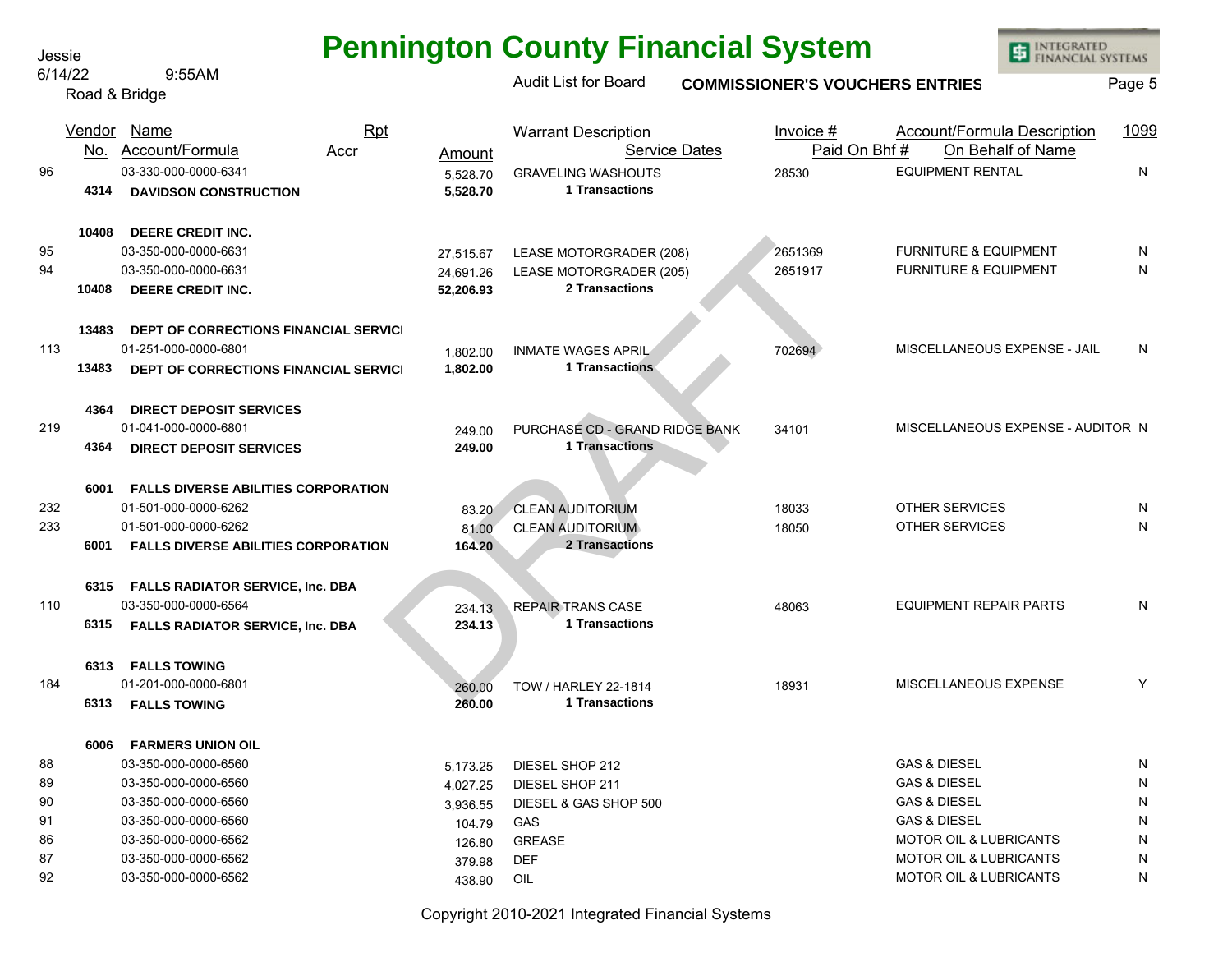| Jessie    |               |                                                  |                              |                                                    | <b>Pennington County Financial System</b> | <b>INTEGRATED</b><br><b>FINANCIAL SYSTEMS</b>    |        |
|-----------|---------------|--------------------------------------------------|------------------------------|----------------------------------------------------|-------------------------------------------|--------------------------------------------------|--------|
| 6/14/22   |               | 9:55AM<br>Road & Bridge                          |                              | <b>Audit List for Board</b>                        | <b>COMMISSIONER'S VOUCHERS ENTRIES</b>    |                                                  | Page 6 |
|           | Vendor<br>No. | Name<br><u>Account/Formula</u><br>Accr           | Rpt                          | <b>Warrant Description</b><br><b>Service Dates</b> | Invoice #<br>Paid On Bhf#                 | Account/Formula Description<br>On Behalf of Name | 1099   |
| 93        | 6006          | 03-350-000-0000-6562<br><b>FARMERS UNION OIL</b> | Amount<br>73.82<br>14,261.34 | <b>SERVICE CHARGE</b><br>8 Transactions            |                                           | MOTOR OIL & LUBRICANTS                           | N      |
|           | 6011          | <b>FED EX</b>                                    |                              |                                                    |                                           |                                                  |        |
| 85        |               | 03-320-000-0000-6209                             | 34.84                        | MAIL SURVEY EQUIPMENT                              | 7-767-03982                               | <b>POSTAGE</b>                                   | N      |
| 84        |               | 03-320-000-0000-6209                             | 16.02                        | <b>MAIL PROPOSAL</b>                               | 7-774-80645                               | <b>POSTAGE</b>                                   | N      |
|           | 6011          | <b>FED EX</b>                                    | 50.86                        | 2 Transactions                                     |                                           |                                                  |        |
|           | 6306          | <b>FLEET DISTRIBUTING</b>                        |                              |                                                    |                                           |                                                  |        |
| 83        |               | 03-350-000-0000-6565                             | 80.97                        | NETTING FOR TREES                                  |                                           | <b>ROAD MATERIALS</b>                            | N      |
|           | 6306          | <b>FLEET DISTRIBUTING</b>                        | 80.97                        | <b>1 Transactions</b>                              |                                           |                                                  |        |
|           | 7317          | <b>GALLS, LLC</b>                                |                              |                                                    |                                           |                                                  |        |
| 185       |               | 01-220-000-0000-6420                             | 124.67                       | 2 SS SHIRTS - #03                                  | 21218607                                  | <b>UNIFORMS</b>                                  | N      |
|           | 7317          | <b>GALLS, LLC</b>                                | 124.67                       | <b>1 Transactions</b>                              |                                           |                                                  |        |
| 999999997 |               | <b>GOODRIDGE AREA HISTORICAL SOCIETY</b>         |                              |                                                    |                                           |                                                  |        |
| 122       |               | 01-003-000-0000-6901                             | 1,000.00                     | 2022 APPROPRIATION                                 |                                           | <b>APPROPRIATIONS</b>                            | N      |
| 999999997 |               | <b>GOODRIDGE AREA HISTORICAL SOCIETY</b>         | 1,000.00                     | 1 Transactions                                     |                                           |                                                  |        |
|           | 7384          | <b>GOPHER STATE ONE CALL</b>                     |                              |                                                    |                                           |                                                  |        |
| 82        |               | 03-320-000-0000-6240                             | 1.35                         | <b>EMAIL TICKETS</b>                               | 2051308                                   | <b>SUBSCRIPTIONS</b>                             | N      |
|           | 7384          | <b>GOPHER STATE ONE CALL</b>                     | 1.35                         | 1 Transactions                                     |                                           |                                                  |        |
|           | 7420          | <b>Government Forms and Supplies</b>             |                              |                                                    |                                           |                                                  |        |
| 152       |               | 01-061-000-0000-6401                             | 164.15                       | <b>THERMAL PAPER</b>                               | 0334374                                   | SUPPLIES-ELECTION                                | N      |
|           | 7420          | <b>Government Forms and Supplies</b>             | 164.15                       | 1 Transactions                                     |                                           |                                                  |        |
|           | 8331          | <b>HARDWARE HANK</b>                             |                              |                                                    |                                           |                                                  |        |
| 190       |               | 01-201-000-0000-6405                             | 26.71                        | RAIL FOR RIFLE / #13                               | 22136545                                  | <b>GENERAL SUPPLIES</b>                          | N      |
| 191       |               | 01-218-000-0000-6300                             | 21.98                        | WALL REPAIR / DISPATCH                             | 22138303                                  | <b>REPAIRS &amp; MAINTENANCE</b>                 | N      |
| 81        |               | 03-350-000-0000-6556                             | 138.98                       | SUMP PUMP                                          | 22136120                                  | <b>SHOP SUPPLIES</b>                             | N      |
| 80        |               | 03-350-000-0000-6564                             | 22.99                        | TIE DOWN                                           | 22139421                                  | <b>EQUIPMENT REPAIR PARTS</b>                    | N      |
|           | 8331          | <b>HARDWARE HANK</b>                             | 210.66                       | <b>4 Transactions</b>                              |                                           |                                                  |        |
|           | 8413          | <b>HERZBERG/JENNIFER</b>                         |                              |                                                    |                                           |                                                  |        |
| 175       |               | 01-041-000-0000-6330                             | 218.79                       | MILEAGE - MNCCC - ALEXANDRIA                       |                                           | <b>TRAVEL &amp; EXPENSE</b>                      | N      |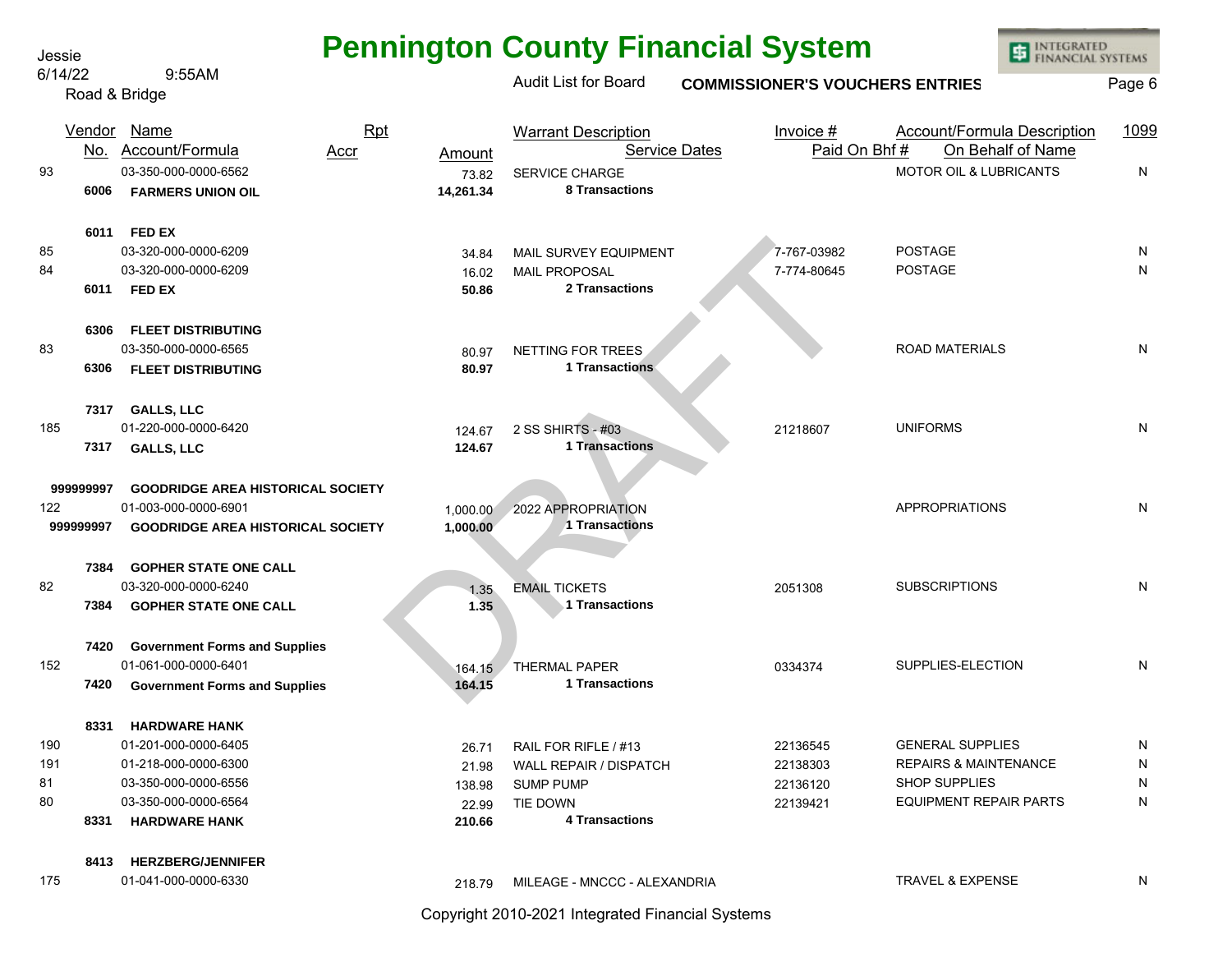#### 6/14/22 9:55AM

## **Pennington County Financial System**

INTEGRATED<br>FINANCIAL SYSTEMS

|     |           | 3.JJMI<br><b>County Revenue</b>   |                  | <b>Audit List for Board</b>                 | <b>COMMISSIONER'S VOUCHERS ENTRIES</b> |                                    | Page 7       |
|-----|-----------|-----------------------------------|------------------|---------------------------------------------|----------------------------------------|------------------------------------|--------------|
|     |           | Vendor Name                       | Rpt              | <b>Warrant Description</b>                  | Invoice $#$                            | Account/Formula Description        | 1099         |
|     |           | No. Account/Formula               | Accr<br>Amount   | <b>Service Dates</b>                        | Paid On Bhf#                           | On Behalf of Name                  |              |
| 178 |           | 01-041-000-0000-6330              | 17.29            | MEAL - MNCCC - ALEX                         | 060622                                 | <b>TRAVEL &amp; EXPENSE</b>        | N            |
| 177 |           | 01-041-000-0000-6330              | 19.97            | MEAL - MNCCC - ALEX                         | 060722                                 | <b>TRAVEL &amp; EXPENSE</b>        | N            |
| 176 |           | 01-041-000-0000-6330              | 23.64            | MEAL - MNCCC - ALEX                         | 060922                                 | TRAVEL & EXPENSE                   | N            |
|     | 8413      | <b>HERZBERG/JENNIFER</b>          | 279.69           | <b>4 Transactions</b>                       |                                        |                                    |              |
|     | 8014      | <b>HUGOS #7</b>                   |                  |                                             |                                        |                                    |              |
| 161 |           | 01-003-000-0000-6330              | 9.44             | FOOD FOR MEETING - 05-24-22                 | 1155                                   | <b>TRAVEL &amp; EXPENSE</b>        | N            |
| 194 |           | 01-222-000-0000-6801              | 78.95            | ST BERNARD DARE GRADDUATION                 | 1161/00200115                          | MISCELLANEOUS EXPENSE - D.A.R.E.   | N            |
| 193 |           | 01-222-000-0000-6801              | 98.51            | <b>GOODRIDGE DARE GRADUATION</b>            | 1161/00200135                          | MISCELLANEOUS EXPENSE - D.A.R.E. N |              |
| 192 |           | 01-251-000-0000-6255              | 0.03             | GATORADE/MEND /PREV PYMT SHORT              | 1161/0030011                           | <b>MEDICAL - LOCAL</b>             | N            |
| 79  |           | 03-350-000-0000-6556              | 56.06            | PAPER TOWELS & DISH SOAP                    | 00000001159                            | SHOP SUPPLIES                      | N            |
|     | 8014      | <b>HUGOS #7</b>                   | 242.99           | <b>5 Transactions</b>                       |                                        |                                    |              |
|     | 10119     | JEFF OLSON CONSTRUCTION           |                  |                                             |                                        |                                    |              |
| 77  |           | 03-330-000-0000-6341              | 3,780.00         | <b>PUSH SNOW</b>                            | 19231                                  | <b>EQUIPMENT RENTAL</b>            | Y            |
|     | 10119     | JEFF OLSON CONSTRUCTION           | 3,780.00         | 1 Transactions                              |                                        |                                    |              |
|     | 999999997 | Jessie Dybedahl                   |                  |                                             |                                        |                                    |              |
| 236 |           | 01-041-000-0000-6330              | 16.65            | MEAL - MNCCC - ALEXANDRIA                   |                                        | <b>TRAVEL &amp; EXPENSE</b>        | N            |
| 237 |           | 01-041-000-0000-6330              | 18.67            | MEAL - MNCCC - ALEXANDRIA                   |                                        | <b>TRAVEL &amp; EXPENSE</b>        | N            |
| 238 |           | 01-041-000-0000-6330              | 23.60            | MEAL - MNCCC - ALEXANDRIA                   |                                        | <b>TRAVEL &amp; EXPENSE</b>        | N            |
|     | 999999997 | Jessie Dybedahl                   | 58.92            | <b>3 Transactions</b>                       |                                        |                                    |              |
|     | 11315     | <b>KILEN/CYNTHIA</b>              |                  |                                             |                                        |                                    |              |
| 131 |           | 01-601-000-0000-6330              |                  |                                             |                                        | <b>TRAVEL &amp; EXPENSE</b>        | $\mathsf{N}$ |
|     | 11315     | <b>KILEN/CYNTHIA</b>              | 177.84<br>177.84 | MILEAGE - MAY - 304 MILES<br>1 Transactions |                                        |                                    |              |
|     |           |                                   |                  |                                             |                                        |                                    |              |
|     | 11063     | <b>KUZNIA/RAYMOND D</b>           |                  |                                             |                                        |                                    |              |
| 181 |           | 01-252-000-0000-6330              | 16.41            | MEAL REIMBURSE - SHERIFF CONF               |                                        | <b>TRAVEL &amp; EXPENSE</b>        | N            |
|     | 11063     | <b>KUZNIA/RAYMOND D</b>           | 16.41            | 1 Transactions                              |                                        |                                    |              |
|     | 999999997 | <b>LEAGUE OF MINNESOTA CITIES</b> |                  |                                             |                                        |                                    |              |
| 38  |           | 01-252-000-0000-6330              | 1,080.00         | PATROL                                      | 363681                                 | <b>TRAVEL &amp; EXPENSE</b>        | N            |
|     | 999999997 | <b>LEAGUE OF MINNESOTA CITIES</b> | 1,080.00         | 1 Transactions                              |                                        |                                    |              |
|     | 12037     | LEE PLUMBING & HEATING            |                  |                                             |                                        |                                    |              |
| 154 |           | 01-501-000-0000-6300              | 360.00           | THERMOSTAT / BOILER - AUD                   | 86962                                  | <b>REPAIRS &amp; MAINTENANCE</b>   | N            |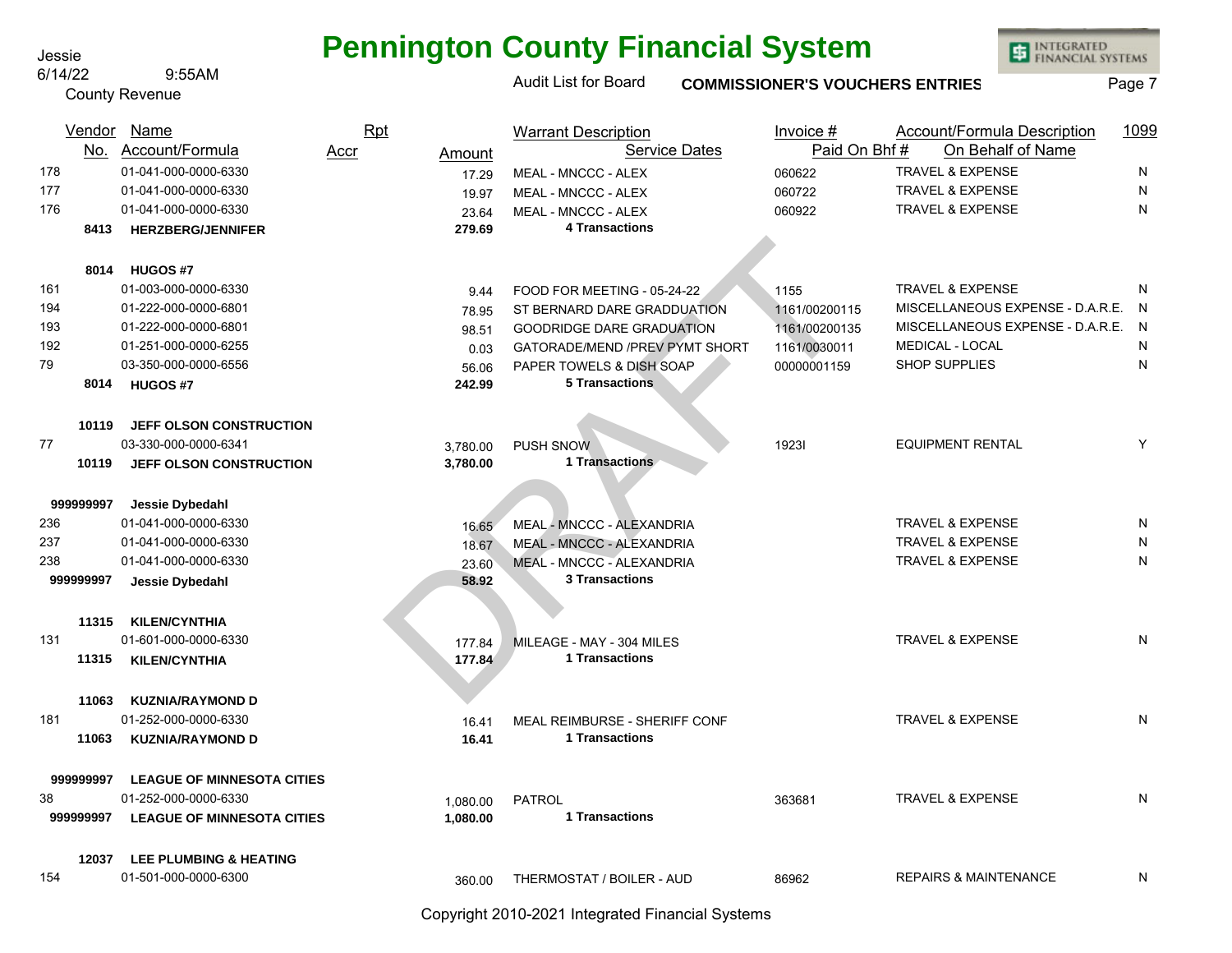| <b>Pennington County Financial System</b> |  |  |  |
|-------------------------------------------|--|--|--|
|-------------------------------------------|--|--|--|

INTEGRATED<br>FINANCIAL SYSTEMS

国

Jessie

975.00 SPRING CLEANLP - DEMO<br>
2744<br>
276.00 SPRING CLEANLP - DEMO<br>
2744<br>
276.00 SPRING CLEANLP - DEMO<br>
2744<br>
276.00 SPRING CLEANLP - DEMO<br>
1 Transactions<br>
1601.00 SCOPE W/ RINGS<br>
1601.00 1 Transactions<br>
280213<br>
1601.00 1 Tr MISCELLANEOUS EXPENSE-SCORE ACCOUNT 156 32-390-000-0000-6801 1,765.43 SPRING CLEANUP & TRACTOR TIRE 243 N MISCELLANEOUS EXPENSE-SCORE ACCOUNT 157 32-390-000-0000-6801 975.00 SPRING CLEANUP - DEMO 244 N MISCELLANEOUS EXPENSE-SCORE AC Y Audit List for Board **COMMISSIONER'S VOUCHERS ENTRIES** Page 8 Account/Formula 6/14/22 9:55AM County Revenue 231 01-016-000-0000-6242 298.31 MN STEIN ON PROBATE REL#19 SUBSCRIPTIONS - LAW LIBRARY N 183 01-201-000-0000-6631 1,601.00 SCOPE W/ RINGS 280213 FURNITURE & EQUIPMENT N 229 32-390-000-0000-6801 127.50 SIGNS & INSTALL - GOODRIDGE 216 Y 132 01-091-000-0000-6301 109.16 EQ767167 MAINTENANCE AGREEMENT INV9996697 MAINTENANCE AGREEMENT N 145 01-101-000-0000-6301 9.48 EQ442257 MAINTENANCE AGREEMENT INV10028743 MAINTENANCE AGREEMENT N 143 01-132-000-0000-6301 51.26 EQ465509 MAINTENANCE AGREEMENT INV9970618 MAINTENANCE AGREEMENT N 146 01-601-000-0000-6301 413.05 CANON COPIER MAINTENANCE AGRE INV10008042 MAINTENANCE AGREEMENT N 144 01-801-000-0000-6301 165.32 EQ1019556 MAINTENANCE AGREEMEN INV9984393 MAINTENANCE AGREEMENT N 78 03-320-000-0000-6301 36.63 COPY MACHINE - JUNE INV10014876 MAINTENANCE AGREEMENT N 227 01-091-000-0000-6241 300.00 CLE REGISTRATION / ML 200021264 DUES N 19 01-251-000-0000-6255 4.20 CHARGES 11208416 MEDICAL - LOCAL N 18 01-251-000-0000-6255 3.04 CHARGES 11266987 MEDICAL - LOCAL N 17 01-251-000-0000-6255 <sub>3.35</sub> CHARGES 11641354 MEDICAL - LOCAL N 22 01-251-000-0000-6255 2.50 CHARGES 11927610 MEDICAL - LOCAL N **12037 360.00 LEE PLUMBING & HEATING 12123 LES'S SANITATION SERVICE 12123 2,740.43 LES'S SANITATION SERVICE 14378 LEXISNEXIS MATTHEW BENDER 14378 298.31 LEXISNEXIS MATTHEW BENDER 999999997 LIGHTFORCE USA INC 999999997 1,601.00 LIGHTFORCE USA INC 12431 LOREN RUX CUSTOM ENGRAVING 12431 127.50 LOREN RUX CUSTOM ENGRAVING 13498 MARCO TECHNOLOGIES LLC 13498 784.90 MARCO TECHNOLOGIES LLC 999999997 MAX LACOURSIERE 999999997 300.00 MAX LACOURSIERE 13226 MCKESSON MEDICAL SURGICAL** Vendor Name Rpt Warrant Description Invoice # Account/Formula Description 1099 <u>No. Account/Formula</u> <u>Accr</u> <u>Amount</u> Service Dates <u>Paid On Bhf # On Behalf of Name</u> **1 Transactions 2 Transactions 1 Transactions 1 Transactions 1 Transactions 6 Transactions 1 Transactions**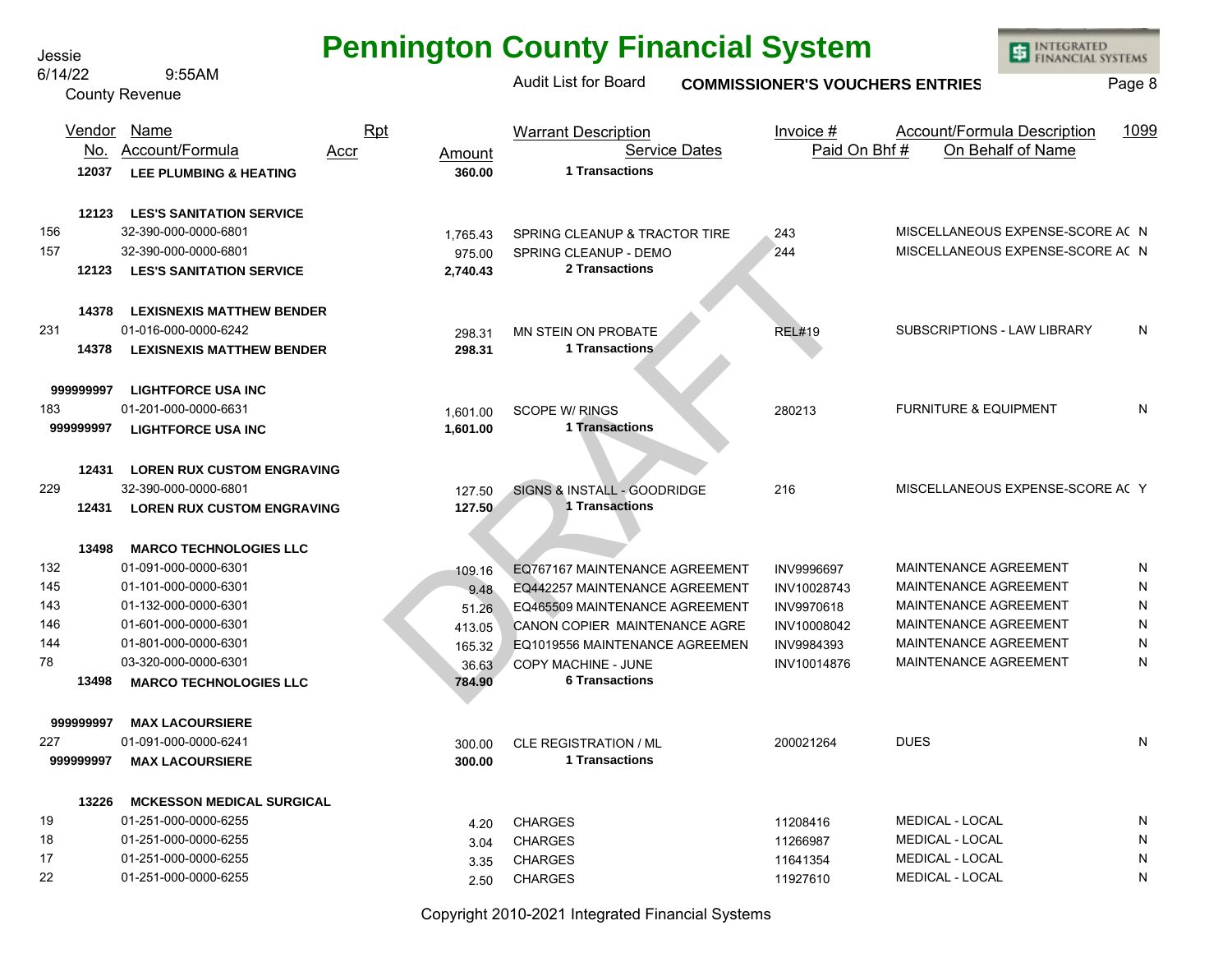#### 6/14/22 9:55AM

County Revenue

## **Pennington County Financial System**

Audit List for Board **COMMISSIONER'S VOUCHERS ENTRIES** Page 9

INTEGRATED<br>FINANCIAL SYSTEMS

|                |       | Vendor Name                         | <b>Rpt</b>     | <b>Warrant Description</b>             | Invoice $#$  | Account/Formula Description        | 1099 |
|----------------|-------|-------------------------------------|----------------|----------------------------------------|--------------|------------------------------------|------|
|                |       | No. Account/Formula                 | Accr<br>Amount | <b>Service Dates</b>                   | Paid On Bhf# | On Behalf of Name                  |      |
| 16             |       | 01-251-000-0000-6255                | 19.14          | <b>CHARGES</b>                         | 12018114     | MEDICAL - LOCAL                    | N    |
| 15             |       | 01-251-000-0000-6255                | 31.35          | <b>CHARGES</b>                         | 12057340     | MEDICAL - LOCAL                    | N    |
| 14             |       | 01-251-000-0000-6255                | 29.26          | <b>CHARGES</b>                         | 12094795     | <b>MEDICAL - LOCAL</b>             | N    |
| 23             |       | 01-251-000-0000-6255                | 31.78          | <b>CHARGES</b>                         | 12128264     | MEDICAL - LOCAL                    | N    |
| 24             |       | 01-251-000-0000-6255                | 31.78          | <b>CHARGES</b>                         | 12158712     | <b>MEDICAL - LOCAL</b>             | N    |
| 9              |       | 01-251-000-0000-6255                | 14.29          | <b>CONTAINER</b>                       | 18452930     | MEDICAL - LOCAL                    | N    |
| 5              |       | 01-251-000-0000-6255                | 25.36          | <b>ACETAMINOPHEN</b>                   | 18496391     | <b>MEDICAL - LOCAL</b>             | N    |
| 4              |       | 01-251-000-0000-6255                | 1,114.30       | PREP PAD PPD TEST STRIP                | 18570437     | MEDICAL - LOCAL                    | N    |
| 3              |       | 01-251-000-0000-6255                | 116.67         | <b>GLOVES</b>                          | 18570475     | <b>MEDICAL - LOCAL</b>             | N    |
| 7              |       | 01-251-000-0000-6255                | 22.24          | <b>WIPES</b>                           | 18570662     | MEDICAL - LOCAL                    | N    |
| 11             |       | 01-251-000-0000-6255                | 130.11         | <b>COMPRESS</b>                        | 18738416     | <b>MEDICAL - LOCAL</b>             | N    |
| 13             |       | 01-251-000-0000-6255                | 670.21         | COMPRESS/PAD/TEST STRIP                | 18738480     | MEDICAL - LOCAL                    | N    |
| 12             |       | 01-251-000-0000-6255                | 12.35          | <b>OPTI-FREE REPLENISH</b>             | 18739033     | <b>MEDICAL - LOCAL</b>             | N    |
| 6              |       | 01-251-000-0000-6255                | 12.68          | <b>ACETAMINOPHEN</b>                   | 18741261     | MEDICAL - LOCAL                    | N    |
| 10             |       | 01-251-000-0000-6255                | 29.25          | <b>LANCETS</b>                         | 18946329     | MEDICAL - LOCAL                    | N    |
| 8              |       | 01-251-000-0000-6255                | 1.58           | <b>CHARGES</b>                         | 55174969     | MEDICAL - LOCAL                    | N    |
| 21             |       | 01-251-000-0000-6255                | 19.14          | <b>CHARGES</b>                         | 55174969     | <b>MEDICAL - LOCAL</b>             | N    |
| 20             |       | 01-251-000-0000-6255                | 2.11           | <b>CHARGES</b>                         | 8627708      | MEDICAL - LOCAL                    | N    |
|                | 13226 | <b>MCKESSON MEDICAL SURGICAL</b>    | 2,326.69       | <b>22 Transactions</b>                 |              |                                    |      |
|                |       |                                     |                |                                        |              |                                    |      |
|                | 13535 | <b>MEND CORRECTIONAL CARE, PLLC</b> |                |                                        |              |                                    |      |
| $\overline{2}$ |       | 01-251-000-0000-6255                | 10.566.67      | <b>HEALTHCARE JUNE</b>                 | 6673         | MEDICAL - LOCAL                    | 6    |
|                | 13535 | <b>MEND CORRECTIONAL CARE, PLLC</b> | 10,566.67      | 1 Transactions                         |              |                                    |      |
|                |       |                                     |                |                                        |              |                                    |      |
|                | 13590 | <b>MIDWEST ADVERTISING</b>          |                |                                        |              |                                    |      |
| 126            |       | 01-121-000-0000-6330                | 750.00         | ANNUAL BILLBOARD RENTAL                | 1124         | <b>TRAVEL &amp; EXPENSE</b>        | N    |
|                | 13590 | <b>MIDWEST ADVERTISING</b>          | 750.00         | 1 Transactions                         |              |                                    |      |
|                |       |                                     |                |                                        |              |                                    |      |
|                | 13341 | <b>MINNESOTA CLE</b>                |                |                                        |              |                                    |      |
| 217            |       | 01-016-000-0000-6242                | 101.00         | <b>MN FAMILY LAW</b>                   | INV1190720   | SUBSCRIPTIONS - LAW LIBRARY        | N    |
|                | 13341 | <b>MINNESOTA CLE</b>                | 101.00         | <b>1 Transactions</b>                  |              |                                    |      |
|                |       |                                     |                |                                        |              |                                    |      |
|                | 13322 | <b>MINNESOTA STATE TREASURER</b>    |                |                                        |              |                                    |      |
| 136            |       | 01-101-000-0000-6825                | 1,215.00       | <b>MARRIAGE SURCHARGE</b>              |              | MARRIAGE SURCHARGES MN - RECOF N   |      |
| 139            |       | 01-101-000-0000-6827                | 1,963.50       | <b>RECORDER &amp; REGISTRAR'S FEES</b> |              | <b>STATE SURCHARGES</b>            | N    |
| 135            |       | 01-101-000-0000-6829                | 183.00         | CHILDREN'S SURCHARGE                   |              | CHILDREN SURCHARGE MN - RECORD N   |      |
| 137            |       | 01-101-000-0000-6831                | 516.00         | <b>BIRTH/DEATH SURCHARGE</b>           |              | BIRTH/DEATH CERTIF SURCHARGE - R N |      |

138 01-101-000-0000-6848 610.00 BIRTH RECORD SURCHARGE BIRTH DEFECT SURCHARGE N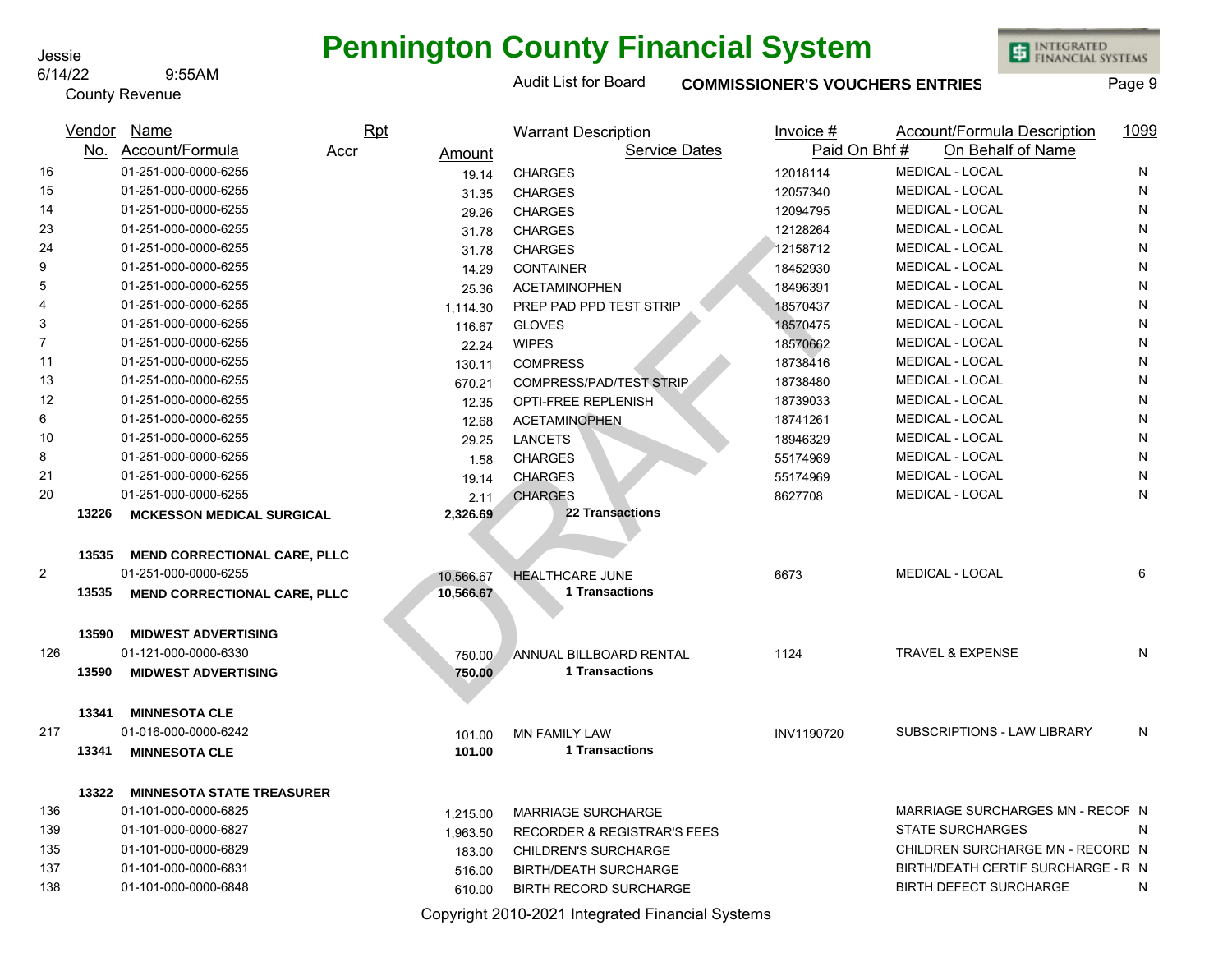| <b>Pennington County Financial System</b> |  |  |  |  |
|-------------------------------------------|--|--|--|--|
|-------------------------------------------|--|--|--|--|

国

Jessie

INTEGRATED<br>FINANCIAL SYSTEMS 6/14/22 9:55AM Audit List for Board **COMMISSIONER'S VOUCHERS ENTRIES** Page 10 County Revenue Vendor Name Rpt Warrant Description Invoice # Account/Formula Description 1099 <u>No. Account/Formula</u> <u>Accr</u> <u>Amount</u> Service Dates <u>Paid On Bhf # On Behalf of Name</u> Account/Formula **5 Transactions 13322 4,487.50 MINNESOTA STATE TREASURER 13326 MN COUNTY RECORDER ASSOCIATION** 1 01-101-000-0000-6330 50.00 2022 MCRA SUMMER CONFERENCE TRAVEL & EXPENSE N 50.00 1 Transactions<br>
27,620.64 21 1ST 1/2 PAROLE & PROBATION<br>
27,620.64 1 Transactions<br>
23.49 HANDHELD ANTENNA #16<br>
23.49 1 Transactions<br>
23.49 1 Transactions<br>
23.49 1 Transactions<br>
23.49 1 Transactions<br>
23.49 1 Transacti **1 Transactions** 13326 MN COUNTY RECORDER ASSOCIATION 50.00 **4311 MN DEPARTMENT OF CORRECTIONS** 155 01-255-000-0000-6837 27,620.64 21 1ST 1/2 PAROLE & PROBATION 00000685785 REFUNDS & REIMBURSEMENTS N **1 Transactions 4311 27,620.64 MN DEPARTMENT OF CORRECTIONS 13425 MOTOROLA SOLUTIONS** 36 01-201-000-0000-6205 23.49 HANDHELD ANTENNA #16 8281390007 WALKIE TALKIE & RADIO N **13425 23.49 MOTOROLA SOLUTIONS 1 Transactions 14389 NELSON INTERNATIONAL** 74 03-350-000-0000-6564 7,744.75 REPAIR TRUCK EQUIPMENT REPAIR PARTS N **14389 7,744.75 NELSON INTERNATIONAL 1 Transactions 14397 NELSON/GRANT** 226 01-601-000-0000-6330 80.73 MILEAGE, SEED SAMPLES, PLANT TRAVEL & EXPENSE N **1 Transactions 14397 80.73 NELSON/GRANT 14440 NORTHDALE OIL INC.** 37 01-218-000-0000-6300 15.42 GAS - LAWNMOWER 1088-1 REPAIRS & MAINTENANCE N 71 03-350-000-0000-6560 569.57 DIESEL SHOP 213 GAS & DIESEL N 72 03-350-000-0000-6560 1,662.29 DIESEL SHOP 215 GAS & DIESEL N 73 03-350-000-0000-6560 8,073.19 DIESEL & GAS SHOP 500 GAS & DIESEL N **4 Transactions 14440 10,320.47 NORTHDALE OIL INC. 14315 NORTHERN MOTORS INC** 48 01-201-000-0000-6304 103.65 OIL CHANGE / SERVICE #03 6012561/1 REPAIR & MAINTENANCE - SQUADS N **1 Transactions 14315 103.65 NORTHERN MOTORS INC 14033 NORTHERN STATE BANK** 179 01-201-000-0000-6560 75.00 KRUSE INN FUEL - #16 REIMBURSE GAS & DIESEL N **1 Transactions 14033 75.00 NORTHERN STATE BANK**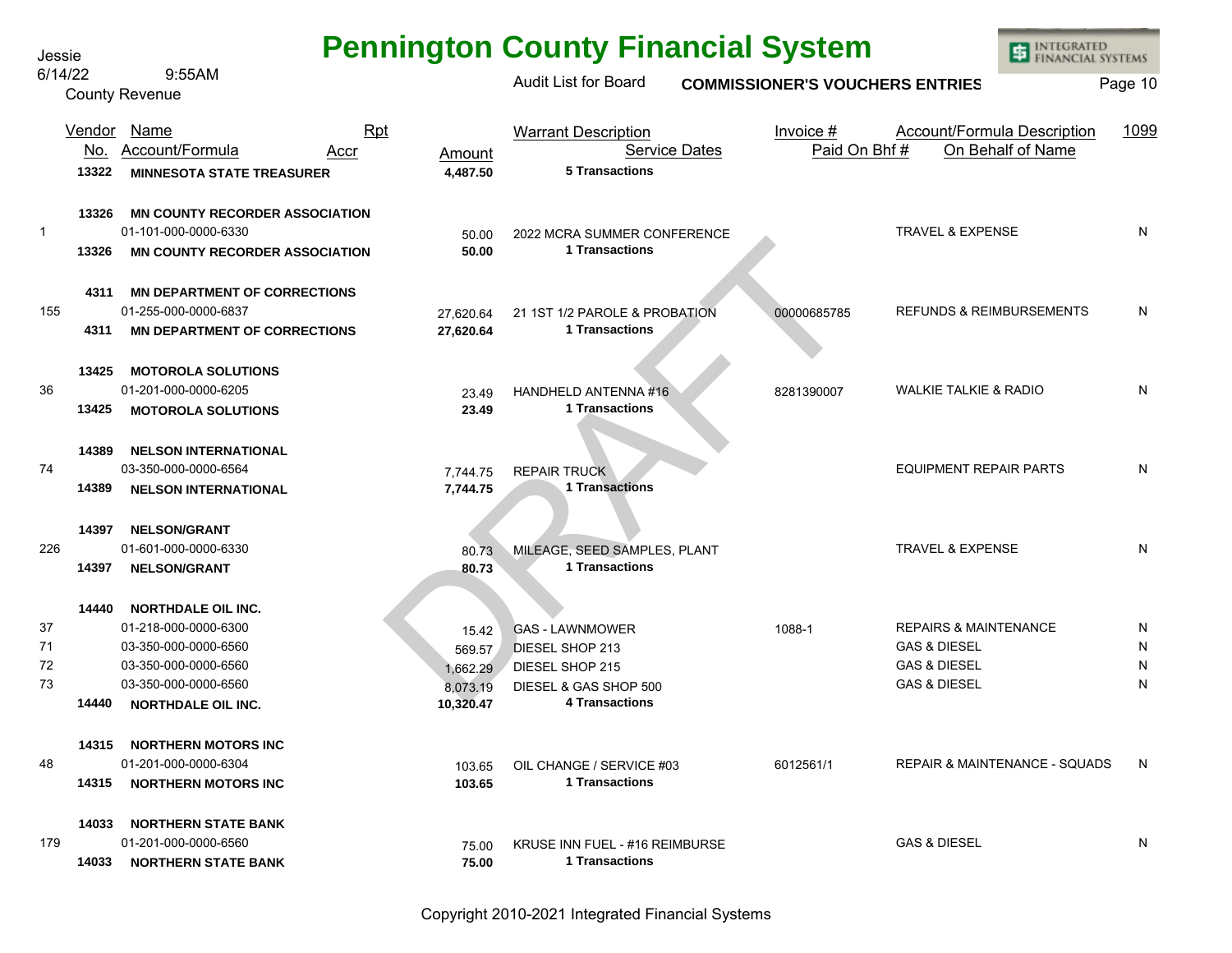| <b>Pennington County Financial System</b> |  |  |  |
|-------------------------------------------|--|--|--|
|-------------------------------------------|--|--|--|

**INTEGRATED** 

**FINANCIAL SYSTEMS** 

国

Jessie

718.75 LATH<br>
718.75 LATH<br>
1 Transactions<br>
56.99 USB TO VGA ADAPTER<br>
36.97 TAPE, STAPLER REMOVERS<br>
7245373286001<br>
18.63 ENVELOPES<br>
72470.08194001<br>
29.99 DVDS<br>
89.99 DVDS<br>
68.99 DVDS<br>
2470.08205001<br>
2470.08205001<br>
2470.08205 Audit List for Board **COMMISSIONER'S VOUCHERS ENTRIES** Page 11 <u>No. Account/Formula</u> <u>Accr</u> <u>Amount</u> Service Dates <u>Paid On Bhf # On Behalf of Name</u> 6/14/22 9:55AM Road & Bridge 70 03-350-000-0000-6564 81.85 COUPLER EQUIPMENT REPAIR PARTS N 75 03-330-000-0000-6554 718.75 LATH ENGINEERING & SURVEYING SUPPLIES N 148 01-041-000-0000-6401 56.99 USB TO VGA ADAPTER 245373286001 SUPPLIES - AUDITOR N 27 01-201-000-0000-6405 36.97 TAPE, STAPLER REMOVERS 246852245001 GENERAL SUPPLIES N 29 01-201-000-0000-6405 18.63 ENVELOPES 246853016001 GENERAL SUPPLIES N 30 01-201-000-0000-6405 29.99 DVDS 247008194001 GENERAL SUPPLIES N 31 01-201-000-0000-6405 59.98 USB DRIVES 247008205001 GENERAL SUPPLIES N 25 01-220-000-0000-6401 68.99 DVDS 247006677001 SUPPLIES N 26 01-220-000-0000-6401 21.99 USB DRIVES 247008204001 SUPPLIES N 28 01-251-000-0000-6405 177.78 TONER/CONTROL DESK 245694635001 GENERAL SUPPLIES - JAIL N 32 01-251-000-0000-6405 39.99 WIRELESS KEYBOARD / MOUSE SET 248461753001 GENERAL SUPPLIES - JAIL N 45 01-201-000-0000-6304 80.34 OIL CHANGE / SERVICE #05 172986 REPAIR & MAINTENANCE - SQUADS N 46 01-201-000-0000-6304 63.26 OIL CHANGE / SERVICE #12 173483 REPAIR & MAINTENANCE - SQUADS N 76 40-796-000-0000-6849 125.00 BEAVER BOUNTY BEAVER CONTROL N 133 01-270-000-0000-6262 295.00 HRO FILING FEES 57-CV-22-344 CK#1093 OTHER SERVICES-CRIME VICTIM N 218 01-091-000-0000-6262 68.00 TRANSCRIPT 57-CR-19-671 698 OTHER SERVICES Y **14312 NORTHWEST POWER SYSTEMS 14312 81.85 NORTHWEST POWER SYSTEMS 15002 OCCUPATIONAL DEVELOPMENT CENTER 15002 718.75 OCCUPATIONAL DEVELOPMENT CENTER 15323 OFFICE DEPOT 15323 511.31 OFFICE DEPOT 15329 OIL BOYZ EXPRESS LUBE INC 15329 143.60 OIL BOYZ EXPRESS LUBE INC 15359 OLSON/COLE 15359 125.00 OLSON/COLE 16359 PENNINGTON COUNTY CRIME VICTIM 16359 295.00 PENNINGTON COUNTY CRIME VICTIM 16346 PETERSON/LISA 16346 68.00 PETERSON/LISA** Vendor Name Rpt Warrant Description Invoice # Account/Formula Description 1099 **1 Transactions 1 Transactions 9 Transactions 2 Transactions 1 Transactions 1 Transactions 1 Transactions**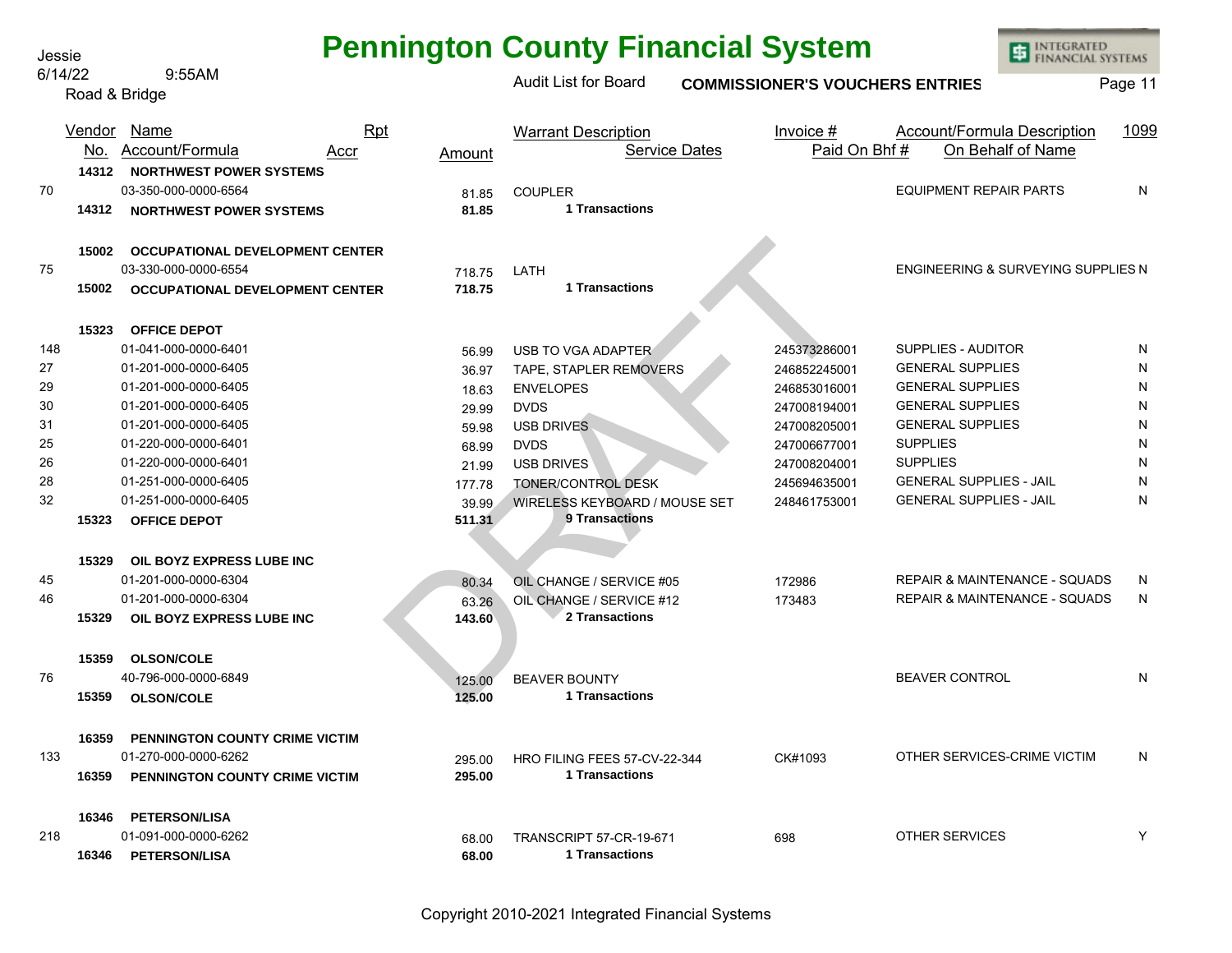6/14/22 9:55AM Jessie

County Revenue

## **Pennington County Financial System**

**INTEGRATED** 围 **FINANCIAL SYSTEMS** 

#### 776.48 TIRES  $#12$ <br> **176.48** TITansactions<br>
186.48 MONTHLY GPS - APRIL<br>
186.48 1 Transactions<br>
186.48 1 Transactions<br>
186.48 1 Transactions<br>
196.6 MONTHLY RENTAL / JUNE<br>
10.69 MONTHLY RENTAL / JUNE<br>
10.69 MONTHLY RENTAL / Audit List for Board **COMMISSIONER'S VOUCHERS ENTRIES** Page 12 <u>No. Account/Formula</u> <u>Accr</u> <u>Amount</u> Service Dates <u>Paid On Bhf # On Behalf of Name</u> 235 01-003-000-0000-6330 <sub>60.84</sub> MAY MILEAGE N 47 01-201-000-0000-6304 776.48 TIRES - #12 1550015600 REPAIR & MAINTENANCE - SQUADS N 69 03-350-000-0000-6564 186.48 MONTHLY GPS - APRIL 200-1037022 EQUIPMENT REPAIR PARTS N 198 01-220-000-0000-6801 55.75 WATER (8) 340967877 MISCELLANEOUS EXPENSE N 195 01-220-000-0000-6801 10.69 MONTHLY RENTAL / JUNE 340973938 MISCELLANEOUS EXPENSE N 196 01-220-000-0000-6801 10.68 MONTHLY RENTAL / JUNE 340973938 MISCELLANEOUS EXPENSE N 199 01-251-000-0000-6801 81.00 WATER (9) BOTTLE DEPOSIT 340971517 MISCELLANEOUS EXPENSE - JAIL N 197 01-251-000-0000-6801 10.69 MONTHLY RENTAL / JUNE 340973938 MISCELLANEOUS EXPENSE - JAIL N 230 01-601-000-0000-6401 46.50 MAY WATER BILL 176888 SUPPLIES - EXTENSION N 149 01-601-000-0000-6401 18.25 WATER (2) 340967883 SUPPLIES - EXTENSION N 150 01-601-000-0000-6401 25.50 WATER (3) 340971520 SUPPLIES - EXTENSION N 151 01-601-000-0000-6401 10.00 MONTHLY - JUNE 340973952 SUPPLIES - EXTENSION N 228 03-350-000-0000-6566 6 6,860.00 REPAIR LIFT STATION GOODRIDGE 42965 ROAD RECONSTRUCTION N 68 03-330-000-0000-6341 14,900.00 REPLACE CULVERTS 1281 EQUIPMENT RENTAL N 63 03-320-000-0000-6401 342.32 TONER / POST ITS N 64 03-320-000-0000-6401 63.47 FOLDER, ENVELOPES, MARKERS SUPPLIES N 65 03-320-000-0000-6401 3.99 GLUE STICKS SUPPLIES N 66 03-320-000-0000-6401 43.99 ENVELOPES SUPPLIES N **16362 PETERSON/NEIL 16362 60.84 PETERSON/NEIL 16460 POMP'S TIRE SERVICE, INC 16460 776.48 POMP'S TIRE SERVICE, INC 16419 PRECISE MRM LLC 16419 186.48 PRECISE MRM LLC 16448 PREMIUM WATERS, INC. 16448 269.06 PREMIUM WATERS, INC. 999999997 QUALITY FLOW SYSTEMS INC 999999997 6,860.00 QUALITY FLOW SYSTEMS INC 18417 QUALITY SPRAY FOAM LLC 18417 14,900.00 QUALITY SPRAY FOAM LLC 17002 QUILL CORPORATION** Vendor Name Rpt Warrant Description Invoice # Account/Formula Description 1099 **1 Transactions 1 Transactions 1 Transactions 9 Transactions 1 Transactions 1 Transactions**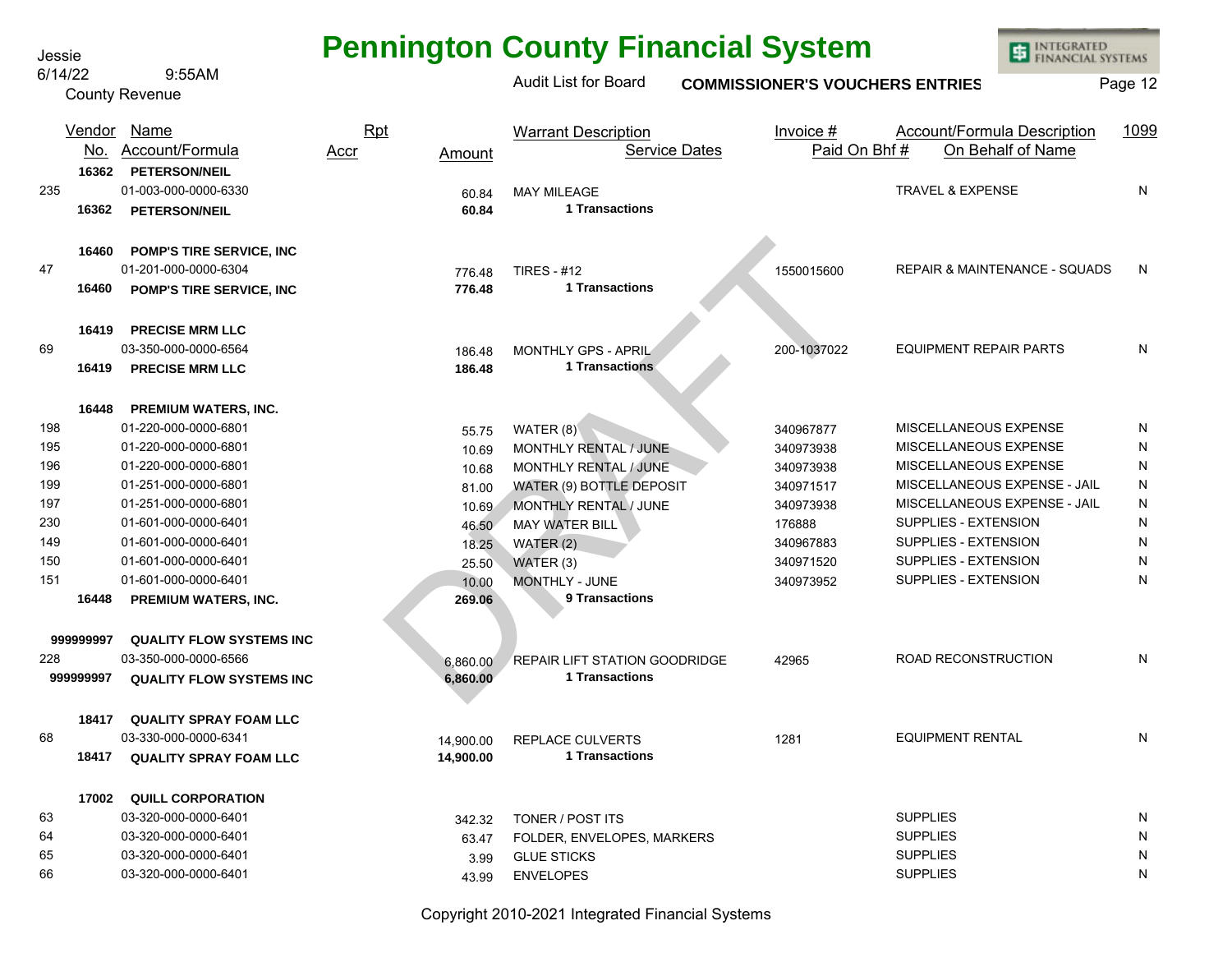**Pennington County Financial System**

**INTEGRATED** 

**FINANCIAL SYSTEMS** 

庫

Jessie

DRAFT Audit List for Board **COMMISSIONER'S VOUCHERS ENTRIES** Page 13 Account/Formula 6/14/22 9:55AM Road & Bridge 67 03-320-000-0000-6401 76.98 PAPER SUPPLIES N 62 03-350-000-0000-6564 129.24 FILTER KIT P3701109 EQUIPMENT REPAIR PARTS N 56 03-320-000-0000-6263 70.00 HOSTED OFFICE JUNE 242333 COMPUTER SERVICES N 57 03-320-000-0000-6263 25.47 HOSTED EXCHANGE JUNE 242333 COMPUTER SERVICES N 58 03-320-000-0000-6263 12.00 POP EMAIL JUNE 242333 COMPUTER SERVICES N 59 03-320-000-0000-6263 31.23 EMAIL ARCHIVING JUNE 242333 COMPUTER SERVICES N 60 03-320-000-0000-6263 40.00 BACK UP MANAGER 242434 COMPUTER SERVICES N 61 03-320-000-0000-6202 67.00 READIVOICE JUNE 242538 TELEPHONE N 55 03-350-000-0000-6564 451.41 DOT INSPECTIONS 14387 EQUIPMENT REPAIR PARTS N 153 32-390-000-0000-6262 290.40 USED OIL FILTER & RECOVERY FEE 89130152 OTHER SERVICES-SCORE ACCOUNT N 116 01-011-000-0000-6261 366.15 ATTORNEY FEES - #57-F7-99-484 8601 COURT APPOINTED ATTORNEYS Y 117 01-011-000-0000-6261 988.50 ATTORNEY FEES - #57-F7-99-484 8602 COURT APPOINTED ATTORNEYS Y 120 01-011-000-0000-6261 387.60 ATTORNEY FEES - #57-FA-15-341 8603 COURT APPOINTED ATTORNEYS Y 121 01-011-000-0000-6261 526.80 ATTORNEY FEES - #57-FA-15-341 8604 COURT APPOINTED ATTORNEYS Y 118 01-011-000-0000-6261 85.60 ATTORNEY FEES - #57-FA-13-804 8605 COURT APPOINTED ATTORNEYS Y 119 01-011-000-0000-6261 368.50 ATTORNEY FEES - #57-FA-13-804 8606 COURT APPOINTED ATTORNEYS Y 216 01-804-000-0000-6636 2,216.44 PENCO CONCEPT DESIGN 426494 BUILDING IMPROVEMENTS N **17002 530.75 QUILL CORPORATION 18379 RDO TRUST # 80-5800 18379 129.24 RDO TRUST # 80-5800 18440 READITECH IT SOLUTIONS 18440 245.70 READITECH IT SOLUTIONS 18439 ROCKSBURY TRUCK REPAIR 18439 451.41 ROCKSBURY TRUCK REPAIR 19324 SAFETY-KLEEN SYSTEMS, INC. 19324 290.40 SAFETY-KLEEN SYSTEMS, INC. 19326 SATHER LAW LTD 19326 2,723.15 SATHER LAW LTD 19372 SHORT ELLIOT HENDRICKSON, INC. 19372 2,216.44 SHORT ELLIOT HENDRICKSON, INC.** Vendor Name Rpt Warrant Description Invoice # Account/Formula Description 1099 No. Account/Formula Accr Amount Service Dates Paid On Bhf # On Behalf of Name<br>03-320-000-0000-6401 26.08 PAPER **5 Transactions 1 Transactions 6 Transactions 1 Transactions 1 Transactions 6 Transactions 1 Transactions**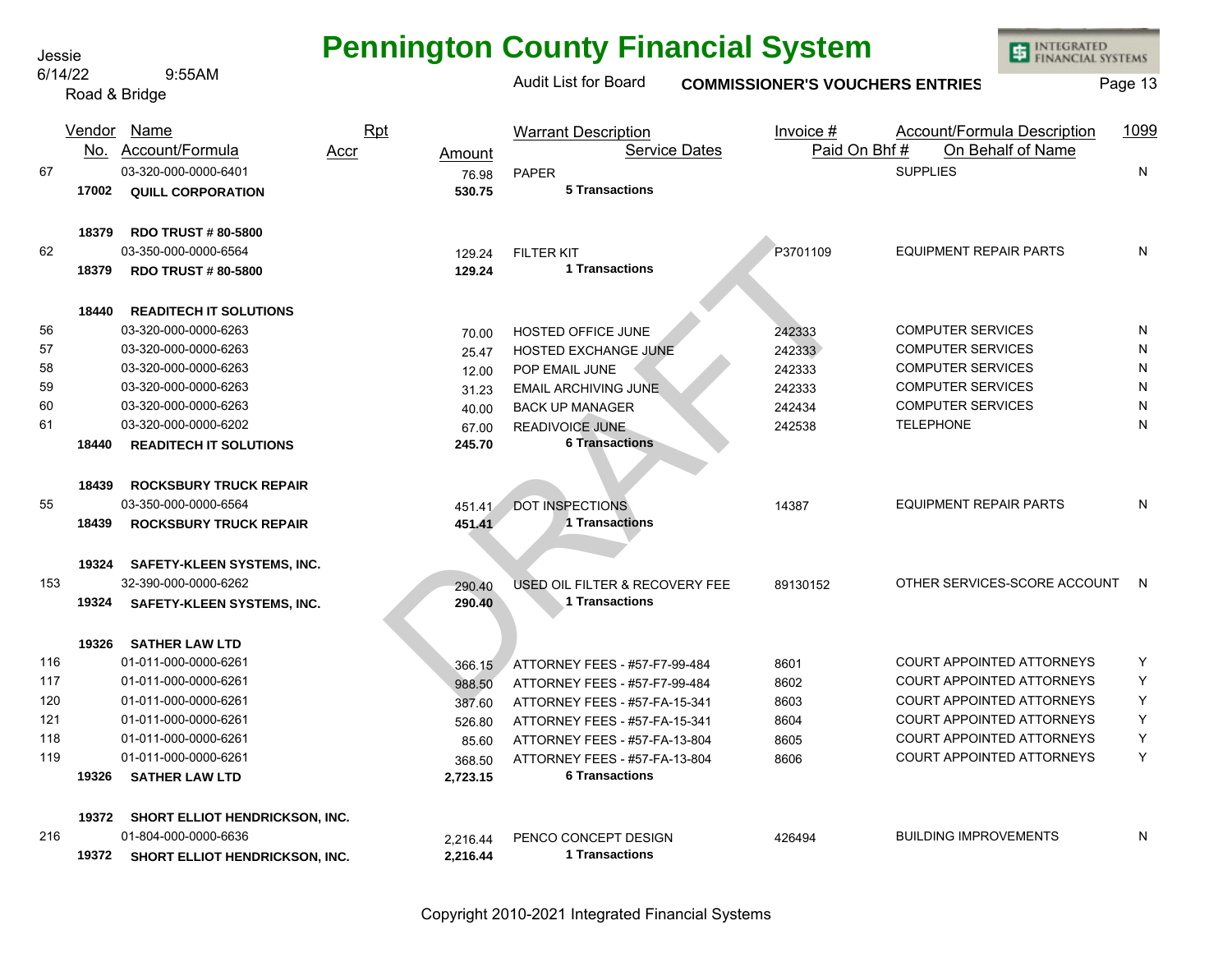## **Pennington County Financial System**

Jessie

INTEGRATED<br>FINANCIAL SYSTEMS

|     | 6/14/22 | 9:55AM                             |      |            | <b>Audit List for Board</b>    |                      | <b>COMMISSIONER'S VOUCHERS ENTRIES</b> | Page 14                            |      |
|-----|---------|------------------------------------|------|------------|--------------------------------|----------------------|----------------------------------------|------------------------------------|------|
|     |         | <b>County Revenue</b>              |      |            |                                |                      |                                        |                                    |      |
|     | Vendor  | <u>Name</u>                        | Rpt  |            | <b>Warrant Description</b>     |                      | Invoice $#$                            | <b>Account/Formula Description</b> | 1099 |
|     | No.     | Account/Formula                    | Accr | Amount     |                                | <b>Service Dates</b> | Paid On Bhf#                           | On Behalf of Name                  |      |
|     | 19550   | SUMMIT FOOD SERVICE MANAGEMENT LLC |      |            |                                |                      |                                        |                                    |      |
| 114 |         | 01-251-000-0000-6427               |      | 3,994.86   | JAIL MEALS 5-14-22 TO 5-20-22  |                      | 143248                                 | <b>JAIL MEALS</b>                  | N    |
| 115 |         | 01-251-000-0000-6427               |      | 3,873.47   | JAIL MEALS 5-21-22 TO 5-27-22  |                      | 143903                                 | <b>JAIL MEALS</b>                  | N    |
|     | 19550   | SUMMIT FOOD SERVICE MANAGEMENT LLC |      | 7,868.33   | <b>2 Transactions</b>          |                      |                                        |                                    |      |
|     |         |                                    |      |            |                                |                      |                                        |                                    |      |
|     | 19362   | <b>SUNDBY CLEANING, LLC</b>        |      |            |                                |                      |                                        |                                    |      |
| 158 |         | 01-218-000-0000-6262               |      | 1,300.00   | <b>MAY CLEANING</b>            |                      | PCHS522                                | <b>OTHER SERVICES</b>              | Y    |
| 159 |         | 01-800-000-0000-6262               |      | 1,800.00   | <b>MAY CLEANING</b>            |                      | <b>LEC522</b>                          | OTHER SERVICES-WELFARE BUILDING Y  |      |
|     | 19362   | <b>SUNDBY CLEANING, LLC</b>        |      | 3,100.00   | <b>2 Transactions</b>          |                      |                                        |                                    |      |
|     | 20027   | <b>THE TIMES</b>                   |      |            |                                |                      |                                        |                                    |      |
| 215 |         | 01-003-000-0000-6231               |      | 376.20     | TIMES: PROCEEDINGS OF 4/26/22  |                      | $5 - 18 - 22$                          | PUBLISHING - BOARD                 | N    |
| 209 |         | 01-003-000-0000-6231               |      | 260.37     | TIMES: PROCEEDINGS OF 4/19/22  |                      | $5 - 4 - 22$                           | PUBLISHING - BOARD                 | N    |
| 213 |         | 01-041-000-0000-6231               |      | 87.50      | <b>TIMES: RE TAXES</b>         |                      | $5 - 11 - 22$                          | PUBLISHING/ADVERTISING - AUDITOR N |      |
| 214 |         | 01-041-000-0000-6231               |      | 85.00      | <b>WATCH: RE TAXES</b>         |                      | $5 - 14 - 22$                          | PUBLISHING/ADVERTISING - AUDITOR N |      |
| 212 |         | 01-041-000-0000-6231               |      | 85.00      | <b>WATCH: RE TAXES</b>         |                      | $5 - 7 - 22$                           | PUBLISHING/ADVERTISING - AUDITOR N |      |
| 210 |         | 01-061-000-0000-6232               |      | 112.86     | NOTICE OF FILING - 22 GEN ELEC |                      | $5 - 4 - 22$                           | ADVERTISING - ELECTION             | N    |
| 39  |         | 01-251-000-0000-6801               |      | 57.00      | 1 WK AD - TIMES/CORRECTIONS    |                      |                                        | MISCELLANEOUS EXPENSE - JAIL       | N    |
| 40  |         | 01-251-000-0000-6801               |      | 69.00      | 1 WK AD - NW/CORRECTIONS       |                      |                                        | MISCELLANEOUS EXPENSE - JAIL       | N    |
| 41  |         | 01-251-000-0000-6801               |      | 10.00      | <b>INTERNET JOB PAGE</b>       |                      |                                        | MISCELLANEOUS EXPENSE - JAIL       | N    |
| 42  |         | 01-251-000-0000-6801               |      | 57.00      | 1 WK AD - TIMES/CORRECTIONS    |                      |                                        | MISCELLANEOUS EXPENSE - JAIL       | N    |
| 43  |         | 01-251-000-0000-6801               |      | 69.00      | 1 WK AD - NW/CORRECTIONS       |                      |                                        | MISCELLANEOUS EXPENSE - JAIL       | N    |
| 44  |         | 01-251-000-0000-6801               |      | 10.00      | <b>INTERNET JOB PAGE</b>       |                      |                                        | MISCELLANEOUS EXPENSE - JAIL       | N    |
| 134 |         | 01-601-000-0000-6240               |      | 280.63     | AD / NOXIOUS WEED              |                      | 2087                                   | <b>SUBSCRIPTIONS</b>               | N    |
| 52  |         | 03-320-000-0000-6232               |      | 105.00     | AD / EMPLOYMENT - TEMP         |                      |                                        | <b>ADVERTISING</b>                 | N    |
| 53  |         | 03-320-000-0000-6232               |      | 259.50     | AD / DUST CONTROL              |                      |                                        | <b>ADVERTISING</b>                 | N    |
| 54  |         | 03-320-000-0000-6232               |      | 210.00     | AD / MECHANIC                  |                      |                                        | <b>ADVERTISING</b>                 | N    |
| 211 |         | 32-390-000-0000-6801               |      | 183.75     | TIMES: CLEAN-UP DAY            |                      | $5 - 4 - 22$                           | MISCELLANEOUS EXPENSE-SCORE AC N   |      |
|     | 20027   | THE TIMES                          |      | 2,317.81   | <b>17 Transactions</b>         |                      |                                        |                                    |      |
|     | 20379   | THIEF RIVER FORD INC               |      |            |                                |                      |                                        |                                    |      |
| 51  |         | 03-350-000-0000-6564               |      | 406.05     | <b>REPAIR TRUCK</b>            |                      | 166310                                 | <b>EQUIPMENT REPAIR PARTS</b>      | N    |
|     | 20379   | THIEF RIVER FORD INC               |      | 406.05     | <b>1 Transactions</b>          |                      |                                        |                                    |      |
|     |         |                                    |      |            |                                |                      |                                        |                                    |      |
|     | 20308   | <b>THYGESON CONSTRUCTION</b>       |      |            |                                |                      |                                        |                                    |      |
| 50  |         | 03-330-000-0000-6269               |      | 124,654.20 | <b>SHOULDERING</b>             |                      |                                        | <b>GENERAL CONTRACTS</b>           | N    |
|     | 20308   | <b>THYGESON CONSTRUCTION</b>       |      | 124,654.20 | 1 Transactions                 |                      |                                        |                                    |      |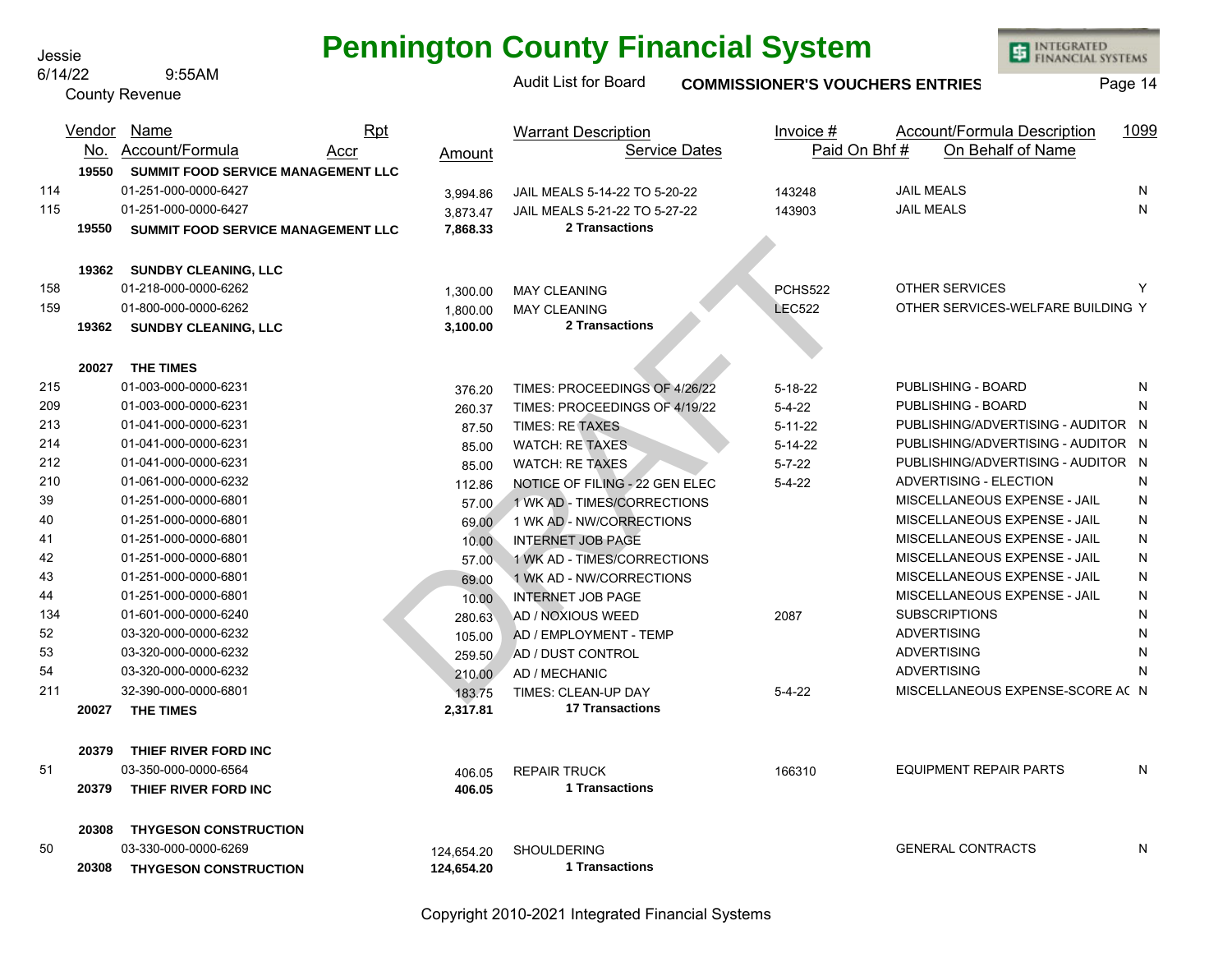#### 6/14/22 9:55AM

County Revenue

# **Pennington County Financial System**

INTEGRATED<br>FINANCIAL SYSTEMS

## Audit List for Board **COMMISSIONER'S VOUCHERS ENTRIES** Page 15

|                         | Vendor<br>No.  | Name<br>Account/Formula                                                                                                                      | Rpt<br>Accr<br>Amount                        | <b>Warrant Description</b><br><b>Service Dates</b>                                                                      | Invoice $#$<br>Paid On Bhf#              | <b>Account/Formula Description</b><br>On Behalf of Name                                                                                        | 1099        |
|-------------------------|----------------|----------------------------------------------------------------------------------------------------------------------------------------------|----------------------------------------------|-------------------------------------------------------------------------------------------------------------------------|------------------------------------------|------------------------------------------------------------------------------------------------------------------------------------------------|-------------|
| 206<br>208<br>207<br>33 | 11039<br>11039 | <b>TRF RADIO</b><br>01-041-000-0000-6231<br>01-041-000-0000-6231<br>01-041-000-0000-6231<br>01-251-000-0000-6801<br><b>TRF RADIO</b>         | 71.00<br>270.00<br>240.00<br>75.00<br>656.00 | 1ST 1/2 TAXES DUE<br>1ST 1/2 TAXES DUE<br>1ST 1/2 TAXES DUE<br><b>NOW HIRING - CORRECTIONS</b><br><b>4 Transactions</b> | 30791-1<br>30791-2<br>30791-3<br>30720-1 | PUBLISHING/ADVERTISING - AUDITOR N<br>PUBLISHING/ADVERTISING - AUDITOR N<br>PUBLISHING/ADVERTISING - AUDITOR N<br>MISCELLANEOUS EXPENSE - JAIL | N           |
| 234                     | 20307<br>20307 | <b>TVEITBAKK/DARRYL</b><br>01-003-000-0000-6330<br><b>TVEITBAKK/DARRYL</b>                                                                   | 152.10<br>152.10                             | <b>MAY MILEAGE</b><br>1 Transactions                                                                                    |                                          | <b>TRAVEL &amp; EXPENSE</b>                                                                                                                    | N           |
| 49                      | 21332          | 21332 ULINE<br>03-330-000-0000-6554<br><b>ULINE</b>                                                                                          | 150.87<br>150.87                             | <b>TOTES</b><br>1 Transactions                                                                                          | 149037629                                | ENGINEERING & SURVEYING SUPPLIES N                                                                                                             |             |
| 205                     | 21008<br>21008 | UNIVERSAL SCREENPRINT<br>01-201-000-0000-6420<br>UNIVERSAL SCREENPRINT                                                                       | 27.00<br>27.00                               | <b>EMBROIDERY / SHIRTS #02</b><br>1 Transactions                                                                        | 41680                                    | <b>UNIFORMS</b>                                                                                                                                | N           |
| 147                     | 21338<br>21338 | UNIVERSITY OF NORTH DAKOTA<br>01-206-000-0000-6262<br>UNIVERSITY OF NORTH DAKOTA                                                             | 2.380.00<br>2,380.00                         | MEDICAL EXAM SERVICES TOX - MG<br>1 Transactions                                                                        | A22-068                                  | OTHER SERVICES-CORONER                                                                                                                         | N           |
| 180                     | 22336<br>22336 | <b>VETTLESON/SETH</b><br>01-201-000-0000-6420<br><b>VETTLESON/SETH</b>                                                                       | 55.89<br>55.89                               | UNIFORM ALLOWANCE REIMBURSE<br><b>1 Transactions</b>                                                                    |                                          | <b>UNIFORMS</b>                                                                                                                                | N           |
| 130                     | 22304<br>22304 | VFW POST 2793<br>01-121-000-0000-6846<br>VFW POST 2793                                                                                       | 704.35<br>704.35                             | VET TRANSPORT TO VA - MAY 22<br><b>1 Transactions</b>                                                                   |                                          | <b>CVSO GRANT EXPENSE</b>                                                                                                                      | G           |
| 141<br>142<br>140       | 23303<br>23303 | <b>WEST GROUP PAYMENT CENTER</b><br>01-016-000-0000-6242<br>01-091-000-0000-6240<br>01-091-000-0000-6240<br><b>WEST GROUP PAYMENT CENTER</b> | 1,073.05<br>794.00<br>73.09<br>1,940.14      | MAY WEST LAW ACCESS<br>MAY WEST LAW ACCESS<br><b>MAY SUBSCRIPTIONS</b><br><b>3 Transactions</b>                         | 846447634<br>846454198<br>846539984      | SUBSCRIPTIONS - LAW LIBRARY<br><b>SUBSCRIPTIONS</b><br><b>SUBSCRIPTIONS</b>                                                                    | N<br>N<br>N |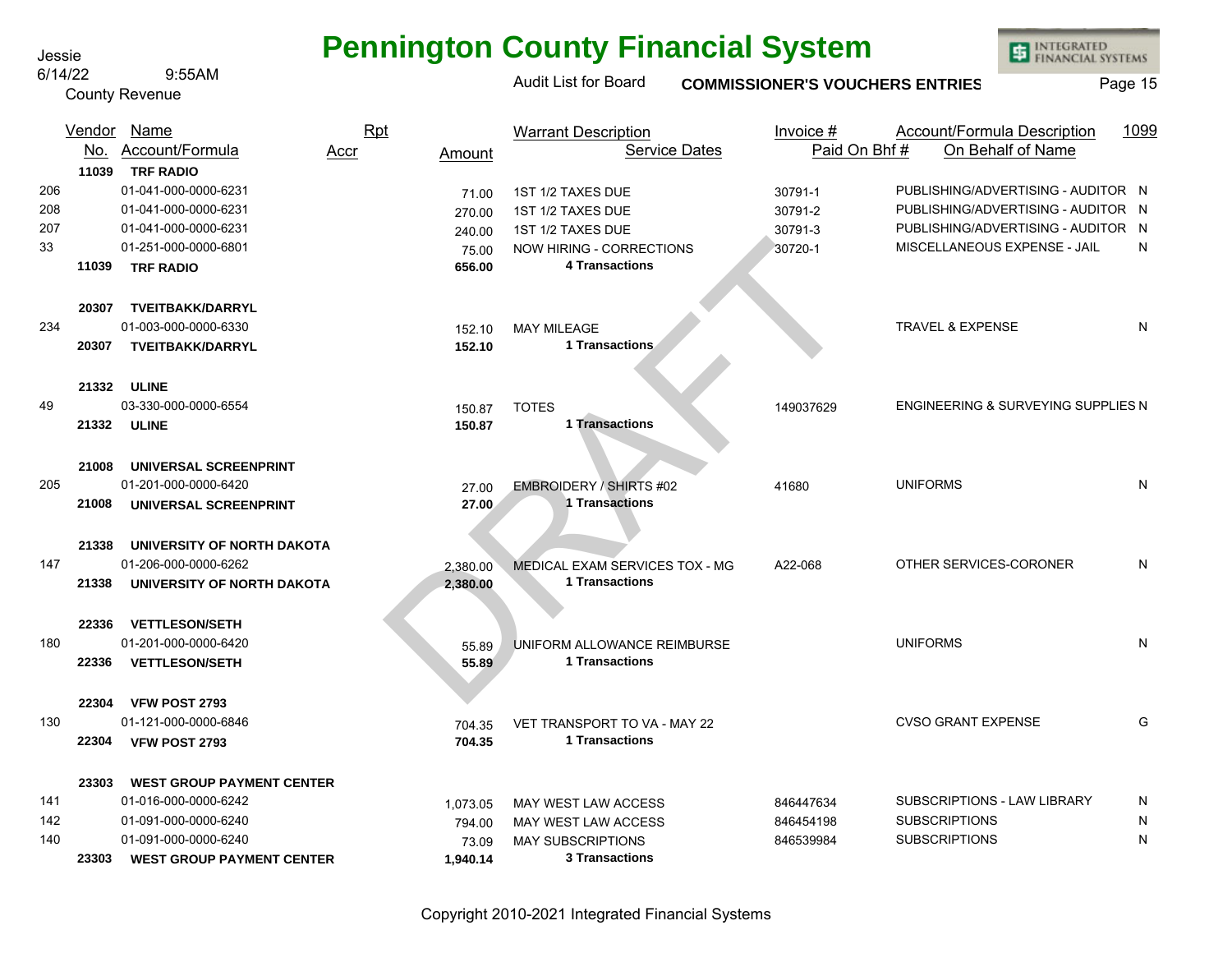| Jessie                                     |             |            |                            | <b>Pennington County Financial System</b> |              | INTEGRATED<br>FINANCIAL SYSTEMS                         |         |
|--------------------------------------------|-------------|------------|----------------------------|-------------------------------------------|--------------|---------------------------------------------------------|---------|
| 6/14/22<br>9:55AM<br><b>County Revenue</b> |             |            | Audit List for Board       | <b>COMMISSIONER'S VOUCHERS ENTRIES</b>    |              |                                                         | Page 16 |
| Vendor Name<br>No. Account/Formula         | Rpt<br>Accr | Amount     | <b>Warrant Description</b> | Invoice $#$<br><b>Service Dates</b>       | Paid On Bhf# | <b>Account/Formula Description</b><br>On Behalf of Name | 1099    |
| Final Total                                |             | 349,258.82 | 94 Vendors                 | 238 Transactions                          |              |                                                         |         |
|                                            |             |            |                            |                                           |              |                                                         |         |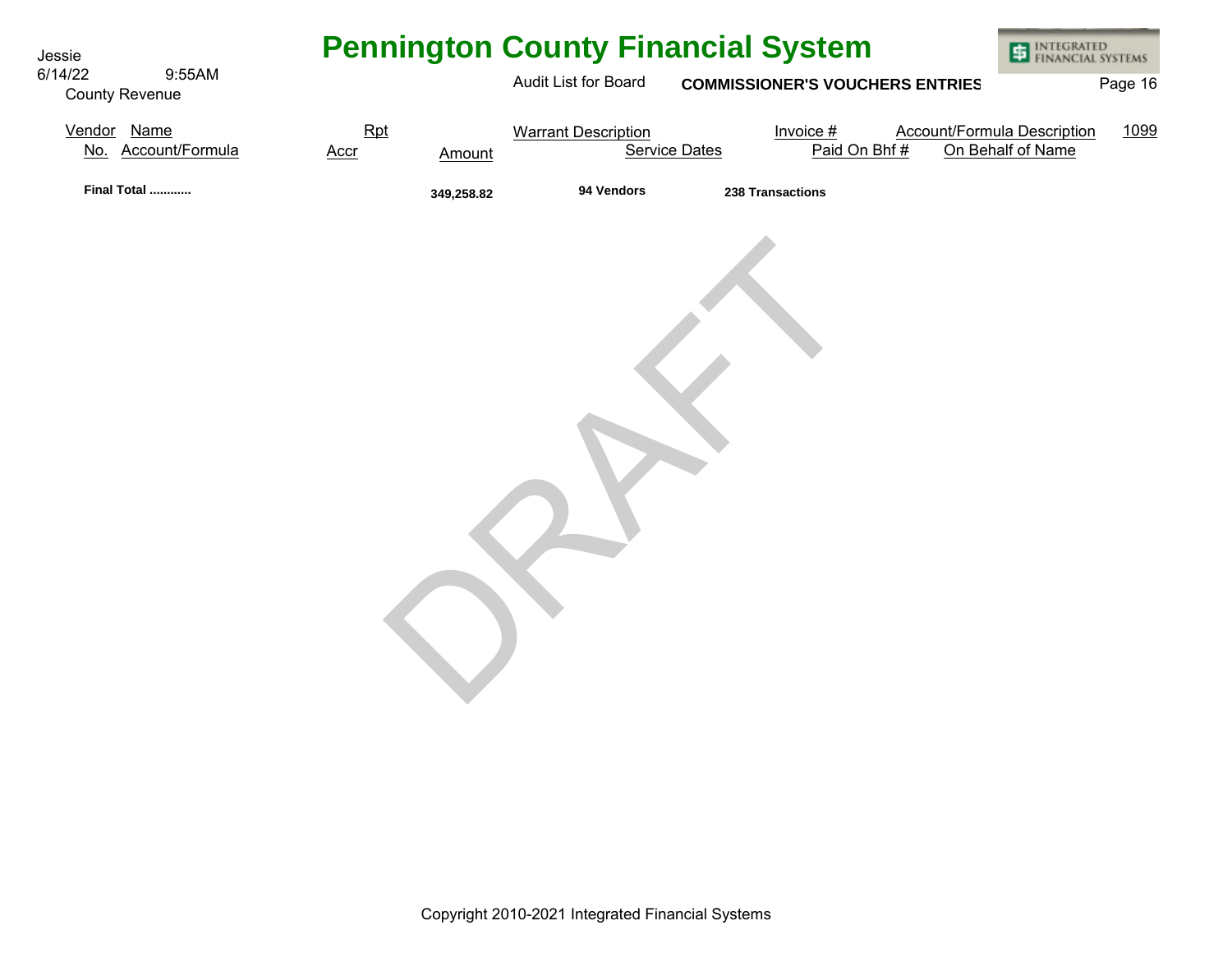| Jessie  |                                 |                                   |                                                                | <b>Pennington County Financial System</b>                                                                  |              |                                        | INTEGRATED<br>FINANCIAL SYSTEMS<br>車 |
|---------|---------------------------------|-----------------------------------|----------------------------------------------------------------|------------------------------------------------------------------------------------------------------------|--------------|----------------------------------------|--------------------------------------|
| 6/14/22 | 9:55AM<br><b>County Revenue</b> |                                   |                                                                | Audit List for Board                                                                                       |              | <b>COMMISSIONER'S VOUCHERS ENTRIES</b> | Page 17                              |
|         | <b>Recap by Fund</b>            | <b>Fund</b><br>1<br>3<br>32<br>40 | <b>AMOUNT</b><br>85,241.34<br>260,550.40<br>3,342.08<br>125.00 | <b>Name</b><br><b>County Revenue</b><br>Road & Bridge<br><b>Solid Waste Facility</b><br><b>Ditch Funds</b> |              |                                        |                                      |
|         |                                 | <b>All Funds</b>                  | 349,258.82                                                     | <b>Total</b>                                                                                               | Approved by, |                                        |                                      |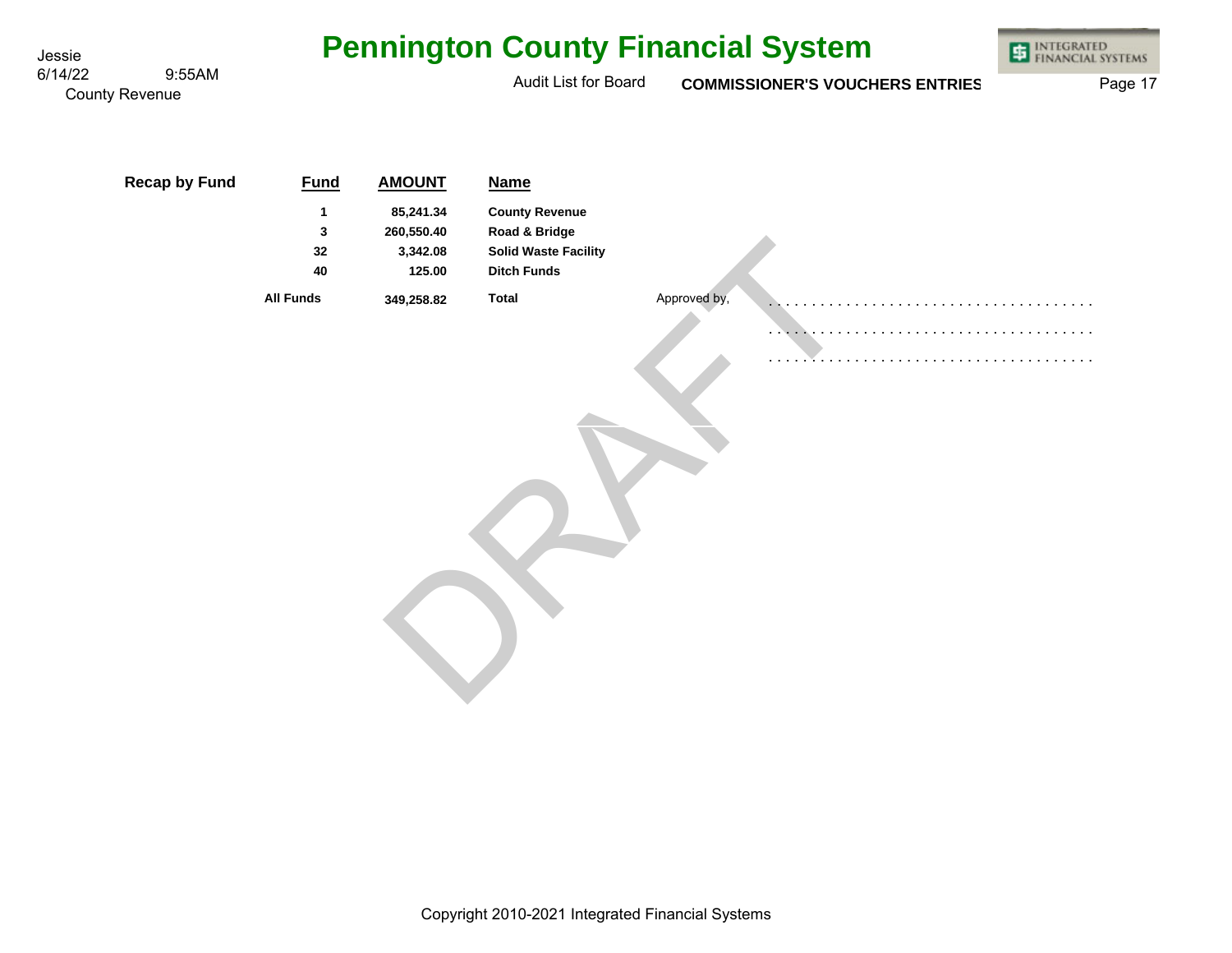| <b>KEVIN</b><br>6/13/22<br>3:50PM         |              | <b>Pennington County Financial System</b>                                                                | <b>INTEGRATED</b><br><b>FINANCIAL SYSTEMS</b> |
|-------------------------------------------|--------------|----------------------------------------------------------------------------------------------------------|-----------------------------------------------|
|                                           |              | Audit List for Board<br><b>COMMISSIONER'S VOUCHERS ENTRIES</b>                                           | Page 1                                        |
| Print List in Order By:                   | $\mathbf{1}$ | 1 - Fund (Page Break by Fund)<br>2 - Department (Totals by Dept)<br>3 - Vendor Number<br>4 - Vendor Name |                                               |
| Explode Dist. Formulas?: Y                |              |                                                                                                          |                                               |
| Paid on Behalf Of Name<br>on Audit List?: | ${\sf N}$    |                                                                                                          |                                               |
| Type of Audit List:                       | $\mathsf D$  | D - Detailed Audit List<br>S - Condensed Audit List                                                      |                                               |
| Save Report Options?:                     | $\mathsf{N}$ |                                                                                                          |                                               |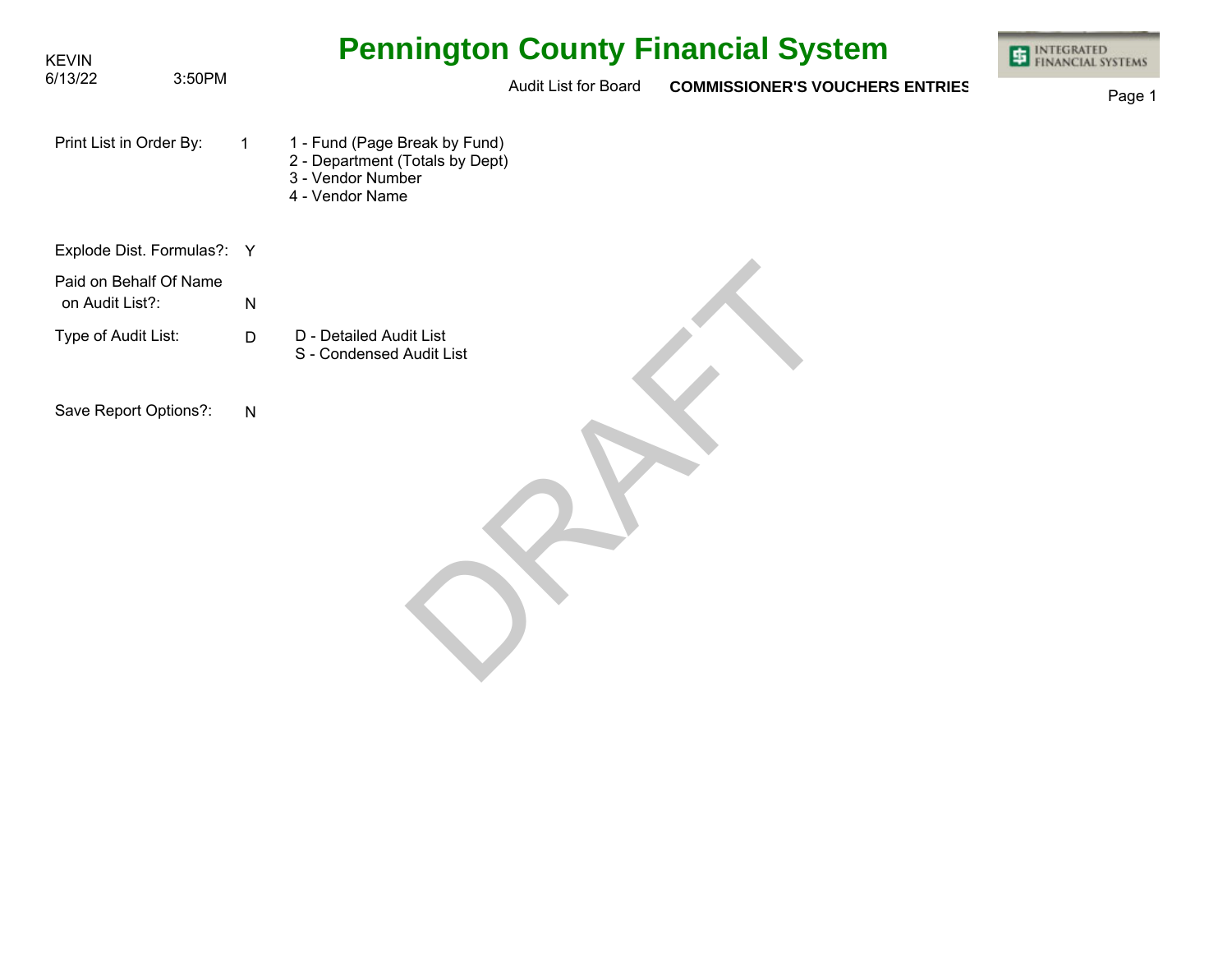6/13/22 3:50PM KEVIN

County Revenue 

# **Pennington County Financial System**

INTEGRATED<br>FINANCIAL SYSTEMS

### Audit List for Board **COMMISSIONER'S VOUCHERS ENTRIES** Page 2

| Paid On Bhf#<br>On Behalf of Name<br>No. Account/Formula<br><b>Service Dates</b><br>Amount<br><u>Accr</u><br><b>JORDIN GUNDERSON</b><br>999999997<br>43<br>01-251-000-0000-6330<br>TRANSPORT MEAL REIMBURSEMENT<br>TRAVEL & EXPENSE<br>N<br>6.02<br>060922<br>6.02<br>1 Transactions<br>999999997<br><b>JORDIN GUNDERSON</b><br>19343<br><b>LARSON/MELISSA</b><br>01-251-000-0000-6330<br>23.39<br>TRANSPORT MEAL REIMBURSEMENT<br>060822<br><b>TRAVEL &amp; EXPENSE</b><br>N<br>44<br>23.39<br><b>LARSON/MELISSA</b><br>1 Transactions<br>19343<br><b>LAWRENCE/BRUCE</b><br>12323<br>PER DIEM - HWY DEPT - TRF<br>18<br>01-003-000-0000-6103<br>75.00<br>050222<br>PER DIEMS - BOARD<br>N<br>050322<br>19<br>75.00<br>PER DIEM - HWY DEPT - HWY DEPT<br>PER DIEMS - BOARD<br>N<br>01-003-000-0000-6103<br>20<br>75.00<br>PER DIEM - PERSONNEL -MTG RM A<br>050522<br>PER DIEMS - BOARD<br>N<br>01-003-000-0000-6103<br>21<br>75.00<br>PER DIEM - MRC - ZOOM<br>050922<br>PER DIEMS - BOARD<br>N<br>01-003-000-0000-6103<br>22<br>PER DIEM - 5YR HWY PLAN - HWY<br>051022<br>${\sf N}$<br>100.00<br>PER DIEMS - BOARD<br>01-003-000-0000-6103<br>23<br>PER DIEM - NWRECB - ZOOM<br>${\sf N}$<br>75.00<br>051122<br>PER DIEMS - BOARD<br>01-003-000-0000-6103<br>24<br>PER DIEM - PERSONNEL-MTG RM A<br>${\sf N}$<br>100.00<br>051222<br>PER DIEMS - BOARD<br>01-003-000-0000-6103<br>PER DIEM - PERSONNEL - JC<br>${\sf N}$<br>25<br>75.00<br>051722<br>PER DIEMS - BOARD<br>01-003-000-0000-6103<br>75.00<br>PER DIEM - HOUSEHOLD HAZ -ZOOM<br>N<br>26<br>01-003-000-0000-6103<br>051822<br>PER DIEMS - BOARD<br>PER DIEM - AMC/MRC - ZOOM<br>${\sf N}$<br>27<br>01-003-000-0000-6103<br>100.00<br>052322<br>PER DIEMS - BOARD<br>28<br>75.00<br>PER DIEM - FEMA DAMAGE - JC<br>052422<br>PER DIEMS - BOARD<br>N<br>01-003-000-0000-6103<br>75.00<br>PER DIEM - SOLID WASTE - LES'S<br>052522<br>N<br>29<br>01-003-000-0000-6103<br>PER DIEMS - BOARD<br>12323<br><b>LAWRENCE/BRUCE</b><br>975.00<br>12 Transactions<br><b>NELSON/SETH</b><br>14478<br>12<br>01-003-000-0000-6103<br>75.00<br>PER DIEM - BRIDGE/CULVERT-ROAD<br>050222<br>PER DIEMS - BOARD<br>N<br>75.00<br>PER DIEM- COMM STRONG -SANFORD<br>050322<br>PER DIEMS - BOARD<br>N<br>13<br>01-003-000-0000-6103<br>75.00<br>PER DIEM- NW EMERGENCY - JC BR<br>051122<br>PER DIEMS - BOARD<br>14<br>01-003-000-0000-6103<br>N<br>75.00<br>PER DIEM-HIST SOC-PIONEER VILL<br>${\sf N}$<br>15<br>01-003-000-0000-6103<br>051822<br>PER DIEMS - BOARD<br>01-003-000-0000-6103<br>75.00<br>PER DIEM - RTCC - ZOOM<br>051922<br>PER DIEMS - BOARD<br>N<br>16<br>01-003-000-0000-6103<br>75.00<br>PER DIEM - ICCC - OKLEE<br>052322<br>PER DIEMS - BOARD<br>N<br>17<br>6 Transactions<br>14478<br><b>NELSON/SETH</b><br>450.00<br><b>PETERSON/NEIL</b><br>16362<br>100.00<br>PER DIEM - ROAD COMM - TRF<br>050222<br>PER DIEMS - BOARD<br>01-003-000-0000-6103<br>N<br>PER DIEM - GENERAL GOV'T - TRF<br>050322<br>2<br>01-003-000-0000-6103<br>75.00<br>PER DIEMS - BOARD<br>N<br>3<br>01-003-000-0000-6103<br>75.00<br>PER DIEM - CLEARWATER RIV- TRF<br>050422<br>PER DIEMS - BOARD<br>N<br>75.00<br>PER DIEM - NCLUB - ZOOM<br>050522<br>PER DIEMS - BOARD<br>N<br>01-003-000-0000-6103<br>4<br>PER DIEM - MRC - ZOOM<br>050922<br>5<br>01-003-000-0000-6103<br>75.00<br>PER DIEMS - BOARD<br>N<br>6<br>75.00<br>PER DIEM - HWY COMM - TRF<br>051022<br>PER DIEMS - BOARD<br>N<br>01-003-000-0000-6103<br>$\overline{7}$<br>051822<br>PER DIEMS - BOARD<br>N<br>01-003-000-0000-6103<br>75.00<br>PER DIEM - AIRPORT AUTH - TRF |              | Vendor Name | <b>Rpt</b> | <b>Warrant Description</b> | Invoice $#$ | <b>Account/Formula Description</b> | 1099 |
|--------------------------------------------------------------------------------------------------------------------------------------------------------------------------------------------------------------------------------------------------------------------------------------------------------------------------------------------------------------------------------------------------------------------------------------------------------------------------------------------------------------------------------------------------------------------------------------------------------------------------------------------------------------------------------------------------------------------------------------------------------------------------------------------------------------------------------------------------------------------------------------------------------------------------------------------------------------------------------------------------------------------------------------------------------------------------------------------------------------------------------------------------------------------------------------------------------------------------------------------------------------------------------------------------------------------------------------------------------------------------------------------------------------------------------------------------------------------------------------------------------------------------------------------------------------------------------------------------------------------------------------------------------------------------------------------------------------------------------------------------------------------------------------------------------------------------------------------------------------------------------------------------------------------------------------------------------------------------------------------------------------------------------------------------------------------------------------------------------------------------------------------------------------------------------------------------------------------------------------------------------------------------------------------------------------------------------------------------------------------------------------------------------------------------------------------------------------------------------------------------------------------------------------------------------------------------------------------------------------------------------------------------------------------------------------------------------------------------------------------------------------------------------------------------------------------------------------------------------------------------------------------------------------------------------------------------------------------------------------------------------------------------------------------------------------------------------------------------------------------------------------------------------------------------------------------------------------------------------------------------------------------------------------------------------------------------------------------------------------------------------------------------------------------------------------------------------------------------------------------------------------------------------------------------------------------------------------------|--------------|-------------|------------|----------------------------|-------------|------------------------------------|------|
|                                                                                                                                                                                                                                                                                                                                                                                                                                                                                                                                                                                                                                                                                                                                                                                                                                                                                                                                                                                                                                                                                                                                                                                                                                                                                                                                                                                                                                                                                                                                                                                                                                                                                                                                                                                                                                                                                                                                                                                                                                                                                                                                                                                                                                                                                                                                                                                                                                                                                                                                                                                                                                                                                                                                                                                                                                                                                                                                                                                                                                                                                                                                                                                                                                                                                                                                                                                                                                                                                                                                                                                            |              |             |            |                            |             |                                    |      |
|                                                                                                                                                                                                                                                                                                                                                                                                                                                                                                                                                                                                                                                                                                                                                                                                                                                                                                                                                                                                                                                                                                                                                                                                                                                                                                                                                                                                                                                                                                                                                                                                                                                                                                                                                                                                                                                                                                                                                                                                                                                                                                                                                                                                                                                                                                                                                                                                                                                                                                                                                                                                                                                                                                                                                                                                                                                                                                                                                                                                                                                                                                                                                                                                                                                                                                                                                                                                                                                                                                                                                                                            |              |             |            |                            |             |                                    |      |
|                                                                                                                                                                                                                                                                                                                                                                                                                                                                                                                                                                                                                                                                                                                                                                                                                                                                                                                                                                                                                                                                                                                                                                                                                                                                                                                                                                                                                                                                                                                                                                                                                                                                                                                                                                                                                                                                                                                                                                                                                                                                                                                                                                                                                                                                                                                                                                                                                                                                                                                                                                                                                                                                                                                                                                                                                                                                                                                                                                                                                                                                                                                                                                                                                                                                                                                                                                                                                                                                                                                                                                                            |              |             |            |                            |             |                                    |      |
|                                                                                                                                                                                                                                                                                                                                                                                                                                                                                                                                                                                                                                                                                                                                                                                                                                                                                                                                                                                                                                                                                                                                                                                                                                                                                                                                                                                                                                                                                                                                                                                                                                                                                                                                                                                                                                                                                                                                                                                                                                                                                                                                                                                                                                                                                                                                                                                                                                                                                                                                                                                                                                                                                                                                                                                                                                                                                                                                                                                                                                                                                                                                                                                                                                                                                                                                                                                                                                                                                                                                                                                            |              |             |            |                            |             |                                    |      |
|                                                                                                                                                                                                                                                                                                                                                                                                                                                                                                                                                                                                                                                                                                                                                                                                                                                                                                                                                                                                                                                                                                                                                                                                                                                                                                                                                                                                                                                                                                                                                                                                                                                                                                                                                                                                                                                                                                                                                                                                                                                                                                                                                                                                                                                                                                                                                                                                                                                                                                                                                                                                                                                                                                                                                                                                                                                                                                                                                                                                                                                                                                                                                                                                                                                                                                                                                                                                                                                                                                                                                                                            |              |             |            |                            |             |                                    |      |
|                                                                                                                                                                                                                                                                                                                                                                                                                                                                                                                                                                                                                                                                                                                                                                                                                                                                                                                                                                                                                                                                                                                                                                                                                                                                                                                                                                                                                                                                                                                                                                                                                                                                                                                                                                                                                                                                                                                                                                                                                                                                                                                                                                                                                                                                                                                                                                                                                                                                                                                                                                                                                                                                                                                                                                                                                                                                                                                                                                                                                                                                                                                                                                                                                                                                                                                                                                                                                                                                                                                                                                                            |              |             |            |                            |             |                                    |      |
|                                                                                                                                                                                                                                                                                                                                                                                                                                                                                                                                                                                                                                                                                                                                                                                                                                                                                                                                                                                                                                                                                                                                                                                                                                                                                                                                                                                                                                                                                                                                                                                                                                                                                                                                                                                                                                                                                                                                                                                                                                                                                                                                                                                                                                                                                                                                                                                                                                                                                                                                                                                                                                                                                                                                                                                                                                                                                                                                                                                                                                                                                                                                                                                                                                                                                                                                                                                                                                                                                                                                                                                            |              |             |            |                            |             |                                    |      |
|                                                                                                                                                                                                                                                                                                                                                                                                                                                                                                                                                                                                                                                                                                                                                                                                                                                                                                                                                                                                                                                                                                                                                                                                                                                                                                                                                                                                                                                                                                                                                                                                                                                                                                                                                                                                                                                                                                                                                                                                                                                                                                                                                                                                                                                                                                                                                                                                                                                                                                                                                                                                                                                                                                                                                                                                                                                                                                                                                                                                                                                                                                                                                                                                                                                                                                                                                                                                                                                                                                                                                                                            |              |             |            |                            |             |                                    |      |
|                                                                                                                                                                                                                                                                                                                                                                                                                                                                                                                                                                                                                                                                                                                                                                                                                                                                                                                                                                                                                                                                                                                                                                                                                                                                                                                                                                                                                                                                                                                                                                                                                                                                                                                                                                                                                                                                                                                                                                                                                                                                                                                                                                                                                                                                                                                                                                                                                                                                                                                                                                                                                                                                                                                                                                                                                                                                                                                                                                                                                                                                                                                                                                                                                                                                                                                                                                                                                                                                                                                                                                                            |              |             |            |                            |             |                                    |      |
|                                                                                                                                                                                                                                                                                                                                                                                                                                                                                                                                                                                                                                                                                                                                                                                                                                                                                                                                                                                                                                                                                                                                                                                                                                                                                                                                                                                                                                                                                                                                                                                                                                                                                                                                                                                                                                                                                                                                                                                                                                                                                                                                                                                                                                                                                                                                                                                                                                                                                                                                                                                                                                                                                                                                                                                                                                                                                                                                                                                                                                                                                                                                                                                                                                                                                                                                                                                                                                                                                                                                                                                            |              |             |            |                            |             |                                    |      |
|                                                                                                                                                                                                                                                                                                                                                                                                                                                                                                                                                                                                                                                                                                                                                                                                                                                                                                                                                                                                                                                                                                                                                                                                                                                                                                                                                                                                                                                                                                                                                                                                                                                                                                                                                                                                                                                                                                                                                                                                                                                                                                                                                                                                                                                                                                                                                                                                                                                                                                                                                                                                                                                                                                                                                                                                                                                                                                                                                                                                                                                                                                                                                                                                                                                                                                                                                                                                                                                                                                                                                                                            |              |             |            |                            |             |                                    |      |
|                                                                                                                                                                                                                                                                                                                                                                                                                                                                                                                                                                                                                                                                                                                                                                                                                                                                                                                                                                                                                                                                                                                                                                                                                                                                                                                                                                                                                                                                                                                                                                                                                                                                                                                                                                                                                                                                                                                                                                                                                                                                                                                                                                                                                                                                                                                                                                                                                                                                                                                                                                                                                                                                                                                                                                                                                                                                                                                                                                                                                                                                                                                                                                                                                                                                                                                                                                                                                                                                                                                                                                                            |              |             |            |                            |             |                                    |      |
|                                                                                                                                                                                                                                                                                                                                                                                                                                                                                                                                                                                                                                                                                                                                                                                                                                                                                                                                                                                                                                                                                                                                                                                                                                                                                                                                                                                                                                                                                                                                                                                                                                                                                                                                                                                                                                                                                                                                                                                                                                                                                                                                                                                                                                                                                                                                                                                                                                                                                                                                                                                                                                                                                                                                                                                                                                                                                                                                                                                                                                                                                                                                                                                                                                                                                                                                                                                                                                                                                                                                                                                            |              |             |            |                            |             |                                    |      |
|                                                                                                                                                                                                                                                                                                                                                                                                                                                                                                                                                                                                                                                                                                                                                                                                                                                                                                                                                                                                                                                                                                                                                                                                                                                                                                                                                                                                                                                                                                                                                                                                                                                                                                                                                                                                                                                                                                                                                                                                                                                                                                                                                                                                                                                                                                                                                                                                                                                                                                                                                                                                                                                                                                                                                                                                                                                                                                                                                                                                                                                                                                                                                                                                                                                                                                                                                                                                                                                                                                                                                                                            |              |             |            |                            |             |                                    |      |
|                                                                                                                                                                                                                                                                                                                                                                                                                                                                                                                                                                                                                                                                                                                                                                                                                                                                                                                                                                                                                                                                                                                                                                                                                                                                                                                                                                                                                                                                                                                                                                                                                                                                                                                                                                                                                                                                                                                                                                                                                                                                                                                                                                                                                                                                                                                                                                                                                                                                                                                                                                                                                                                                                                                                                                                                                                                                                                                                                                                                                                                                                                                                                                                                                                                                                                                                                                                                                                                                                                                                                                                            |              |             |            |                            |             |                                    |      |
|                                                                                                                                                                                                                                                                                                                                                                                                                                                                                                                                                                                                                                                                                                                                                                                                                                                                                                                                                                                                                                                                                                                                                                                                                                                                                                                                                                                                                                                                                                                                                                                                                                                                                                                                                                                                                                                                                                                                                                                                                                                                                                                                                                                                                                                                                                                                                                                                                                                                                                                                                                                                                                                                                                                                                                                                                                                                                                                                                                                                                                                                                                                                                                                                                                                                                                                                                                                                                                                                                                                                                                                            |              |             |            |                            |             |                                    |      |
|                                                                                                                                                                                                                                                                                                                                                                                                                                                                                                                                                                                                                                                                                                                                                                                                                                                                                                                                                                                                                                                                                                                                                                                                                                                                                                                                                                                                                                                                                                                                                                                                                                                                                                                                                                                                                                                                                                                                                                                                                                                                                                                                                                                                                                                                                                                                                                                                                                                                                                                                                                                                                                                                                                                                                                                                                                                                                                                                                                                                                                                                                                                                                                                                                                                                                                                                                                                                                                                                                                                                                                                            |              |             |            |                            |             |                                    |      |
|                                                                                                                                                                                                                                                                                                                                                                                                                                                                                                                                                                                                                                                                                                                                                                                                                                                                                                                                                                                                                                                                                                                                                                                                                                                                                                                                                                                                                                                                                                                                                                                                                                                                                                                                                                                                                                                                                                                                                                                                                                                                                                                                                                                                                                                                                                                                                                                                                                                                                                                                                                                                                                                                                                                                                                                                                                                                                                                                                                                                                                                                                                                                                                                                                                                                                                                                                                                                                                                                                                                                                                                            |              |             |            |                            |             |                                    |      |
|                                                                                                                                                                                                                                                                                                                                                                                                                                                                                                                                                                                                                                                                                                                                                                                                                                                                                                                                                                                                                                                                                                                                                                                                                                                                                                                                                                                                                                                                                                                                                                                                                                                                                                                                                                                                                                                                                                                                                                                                                                                                                                                                                                                                                                                                                                                                                                                                                                                                                                                                                                                                                                                                                                                                                                                                                                                                                                                                                                                                                                                                                                                                                                                                                                                                                                                                                                                                                                                                                                                                                                                            |              |             |            |                            |             |                                    |      |
|                                                                                                                                                                                                                                                                                                                                                                                                                                                                                                                                                                                                                                                                                                                                                                                                                                                                                                                                                                                                                                                                                                                                                                                                                                                                                                                                                                                                                                                                                                                                                                                                                                                                                                                                                                                                                                                                                                                                                                                                                                                                                                                                                                                                                                                                                                                                                                                                                                                                                                                                                                                                                                                                                                                                                                                                                                                                                                                                                                                                                                                                                                                                                                                                                                                                                                                                                                                                                                                                                                                                                                                            |              |             |            |                            |             |                                    |      |
|                                                                                                                                                                                                                                                                                                                                                                                                                                                                                                                                                                                                                                                                                                                                                                                                                                                                                                                                                                                                                                                                                                                                                                                                                                                                                                                                                                                                                                                                                                                                                                                                                                                                                                                                                                                                                                                                                                                                                                                                                                                                                                                                                                                                                                                                                                                                                                                                                                                                                                                                                                                                                                                                                                                                                                                                                                                                                                                                                                                                                                                                                                                                                                                                                                                                                                                                                                                                                                                                                                                                                                                            |              |             |            |                            |             |                                    |      |
|                                                                                                                                                                                                                                                                                                                                                                                                                                                                                                                                                                                                                                                                                                                                                                                                                                                                                                                                                                                                                                                                                                                                                                                                                                                                                                                                                                                                                                                                                                                                                                                                                                                                                                                                                                                                                                                                                                                                                                                                                                                                                                                                                                                                                                                                                                                                                                                                                                                                                                                                                                                                                                                                                                                                                                                                                                                                                                                                                                                                                                                                                                                                                                                                                                                                                                                                                                                                                                                                                                                                                                                            |              |             |            |                            |             |                                    |      |
|                                                                                                                                                                                                                                                                                                                                                                                                                                                                                                                                                                                                                                                                                                                                                                                                                                                                                                                                                                                                                                                                                                                                                                                                                                                                                                                                                                                                                                                                                                                                                                                                                                                                                                                                                                                                                                                                                                                                                                                                                                                                                                                                                                                                                                                                                                                                                                                                                                                                                                                                                                                                                                                                                                                                                                                                                                                                                                                                                                                                                                                                                                                                                                                                                                                                                                                                                                                                                                                                                                                                                                                            |              |             |            |                            |             |                                    |      |
|                                                                                                                                                                                                                                                                                                                                                                                                                                                                                                                                                                                                                                                                                                                                                                                                                                                                                                                                                                                                                                                                                                                                                                                                                                                                                                                                                                                                                                                                                                                                                                                                                                                                                                                                                                                                                                                                                                                                                                                                                                                                                                                                                                                                                                                                                                                                                                                                                                                                                                                                                                                                                                                                                                                                                                                                                                                                                                                                                                                                                                                                                                                                                                                                                                                                                                                                                                                                                                                                                                                                                                                            |              |             |            |                            |             |                                    |      |
|                                                                                                                                                                                                                                                                                                                                                                                                                                                                                                                                                                                                                                                                                                                                                                                                                                                                                                                                                                                                                                                                                                                                                                                                                                                                                                                                                                                                                                                                                                                                                                                                                                                                                                                                                                                                                                                                                                                                                                                                                                                                                                                                                                                                                                                                                                                                                                                                                                                                                                                                                                                                                                                                                                                                                                                                                                                                                                                                                                                                                                                                                                                                                                                                                                                                                                                                                                                                                                                                                                                                                                                            |              |             |            |                            |             |                                    |      |
|                                                                                                                                                                                                                                                                                                                                                                                                                                                                                                                                                                                                                                                                                                                                                                                                                                                                                                                                                                                                                                                                                                                                                                                                                                                                                                                                                                                                                                                                                                                                                                                                                                                                                                                                                                                                                                                                                                                                                                                                                                                                                                                                                                                                                                                                                                                                                                                                                                                                                                                                                                                                                                                                                                                                                                                                                                                                                                                                                                                                                                                                                                                                                                                                                                                                                                                                                                                                                                                                                                                                                                                            |              |             |            |                            |             |                                    |      |
|                                                                                                                                                                                                                                                                                                                                                                                                                                                                                                                                                                                                                                                                                                                                                                                                                                                                                                                                                                                                                                                                                                                                                                                                                                                                                                                                                                                                                                                                                                                                                                                                                                                                                                                                                                                                                                                                                                                                                                                                                                                                                                                                                                                                                                                                                                                                                                                                                                                                                                                                                                                                                                                                                                                                                                                                                                                                                                                                                                                                                                                                                                                                                                                                                                                                                                                                                                                                                                                                                                                                                                                            |              |             |            |                            |             |                                    |      |
|                                                                                                                                                                                                                                                                                                                                                                                                                                                                                                                                                                                                                                                                                                                                                                                                                                                                                                                                                                                                                                                                                                                                                                                                                                                                                                                                                                                                                                                                                                                                                                                                                                                                                                                                                                                                                                                                                                                                                                                                                                                                                                                                                                                                                                                                                                                                                                                                                                                                                                                                                                                                                                                                                                                                                                                                                                                                                                                                                                                                                                                                                                                                                                                                                                                                                                                                                                                                                                                                                                                                                                                            |              |             |            |                            |             |                                    |      |
|                                                                                                                                                                                                                                                                                                                                                                                                                                                                                                                                                                                                                                                                                                                                                                                                                                                                                                                                                                                                                                                                                                                                                                                                                                                                                                                                                                                                                                                                                                                                                                                                                                                                                                                                                                                                                                                                                                                                                                                                                                                                                                                                                                                                                                                                                                                                                                                                                                                                                                                                                                                                                                                                                                                                                                                                                                                                                                                                                                                                                                                                                                                                                                                                                                                                                                                                                                                                                                                                                                                                                                                            |              |             |            |                            |             |                                    |      |
|                                                                                                                                                                                                                                                                                                                                                                                                                                                                                                                                                                                                                                                                                                                                                                                                                                                                                                                                                                                                                                                                                                                                                                                                                                                                                                                                                                                                                                                                                                                                                                                                                                                                                                                                                                                                                                                                                                                                                                                                                                                                                                                                                                                                                                                                                                                                                                                                                                                                                                                                                                                                                                                                                                                                                                                                                                                                                                                                                                                                                                                                                                                                                                                                                                                                                                                                                                                                                                                                                                                                                                                            |              |             |            |                            |             |                                    |      |
|                                                                                                                                                                                                                                                                                                                                                                                                                                                                                                                                                                                                                                                                                                                                                                                                                                                                                                                                                                                                                                                                                                                                                                                                                                                                                                                                                                                                                                                                                                                                                                                                                                                                                                                                                                                                                                                                                                                                                                                                                                                                                                                                                                                                                                                                                                                                                                                                                                                                                                                                                                                                                                                                                                                                                                                                                                                                                                                                                                                                                                                                                                                                                                                                                                                                                                                                                                                                                                                                                                                                                                                            |              |             |            |                            |             |                                    |      |
|                                                                                                                                                                                                                                                                                                                                                                                                                                                                                                                                                                                                                                                                                                                                                                                                                                                                                                                                                                                                                                                                                                                                                                                                                                                                                                                                                                                                                                                                                                                                                                                                                                                                                                                                                                                                                                                                                                                                                                                                                                                                                                                                                                                                                                                                                                                                                                                                                                                                                                                                                                                                                                                                                                                                                                                                                                                                                                                                                                                                                                                                                                                                                                                                                                                                                                                                                                                                                                                                                                                                                                                            |              |             |            |                            |             |                                    |      |
|                                                                                                                                                                                                                                                                                                                                                                                                                                                                                                                                                                                                                                                                                                                                                                                                                                                                                                                                                                                                                                                                                                                                                                                                                                                                                                                                                                                                                                                                                                                                                                                                                                                                                                                                                                                                                                                                                                                                                                                                                                                                                                                                                                                                                                                                                                                                                                                                                                                                                                                                                                                                                                                                                                                                                                                                                                                                                                                                                                                                                                                                                                                                                                                                                                                                                                                                                                                                                                                                                                                                                                                            |              |             |            |                            |             |                                    |      |
|                                                                                                                                                                                                                                                                                                                                                                                                                                                                                                                                                                                                                                                                                                                                                                                                                                                                                                                                                                                                                                                                                                                                                                                                                                                                                                                                                                                                                                                                                                                                                                                                                                                                                                                                                                                                                                                                                                                                                                                                                                                                                                                                                                                                                                                                                                                                                                                                                                                                                                                                                                                                                                                                                                                                                                                                                                                                                                                                                                                                                                                                                                                                                                                                                                                                                                                                                                                                                                                                                                                                                                                            | $\mathbf{1}$ |             |            |                            |             |                                    |      |
|                                                                                                                                                                                                                                                                                                                                                                                                                                                                                                                                                                                                                                                                                                                                                                                                                                                                                                                                                                                                                                                                                                                                                                                                                                                                                                                                                                                                                                                                                                                                                                                                                                                                                                                                                                                                                                                                                                                                                                                                                                                                                                                                                                                                                                                                                                                                                                                                                                                                                                                                                                                                                                                                                                                                                                                                                                                                                                                                                                                                                                                                                                                                                                                                                                                                                                                                                                                                                                                                                                                                                                                            |              |             |            |                            |             |                                    |      |
|                                                                                                                                                                                                                                                                                                                                                                                                                                                                                                                                                                                                                                                                                                                                                                                                                                                                                                                                                                                                                                                                                                                                                                                                                                                                                                                                                                                                                                                                                                                                                                                                                                                                                                                                                                                                                                                                                                                                                                                                                                                                                                                                                                                                                                                                                                                                                                                                                                                                                                                                                                                                                                                                                                                                                                                                                                                                                                                                                                                                                                                                                                                                                                                                                                                                                                                                                                                                                                                                                                                                                                                            |              |             |            |                            |             |                                    |      |
|                                                                                                                                                                                                                                                                                                                                                                                                                                                                                                                                                                                                                                                                                                                                                                                                                                                                                                                                                                                                                                                                                                                                                                                                                                                                                                                                                                                                                                                                                                                                                                                                                                                                                                                                                                                                                                                                                                                                                                                                                                                                                                                                                                                                                                                                                                                                                                                                                                                                                                                                                                                                                                                                                                                                                                                                                                                                                                                                                                                                                                                                                                                                                                                                                                                                                                                                                                                                                                                                                                                                                                                            |              |             |            |                            |             |                                    |      |
|                                                                                                                                                                                                                                                                                                                                                                                                                                                                                                                                                                                                                                                                                                                                                                                                                                                                                                                                                                                                                                                                                                                                                                                                                                                                                                                                                                                                                                                                                                                                                                                                                                                                                                                                                                                                                                                                                                                                                                                                                                                                                                                                                                                                                                                                                                                                                                                                                                                                                                                                                                                                                                                                                                                                                                                                                                                                                                                                                                                                                                                                                                                                                                                                                                                                                                                                                                                                                                                                                                                                                                                            |              |             |            |                            |             |                                    |      |
|                                                                                                                                                                                                                                                                                                                                                                                                                                                                                                                                                                                                                                                                                                                                                                                                                                                                                                                                                                                                                                                                                                                                                                                                                                                                                                                                                                                                                                                                                                                                                                                                                                                                                                                                                                                                                                                                                                                                                                                                                                                                                                                                                                                                                                                                                                                                                                                                                                                                                                                                                                                                                                                                                                                                                                                                                                                                                                                                                                                                                                                                                                                                                                                                                                                                                                                                                                                                                                                                                                                                                                                            |              |             |            |                            |             |                                    |      |
|                                                                                                                                                                                                                                                                                                                                                                                                                                                                                                                                                                                                                                                                                                                                                                                                                                                                                                                                                                                                                                                                                                                                                                                                                                                                                                                                                                                                                                                                                                                                                                                                                                                                                                                                                                                                                                                                                                                                                                                                                                                                                                                                                                                                                                                                                                                                                                                                                                                                                                                                                                                                                                                                                                                                                                                                                                                                                                                                                                                                                                                                                                                                                                                                                                                                                                                                                                                                                                                                                                                                                                                            |              |             |            |                            |             |                                    |      |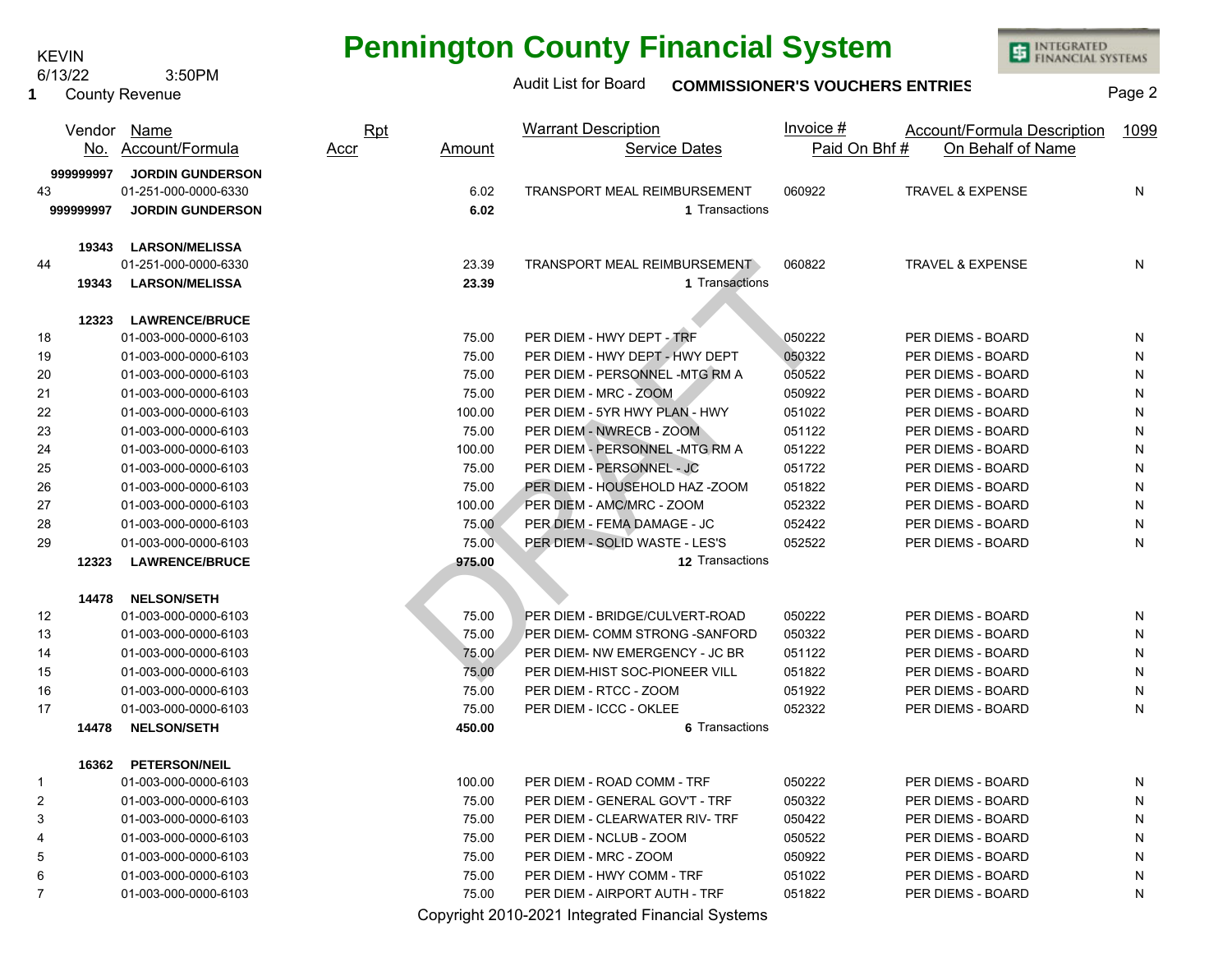## **Pennington County Financial System**

INTEGRATED<br>FINANCIAL SYSTEMS

6/13/22 3:50PM

| <b>County Revenue</b><br>-1 |  |
|-----------------------------|--|
|-----------------------------|--|

KEVIN

| Audit List for Board | <b>COMMISSIONER'S VOUCHERS ENTRIES</b> | Page 3 |
|----------------------|----------------------------------------|--------|
|----------------------|----------------------------------------|--------|

|    | Vendor        | Name                    | Rpt         |          | <b>Warrant Description</b>     | Invoice $#$            |                             | <b>Account/Formula Description</b> | 1099 |
|----|---------------|-------------------------|-------------|----------|--------------------------------|------------------------|-----------------------------|------------------------------------|------|
|    | No.           | Account/Formula         | <b>Accr</b> | Amount   | <b>Service Dates</b>           |                        | Paid On Bhf#                | On Behalf of Name                  |      |
| 8  |               | 01-003-000-0000-6103    |             | 100.00   | PER DIEM - NWJTC - BEMIDJI     | 051922                 | PER DIEMS - BOARD           |                                    | N    |
| 9  |               | 01-003-000-0000-6103    |             | 75.00    | PER DIEM - MRC-AMC - ZOOM      | 052322                 | PER DIEMS - BOARD           |                                    | N    |
| 10 |               | 01-003-000-0000-6103    |             | 75.00    | PER DIEM - HWY COMM - TRF      | 052422                 | PER DIEMS - BOARD           |                                    | N    |
| 11 |               | 01-003-000-0000-6103    |             | 75.00    | PER DIEM - CLEARWATER - ZOOM   | 052522                 | PER DIEMS - BOARD           |                                    | N    |
|    | 16362         | <b>PETERSON/NEIL</b>    |             | 875.00   | 11 Transactions                |                        |                             |                                    |      |
|    |               |                         |             |          |                                |                        |                             |                                    |      |
|    | 20307         | <b>TVEITBAKK/DARRYL</b> |             |          |                                |                        |                             |                                    |      |
| 30 |               | 01-003-000-0000-6103    |             | 100.00   | PER DIEM - HWY TOUR - TRF      | 050222                 | PER DIEMS - BOARD           |                                    | N    |
| 31 |               | 01-003-000-0000-6103    |             | 100.00   | PER DIEM - CLEARWATER - TRF    | 050422                 | PER DIEMS - BOARD           |                                    | N    |
| 32 |               | 01-003-000-0000-6103    |             | 100.00   | PER DIEM - NCLUCB/AIRPORT -TRF | 050522                 | PER DIEMS - BOARD           |                                    | N    |
| 33 |               | 01-003-000-0000-6103    |             | 75.00    | PER DIEM - AIRPORT AUTH - TRF  | 050622                 | PER DIEMS - BOARD           |                                    | N    |
| 34 |               | 01-003-000-0000-6103    |             | 75.00    | PER DIEM - AMC - TRF           | 050922                 | PER DIEMS - BOARD           |                                    | N    |
| 35 |               | 01-003-000-0000-6103    |             | 75.00    | PER DIEM - PERSONNEL - TRF     | 051222                 | PER DIEMS - BOARD           |                                    | N    |
| 36 |               | 01-003-000-0000-6103    |             | 75.00    | PER DIEM - PERSONNEL - TRF     | 051722                 | PER DIEMS - BOARD           |                                    | N    |
| 37 |               | 01-003-000-0000-6103    |             | 100.00   | PER DIEM - ADVANCE TRF - TRF   | 051822                 | PER DIEMS - BOARD           |                                    | N    |
| 38 |               | 01-003-000-0000-6103    |             | 75.00    | PER DIEM - NWRL BOARD - TRF    | 051922                 | PER DIEMS - BOARD           |                                    | N    |
| 39 |               | 01-003-000-0000-6103    |             | 75.00    | PER DIEM - AMC - TRF           | 052322                 | PER DIEMS - BOARD           |                                    | N    |
| 40 |               | 01-003-000-0000-6103    |             | 75.00    | PER DIEM - AIRPORT AUTH - TRF  | 052422                 | PER DIEMS - BOARD           |                                    | N    |
| 41 |               | 01-003-000-0000-6103    |             | 75.00    | PER DIEM - CLEARWATER - TRF    | 052522                 | PER DIEMS - BOARD           |                                    | N    |
| 42 |               | 01-003-000-0000-6330    |             | 12.24    | MEAL - K&K'S - CLEARBROOK      | 052522                 | <b>TRAVEL &amp; EXPENSE</b> |                                    | N    |
|    | 20307         | <b>TVEITBAKK/DARRYL</b> |             | 1,012.24 | 13 Transactions                |                        |                             |                                    |      |
|    | 1 Fund Total: |                         |             | 3,341.65 | <b>County Revenue</b>          |                        | <b>6 Vendors</b>            | <b>44 Transactions</b>             |      |
|    |               | <b>Final Total:</b>     |             | 3,341.65 | 6 Vendors                      | <b>44 Transactions</b> |                             |                                    |      |
|    |               |                         |             |          |                                |                        |                             |                                    |      |
|    |               |                         |             |          |                                |                        |                             |                                    |      |